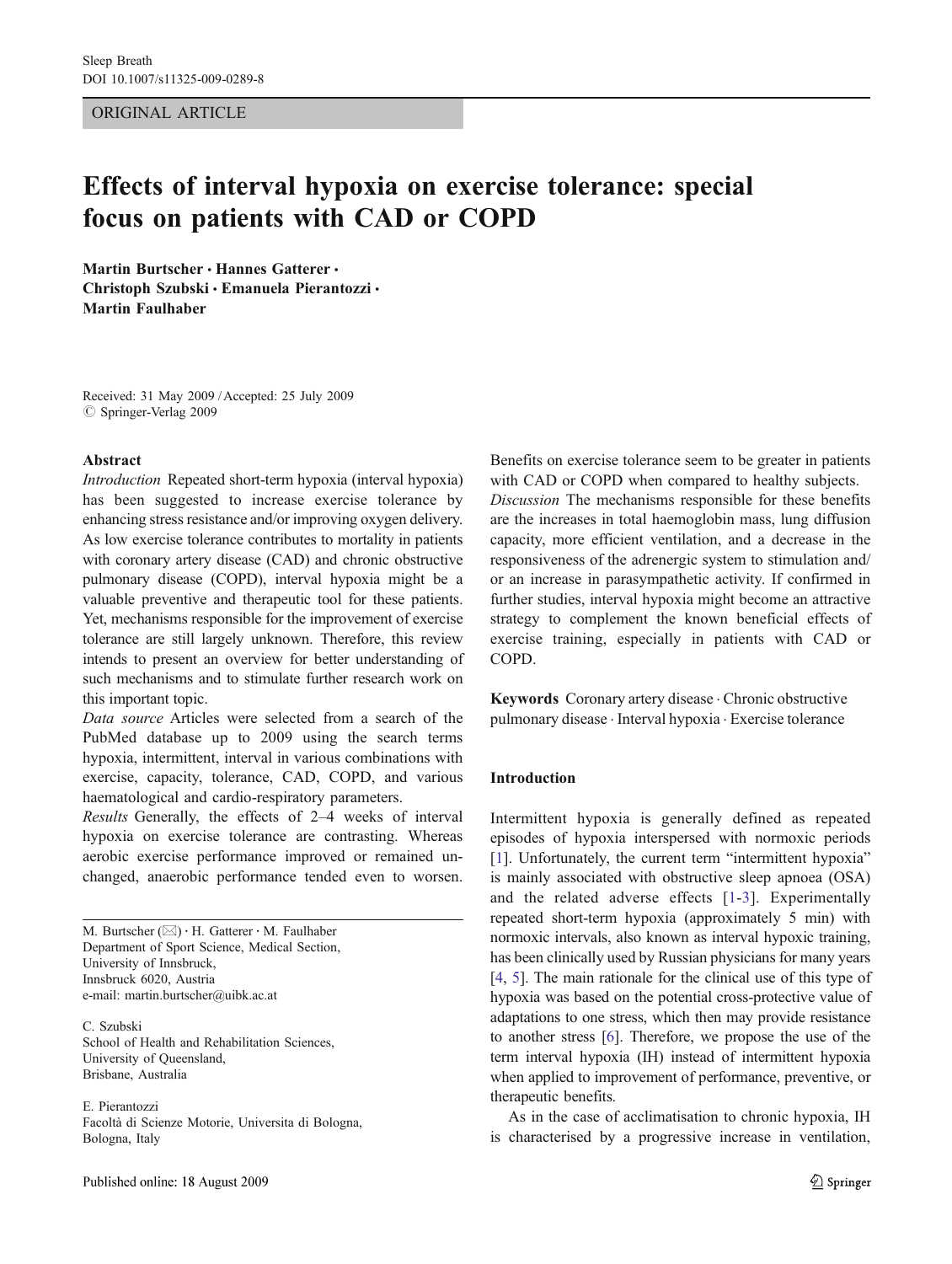adaptations of the haematopoietic, neurohumoural, and cardio-circulatory systems to enhance oxygen delivery to the tissues, and by alterations on the tissue level to optimise oxygen utilisation [[7-10](#page-9-0)]. Both enhanced stress resistance and improved oxygen delivery are basic preconditions for increased exercise tolerance. Considering the evidence that the improvement of exercise tolerance reduces mortality in the elderly, in patients with coronary artery disease (CAD) [[11,](#page-9-0) [12\]](#page-9-0), and also in patients with chronic obstructive pulmonary disease (COPD) [\[13](#page-9-0), [14\]](#page-9-0), IH might be a suitable tool for preventive and therapeutic purposes.

Yet the mechanisms responsible for the improvement of exercise tolerance by IH are largely unknown. Therefore, the objectives of this review are to outline some of these potential mechanisms and to stimulate further research work on this important topic.

## **Methods**

Data source Articles were selected from a search of the PubMed database up to 2009 using the search terms "hypoxia, intermittent, and interval" in various combinations with "exercise, capacity, tolerance, health, CAD, COPD, erythropoiesis, cardiovascular, ventilation, skeletal muscle, metabolic, and autonomic nervous system". Additionally, some relevant book chapters and papers known to the authors or cited in review articles have been included. Studies on OSA as well as animal studies were largely excluded from the analyses.

## **Results**

The main characteristics and findings of the analysed studies are presented in Table [1.](#page-2-0)

Maximal and submaximal exercise performance

After 2 to 4 weeks of IH, maximal and/or submaximal aerobic exercise performance had increased [[15-20](#page-9-0)] or remained unchanged [\[21-23](#page-9-0)] in healthy subjects. Increased exercise performance was associated with [\[15](#page-9-0), [20\]](#page-9-0) or without [[16,](#page-9-0) [17\]](#page-9-0) haematological changes. Two investigations demonstrated that IH could improve running economy [[17,](#page-9-0) [22](#page-9-0)], whereas another found no such changes [\[24](#page-9-0)]. In contrast, sprint performance has been shown to be decreased [\[15](#page-9-0), [25\]](#page-9-0) or to remain unchanged [[26\]](#page-9-0). Only two experiments studied the effects of IH in patients with CAD or COPD, demonstrating improvements in maximal and/or submaximal aerobic exercise performance [[20,](#page-9-0) [27\]](#page-9-0). In CAD patients, these improvements were associated with increased

haemoglobin concentration [Hb], reduced cardiovascular responses, and increased minute ventilation and arterial oxygen saturation  $(SaO<sub>2</sub>)$  during submaximal exercise [\[20](#page-9-0)]. In COPD patients, however, improvements in aerobic exercise performance were accompanied by enhanced total haemoglobin mass (tHb) and lung diffusion capacity for carbon monoxide (DLCO) [[27](#page-9-0)], decreased ventilatory equivalents for oxygen and carbon dioxide, and improved SaO<sub>2</sub> values at the anaerobic threshold  $[27]$  $[27]$ .

#### Haematological parameters

Although none of the analysed studies demonstrated an increase of tHb after IH in healthy subjects [\[17](#page-9-0), [18,](#page-9-0) [21,](#page-9-0) [22](#page-9-0), [28-30\]](#page-10-0), it appears to be enhanced after IH in COPD patients [\[27](#page-9-0)]. Some studies reported increased reticulocyte counts and/or [Hb] after IH [\[15](#page-9-0), [20,](#page-9-0) [28](#page-10-0)], whereas others did not [[17](#page-9-0), [18](#page-9-0), [21](#page-9-0), [22](#page-9-0), [29](#page-10-0), [30](#page-10-0)]. Moreover, in patients with CAD, IH decreased the levels of total cholesterol, low-density lipoproteins, and triglycerides, and enhanced that of highdensity lipoproteins [\[31](#page-10-0)].

The autonomous nervous system and haemodynamics

It was a common observation that sympathetic activity, heart rate, and systemic blood pressure increased during exposures to hypoxia [[9,](#page-9-0) [11,](#page-9-0) [32-36\]](#page-10-0) or during recovery from hypoxia [\[37](#page-10-0), [38\]](#page-10-0) and that the sensitivity of blood pressure responses were increased to subsequent hypoxic exposures [\[39](#page-10-0)]. Most of the analysed studies did not look at sustained effects of IH on sympathetic activity and blood pressure values at rest in normoxia. During submaximal exercise after IH in normoxia, however, three studies reported lowered heart rate and blood pressure values [\[17](#page-9-0), [18,](#page-9-0) [20](#page-9-0)], whereas one study found increased exercising blood pressure values in the group exposed to the most severe hypoxia [[19\]](#page-9-0). However, under similar IH conditions, Fu et al. could not find any evidence for sustained physiologically significant sympathoexcitation and abnormalities in blood pressure control in young athletes [\[40](#page-10-0)]. Cerebral blood flow to submaximal exercise was not altered by IH [\[41](#page-10-0)]. In patients with severe coronary heart disease, IH improved myocardial perfusion [[42\]](#page-10-0), and in patients with COPD impaired baroreflex, sensitivity returned to normal levels after IH [\[43](#page-10-0)].

#### Ventilation

Most of the studies evaluating the hypoxic ventilatory response (HVR) have shown an increase in HVR after IH. Six or more repeated exposures to relatively severe hypoxia of  $\geq$ 30 min stimulated HVR [\[28](#page-10-0), [35,](#page-10-0) [44-49\]](#page-10-0). An increased HVR could also be achieved by longer exposures to mild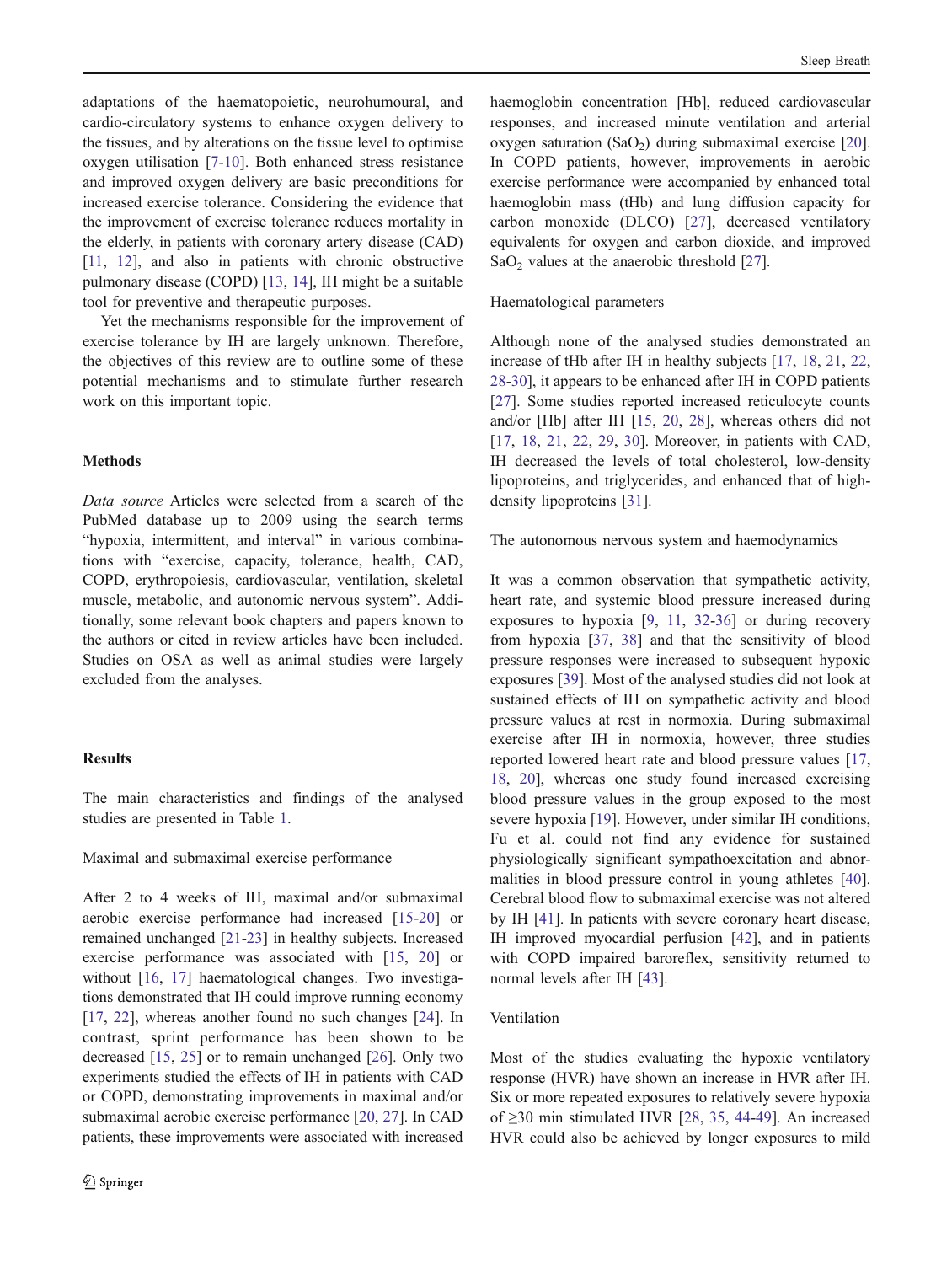<span id="page-2-0"></span>

| Author                       | $\geq$                                 | Hypoxia          |                       | Hypoxia pattern                                                                         | Effects                                                                                                                                                                                                                                                                                                                                                                            |
|------------------------------|----------------------------------------|------------------|-----------------------|-----------------------------------------------------------------------------------------|------------------------------------------------------------------------------------------------------------------------------------------------------------------------------------------------------------------------------------------------------------------------------------------------------------------------------------------------------------------------------------|
| Ainslie et al. (2007) [39]   | $\overline{4}$                         | SaO <sub>2</sub> | 75%<br>$90 -$         | 5 min cycles for 1.5 h/day,<br>days<br>$10 - 12$                                        | days at 1,560 m: $\uparrow$ Sensitivity of BP and middle cerebral artery<br>blood flow velocity to hypoxia with no differences between groups<br>Elevation of BP sensitivity correlates with the heightened peak<br>ventilatory response<br>After 12                                                                                                                               |
| Ainslie et al. (2003) [50]   | 12                                     | ${\rm FiO_2}$    | 13.8%                 | $8-9$ h/day, 5 days                                                                     | 5 days after cessation of IH: $\leftrightarrow$ HVR+HCVR<br>↑ HCVR (slope+intercept)<br>↑ HVR                                                                                                                                                                                                                                                                                      |
| Beidleman et al. (2003) [55] | $\circ$                                |                  | Altitude 4,300 m      | 4 h/day, 5 days/week, 3 weeks                                                           | ↑ Adductor pollicis muscle endurance<br>← adductor pollicis MVC force                                                                                                                                                                                                                                                                                                              |
| Bernardi et al. (2001) [9]   | $12 + 6$<br>$H + C$                    | $P_{ETO2}$       | $40$ mmHg<br>$35 -$   | 5-7 min cycles for 1 h/day,<br>2 weeks                                                  | After IH HF power was maintained during progressive hypoxia<br>↓ Effect of hypoxia on the autonomic nervous system                                                                                                                                                                                                                                                                 |
| Burtscher et al. (2009) [27] | COPD<br>$H + C$<br>$6+6$               | ${\rm FiO_2}$    | 12%<br>$15 -$         | 5-9 cycles/day (3-5 min hypoxia:<br>3-5 min normoxia), 15 days                          | ↑ Total exercise time, exercise time to the anaerobic threshold<br>1 tHB, DLCO, FEV <sub>1</sub> , FEV <sub>1</sub> /FVC, SaO <sub>2</sub><br>At workload 1 and 1.5 w/kg: $\downarrow$ La<br>$\downarrow$ VE/VO <sub>2</sub> +VE/VCO <sub>2</sub> at the AT<br>f SaO <sub>2</sub> at the AT<br>$\downarrow$ TG                                                                     |
| Burtscher et al. (2004) [20] | CHD and<br>healthy<br>$H + C$<br>$8+8$ | ${\rm FiO_2}$    | 10%<br>$\overline{1}$ | 5-9 cycles/day (3-5 min hypoxia:<br>3-5 min normoxia), 15 days                          | At workload 1 w/kg: $\downarrow$ HR, SBP, rate pressure product; $\uparrow$ VE, SaO <sub>2</sub><br>$\uparrow$ VO <sub>2max</sub> , VE <sub>max</sub><br>↑RBC, [Hb]                                                                                                                                                                                                                |
| Bonetti et al. (2009) [15]   | $H + H + C$<br>$6 + 6 + 6$             | $\mathrm{SaO}_2$ | 76%<br>$-66$          | 5 or 3 min cycles for 60 min/day,<br>5 days/week, 3 weeks                               | H group combined, post-treatment day 0: $\downarrow$ ferritin, $\uparrow$ reticulocytes<br>H group combined, 3 days after intervention: $\uparrow P_{\text{peak}}$ , $P_{\text{LT}}$ , HR <sub>LT</sub><br>3 vs 5 min: $\downarrow$ CRP, $\uparrow$ IL-1 $\upbeta$ in 3 min relative to 5 min<br>↓ Mean sprint power, first sprint (% peak power)<br>Day 14: ↑ [Hb], reticulocytes |
| Chiu et al. (2004) [59]      | $C+ET+H+HE$<br>$8 + 8 + 8 + 8$         | ${\rm FiO_2}$    | 14%                   | 12 h/day, 7 days/week, 4 weeks                                                          | ← Muscle glycogen storage and GLUT4 protein in IH-group<br>↑ Muscle glycogen level and GLUT4 protein in IH/T-group                                                                                                                                                                                                                                                                 |
| Cutler et al. (2004) [37]    | $\overline{31}$                        | $\mathrm{SoO}_2$ | $-85%$                | Every 1 min, 30 s hypoxia for<br>IH apnoea; IH hypercapnia, IH<br>isocapnic<br>$20$ min | ↑ MSNA during recovery from IH                                                                                                                                                                                                                                                                                                                                                     |
| Foster et al. (2006) [47]    | 17                                     | ${\rm FiO_2}$    | 12%                   | 5 min cycles for 1 h/day (H1) or<br>30 min/day (H2), 10 exposures                       | ← submax. +max. VE in H1+H2, no differences between groups<br>↑ HVR in H1+H2, no differences between groups                                                                                                                                                                                                                                                                        |
| Foster et al. (2005) [35]    | $18\,$                                 | ${\rm FiO_2}$    | 12%                   | 5 min cycles for 1 h/day (H1) or<br>30 min/day (H2), 10 exposures                       | ↑ HVR in H1+H2, no differences between groups<br>$\uparrow$ MAP in H1, $\leftrightarrow$ MAP in H2<br>$\leftrightarrow$ HCVR in H1+H2                                                                                                                                                                                                                                              |

Table 1 Changes in haematological, autonomous, cardiovascular, and ventilatory parameters following interval hypoxia Table 1 Changes in haematological, autonomous, cardiovascular, and ventilatory parameters following interval hypoxia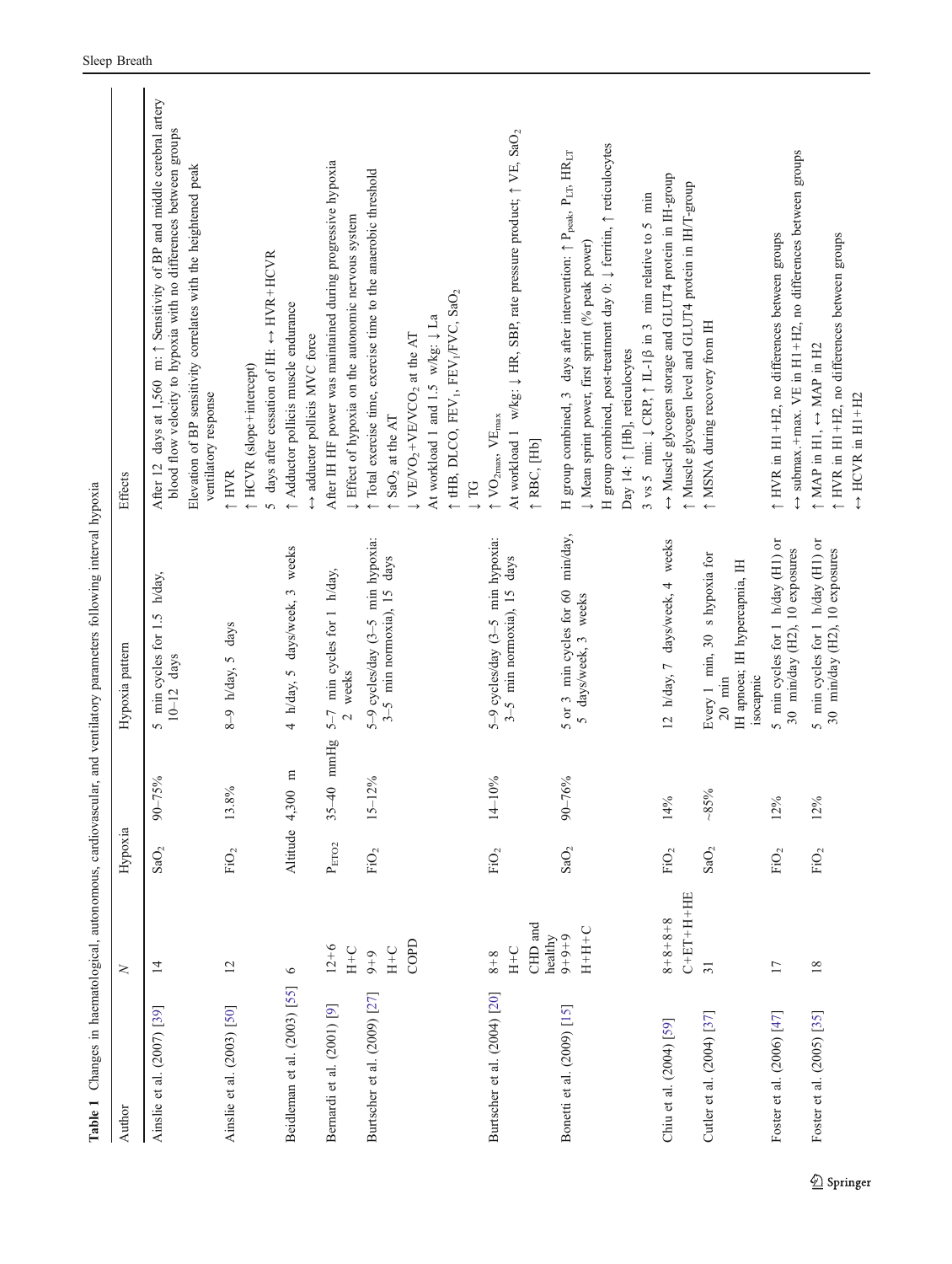| Table 1 (continued)         |                      |                  |                     |                                                                         |                                                                                                                                                                                             |
|-----------------------------|----------------------|------------------|---------------------|-------------------------------------------------------------------------|---------------------------------------------------------------------------------------------------------------------------------------------------------------------------------------------|
| Author                      | $\geq$               | Hypoxia          |                     | Hypoxia pattern                                                         | Effects                                                                                                                                                                                     |
|                             |                      |                  |                     |                                                                         | days after cessation of IH: $\leftrightarrow$ HVR in H1+H2<br>$3 + 5$                                                                                                                       |
| Fu et al. (2007) [40]       | $10 + 12$<br>$H+C$   | Altitude 4,000   | $\Xi$<br>5,500      | days/week, 4 weeks<br>$h$ /day, 5<br>$\epsilon$                         | baroreflex function. No evidence for sustained physiological significant<br>← Steady state haemodynamics, cardiovascular variability, cardiac-vagal<br>sympathoexcitation in young athletes |
| Garcia et al. (2000) [28]   | $\circ$              | ${\rm FiO_2}$    | 13%                 | h/day, 12 days<br>$\sim$                                                | $\leftrightarrow$ [Hb] and Hct                                                                                                                                                              |
|                             |                      |                  |                     |                                                                         | ↑ Reticulocytes                                                                                                                                                                             |
|                             |                      |                  |                     |                                                                         | ↑ HVR only at day5 (large interindividual differences in time course)                                                                                                                       |
|                             |                      |                  |                     |                                                                         | ← VE+SaO <sub>2</sub> in normoxia and poikilocapnic hypoxia                                                                                                                                 |
| Gore et al. (2006) [30]     | $11 + 12$<br>$H + C$ | Altitude 4,000-  | $\Xi$<br>5,500      | days/week, 4 weeks<br>$3$ h/day, $5$                                    | $\leftrightarrow$ tHb and RCV                                                                                                                                                               |
| Gore et al. (2001) [54]     | $H + C$<br>$6 + 7$   | Altitude         | $3,000$ m           | $\rm days$<br>9.5 h/day, 23                                             | ↑ Submax. VE                                                                                                                                                                                |
| Haider et al. (2009) [43]   | $H + C$<br>$6 + 6$   | $\mathrm{FiO}_2$ | 5%<br>$12 -$        | 5-9 cycles/day (3-5 min hypoxia:<br>day<br>$3-5$ min normoxia), $15$    | ↑ Baroreflex sensitivity up to normal levels<br>$\leftrightarrow$ HVR                                                                                                                       |
|                             | COPD                 |                  |                     |                                                                         | ↑HCVR                                                                                                                                                                                       |
|                             |                      |                  |                     |                                                                         | Tendency: $\uparrow$ tidal volume+1 respiratory rate                                                                                                                                        |
| Hamlin et al. (2008) [25]   | $H + C$<br>$9 + 6$   | ${\rm FiO_2}$    | $0\%$<br>$13-$      | days<br>36 min/day, 15                                                  | ↓ Repetitive explosive power                                                                                                                                                                |
| Hamlin et al. (2007) [16]   | $12+10$<br>$H + C$   | ${\rm FiO_2}$    | $0\%$<br>$13 -$     | 5 min cycles for 90 min/day,<br>weeks<br>days/week, 3<br>$\overline{5}$ | $\uparrow$ 3,000 <sub>TT</sub> 2 and 17 days after IH                                                                                                                                       |
| Hinckson et al. (2007) [26] | $H + C$<br>$5 + 5$   | ${\rm FiO_2}$    | 5%<br>$\Rightarrow$ | days<br>36 min/day, 14                                                  | No effects on speed endurance in leg performance                                                                                                                                            |
| Julian et al. (2004) [21]   | $7+7$                | ${\rm FiO_{2}}$  | 10%<br>$12-$        | 5 min cycles for 70 min/day,                                            | No differences between groups                                                                                                                                                               |
|                             | $H + C$              |                  |                     | days/week, 4 weeks<br>$\overline{5}$                                    | $\leftrightarrow$ 3,000 <sub>TD</sub> VO <sub>2max</sub>                                                                                                                                    |
|                             |                      |                  |                     |                                                                         | $\leftrightarrow$ Submaximal VO <sub>2</sub> , VE, RE, HR                                                                                                                                   |
|                             |                      |                  |                     |                                                                         | H group: [La] $\downarrow$ 320 m/min                                                                                                                                                        |
|                             |                      |                  |                     |                                                                         | sTfr)<br>No differences between groups (EPO, [Hb], Hct, reticulocytes,                                                                                                                      |
| Katayama et al. (2009) [49] | $6 + 6 + 7$          | ${\rm FiO_2}$    | 12.3%               | days<br>1 h/day or 3 h/day, 7                                           | ↑ HVR, no difference between H groups                                                                                                                                                       |
|                             | $H+H+C$              |                  |                     |                                                                         | $\leftrightarrow$ HCVR                                                                                                                                                                      |
|                             |                      |                  |                     |                                                                         | 1 week after cessation of IH: $\uparrow$ HVR, no difference between H groups                                                                                                                |
| Katayama et al. (2005) [46] | $7 + 8 + 7 + 8 + 7$  | ${\rm FiO_2}$    | 12.3%               | h/day, 7 or 14 days<br>$\tilde{5}$                                      | ← HCVR in 7 days H group                                                                                                                                                                    |
|                             | $H + C + H + C$      |                  |                     |                                                                         | ↑ HCVR (not intercept) in 14 days H group                                                                                                                                                   |
|                             |                      |                  |                     |                                                                         | 1 week after cessation of IH: $\uparrow$ HVR in 7 days H group                                                                                                                              |
|                             |                      |                  |                     |                                                                         | weeks after cessation of IH: $\leftrightarrow$ HVR in both H groups<br>$\overline{\mathcal{L}}$                                                                                             |
| Katayama et al. (2004) [17] | $8 + 7$              | ${\rm FiO_2}$    | 12.3%               | 3 h/day, 14 days                                                        | $\leftrightarrow$ VO <sub>2max</sub>                                                                                                                                                        |
|                             | $H + C$              |                  |                     |                                                                         | ↑ RE, running time to exhaustion, $\downarrow$ submaximal HR in H group                                                                                                                     |
|                             |                      |                  |                     |                                                                         | Differences in $\Delta 3,000$ m time between groups                                                                                                                                         |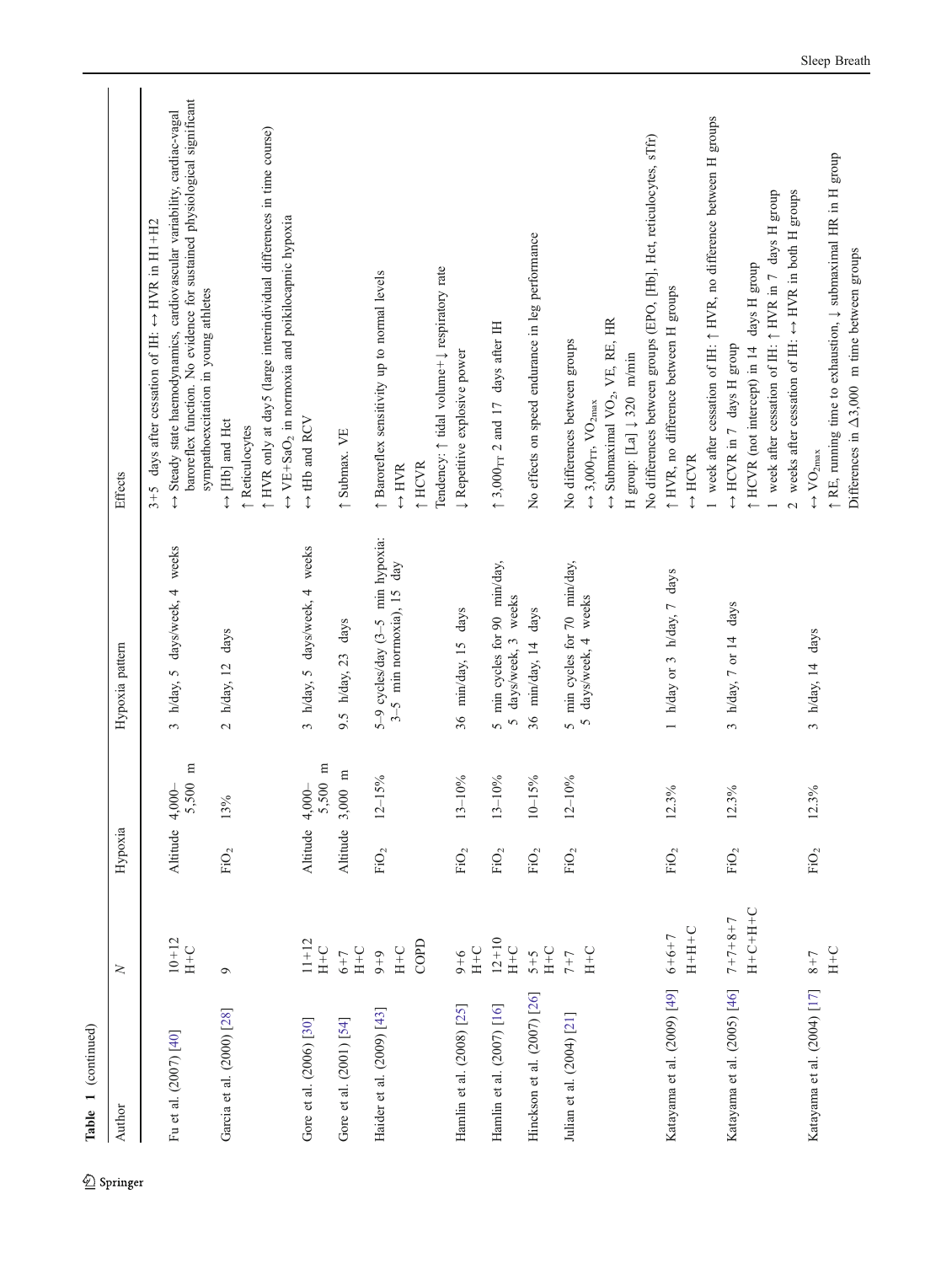|                              |                                 |                  |                              |                                                                                  | No haematological changes                                                                                                                                          |
|------------------------------|---------------------------------|------------------|------------------------------|----------------------------------------------------------------------------------|--------------------------------------------------------------------------------------------------------------------------------------------------------------------|
| Katayama et al. (2001) [36]  | $14 + 10$<br>$H + C$            | Altitude 4,500   | $\Xi$                        | h/day, 7 days<br>$\overline{\phantom{0}}$                                        | $\uparrow \Delta$ SBP/ $\Delta$ SaO <sub>2</sub> and $\Delta$ DBP/ $\Delta$ SaO <sub>2</sub>                                                                       |
| Katayama et al. (2001) [45]  | $\circ$                         | Altitude 4,500   | E                            | h/day, 7 days<br>$\overline{a}$                                                  | ↑HVR                                                                                                                                                               |
|                              |                                 |                  |                              |                                                                                  | $\leftrightarrow$ HCVR                                                                                                                                             |
|                              |                                 |                  |                              |                                                                                  | 1 week after cessation of IH: $\uparrow$ HVR                                                                                                                       |
| Katayama et al. (1998) [44]  | $7 + 6$                         | Altitude 4,500   | $\Xi$                        | 1 h/day, 6 days                                                                  | ↑ HVR only in H                                                                                                                                                    |
|                              | HE+H                            |                  |                              |                                                                                  | $\leftrightarrow$ HCVR                                                                                                                                             |
|                              |                                 |                  |                              |                                                                                  | week after cessation of IH: $\uparrow$ HVR in H                                                                                                                    |
| Koehle et al. (2007) [48]    | $10$                            | FiO <sub>2</sub> | 12%                          | 12 cycles/day (5 min hypoxia:                                                    | ↑ HVR in both conditions, plateau after the third day, no differences between                                                                                      |
|                              |                                 |                  |                              | min normoxia) or<br>$\sim$ $-$                                                   | groups                                                                                                                                                             |
|                              | Cross-over                      |                  |                              | days<br>h/day 7                                                                  | ↓ CO <sub>2</sub> threshold in hypoxia and hyperoxia                                                                                                               |
|                              |                                 |                  |                              |                                                                                  | $\uparrow$ CO <sub>2</sub> sensitivity in 1 h group, no differences between groups                                                                                 |
|                              |                                 |                  |                              |                                                                                  | week after cessation of IH: $\leftrightarrow$ HVR+CO <sub>2</sub> threshold, $\uparrow$ CO <sub>2</sub> sensitivity in<br>1 h group, no differences between groups |
| Lundby et al. (2005) [29]    | ${}^{\circ}$                    | Altitude 4,100   | $\Xi$                        | $2$ h/day, 14 days                                                               | $\leftrightarrow$ [Hb], Hct, reticulocytes                                                                                                                         |
| Lusina et al. (2006) [34]    | $\equiv$                        | $\mathrm{FiO}_2$ | 12%                          | h/day, 10 days                                                                   | ↑ MSNA during acute hypoxia and recovery                                                                                                                           |
| Neya et al. (2007) [22]      | $10+9+6$                        | Altitude 3,000   | $\Xi$                        | days<br>11 h/day, 29                                                             | $\leftrightarrow$ VO <sub>2max</sub> and time to exhaustion                                                                                                        |
|                              | $H + HE + C$                    |                  |                              |                                                                                  | ↑RE                                                                                                                                                                |
|                              |                                 |                  |                              |                                                                                  | $\leftrightarrow$ tHb                                                                                                                                              |
| Pae et al. (2005) [56]       | $4 + 4 + 4 + 4 + 4$             | ${\rm FiO_2}$    | $~10\%$                      | min<br>$\mathbf{a}$<br>Alternating 4 min (IH) and 4 (N) for 5, 10, 15, 20, or 30 | Changes from MHC Type 2A to MHC Type 2B in GH rat muscle                                                                                                           |
|                              | $H+H+H+H+H$                     |                  |                              |                                                                                  | Similar tension-frequency tension                                                                                                                                  |
|                              |                                 |                  |                              |                                                                                  | ↑ Muscle fatigability                                                                                                                                              |
| Panisello et al. (2008) [57] | $17+16+6+19$<br>$H + H + H + C$ | Altitude 5,000   | $\Xi$                        | h/day, 5 days/week, 4 weeks<br>$\overline{a}$                                    | No significant changes in total muscle capillarisation and fibre morphometry<br>of TA rat muscle                                                                   |
| Querido et al. (2009) [41]   | Ò                               | SaO <sub>2</sub> | 80%                          | h/day, 10 days<br>$\overline{\phantom{0}}$                                       | ← Cerebral blood flow during submaximal exercise                                                                                                                   |
| Ricart et al. (2000) [53]    |                                 | Altitude         | $5,000$ m                    | h/day, 14 days<br>$\overline{\mathcal{L}}$                                       | $\leftrightarrow$ Resting+submax. VE+SaO <sub>2</sub> in normoxia                                                                                                  |
| Rodriguez et al. (2007) [23] | $11 + 12$<br>$H + C$            | Altitude 4,000-  | $5,000$ m                    | weeks<br>4<br>h/day, 5 days/week,<br>$\tilde{\mathcal{E}}$                       | No differences between groups for VO <sub>2max</sub> , VE <sub>max</sub> , HR <sub>max</sub> , VO <sub>2</sub> at VT                                               |
| Rodway et al. (2007) [33]    | $\overline{10}$                 | ${\rm FiO_2}$    | 13.5%                        | ß<br>60 min/day, or 6 cycles<br>days<br>$10 \text{ min/day}, 3$                  | THR, BP during the last 5 min of hypoxia with no differences between<br>groups                                                                                     |
|                              |                                 |                  |                              |                                                                                  | ANOS2 mRNA. DBP correlated negatively with NOS2 expression<br>only in $\mathbb H$                                                                                  |
| Shatilo et al. (2008) [18]   | $14 + 21$<br>$H+H$              | ${\rm FiO_2}$    | 12%                          | 4 cycles/day (5 min hypoxia:<br>min normoxia), 10 days<br>$\overline{6}$         | ↓ HR, BP, HRxBP, VE during submaximal exercise<br>$\uparrow$ P <sub>peak</sub> , P <sub>LT</sub> , VO <sub>2LT</sub>                                               |
|                              | Elderly                         |                  |                              |                                                                                  | Changes in untrained only                                                                                                                                          |
|                              | untrained<br>Trained+           |                  |                              |                                                                                  | No haematological changes                                                                                                                                          |
| Tamisier et al. (2005) [38]  | $\overline{10}$                 | SaO <sub>2</sub> | Approximately                | $2 h$ or $30-40$ drops in                                                        | 10 min after hypoxia: ↑ MABP, FBF, MSNA only in the CH group                                                                                                       |
|                              |                                 |                  | $\check{\phantom{0}}$<br>85% | ᅩ<br>SaO2 in 1                                                                   | However no differences between groups                                                                                                                              |
| Tin'kov et al. (2002) [31]   | 46                              | Altitude 3,500 m |                              | 3 h/day, 22 days                                                                 | J TC, LDL, VLDL, TG                                                                                                                                                |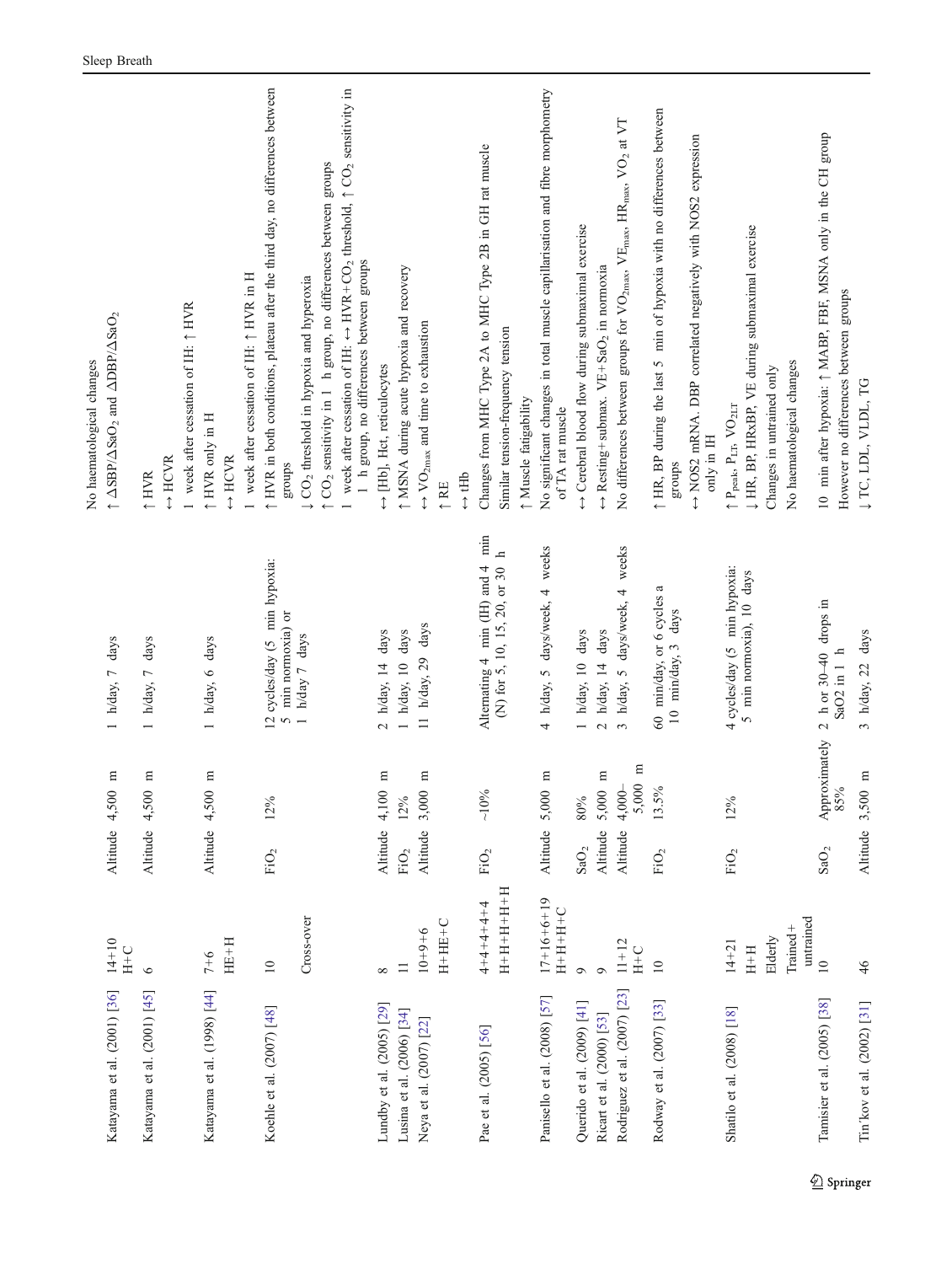| Table 1 (continued)                                                                                                                                                                                 |                           |                                                                                    |                                                                                                       |                                                                                                                                                                                                                                                                                                                                                                                                                                                                                                                                                                                                                                                                                                                                                                                                                                                                                                                                                                                                                                                                                                                                                                                                                                                                                                                                                                                                            |
|-----------------------------------------------------------------------------------------------------------------------------------------------------------------------------------------------------|---------------------------|------------------------------------------------------------------------------------|-------------------------------------------------------------------------------------------------------|------------------------------------------------------------------------------------------------------------------------------------------------------------------------------------------------------------------------------------------------------------------------------------------------------------------------------------------------------------------------------------------------------------------------------------------------------------------------------------------------------------------------------------------------------------------------------------------------------------------------------------------------------------------------------------------------------------------------------------------------------------------------------------------------------------------------------------------------------------------------------------------------------------------------------------------------------------------------------------------------------------------------------------------------------------------------------------------------------------------------------------------------------------------------------------------------------------------------------------------------------------------------------------------------------------------------------------------------------------------------------------------------------------|
| Author                                                                                                                                                                                              | $\geq$                    | Нурохіа                                                                            | Hypoxia pattern                                                                                       | Effects                                                                                                                                                                                                                                                                                                                                                                                                                                                                                                                                                                                                                                                                                                                                                                                                                                                                                                                                                                                                                                                                                                                                                                                                                                                                                                                                                                                                    |
|                                                                                                                                                                                                     | CHD                       |                                                                                    |                                                                                                       | No infarction during study and follow-up (6 months)<br>TCH 1                                                                                                                                                                                                                                                                                                                                                                                                                                                                                                                                                                                                                                                                                                                                                                                                                                                                                                                                                                                                                                                                                                                                                                                                                                                                                                                                               |
| Townsend et al. (2002) [51] 12+10+11                                                                                                                                                                | $H + H + C$               | E<br>Altitude 2,650                                                                | 8-10 h/day, 20 consecutive d or $4 \times$<br>5 day blocks, interspersed by two<br>nights in normoxia | 2 days after cessation of IH: $\uparrow$ HVR in consecutive H group, $\leftrightarrow$ in block H<br>↑ HVR in both H groups, more pronounced in consecutive H group<br>$\downarrow$ Resting P <sub>c</sub> CO <sub>2</sub> in both H groups<br>$\leftrightarrow$ Resting VE<br>group                                                                                                                                                                                                                                                                                                                                                                                                                                                                                                                                                                                                                                                                                                                                                                                                                                                                                                                                                                                                                                                                                                                       |
| Townsend et al. $(2005)$ [52] $12+10+11$                                                                                                                                                            | $H + H + C$               | Altitude 2,650 m                                                                   | 8-10 h/day, 20 consecutive d or $4 \times$<br>5 day blocks, interspersed by two<br>nights in normoxia | 1 submax. VE in both H groups, more pronounced in consecutive H group<br>Correlation for changes in HVR and submax. VE after IH<br>↑ HVR in both H groups<br>$\leftrightarrow$ max. VE                                                                                                                                                                                                                                                                                                                                                                                                                                                                                                                                                                                                                                                                                                                                                                                                                                                                                                                                                                                                                                                                                                                                                                                                                     |
| Truijens et al. (2008) [24]                                                                                                                                                                         | $11 + 12$<br>$H + C$      | $5,000$ m<br>Altitude 4,000-                                                       | 3 h/day, 5 days/week, 4 weeks                                                                         | ← Submaximal economy                                                                                                                                                                                                                                                                                                                                                                                                                                                                                                                                                                                                                                                                                                                                                                                                                                                                                                                                                                                                                                                                                                                                                                                                                                                                                                                                                                                       |
| Valle et al. (2006) [42]                                                                                                                                                                            | CHD                       | Altitude 4,200 m                                                                   | 4 h, 14 sessions                                                                                      | ↑ Myocardial perfusion                                                                                                                                                                                                                                                                                                                                                                                                                                                                                                                                                                                                                                                                                                                                                                                                                                                                                                                                                                                                                                                                                                                                                                                                                                                                                                                                                                                     |
| Wadhwa et al. (2008) [32]                                                                                                                                                                           | $\overline{30}$           | Normal<br>Torr<br><b>TIO</b><br>$4\overline{1}$<br>50<br>$P_{ETCO2}$<br>$P_{ETO2}$ | $8 \times 4$ min (5 min normoxia)<br>continuous                                                       | Parasympathetic nervous system activity (HF power)<br>↑ Sympathovagal balance (LF-to-HF)<br>In men only                                                                                                                                                                                                                                                                                                                                                                                                                                                                                                                                                                                                                                                                                                                                                                                                                                                                                                                                                                                                                                                                                                                                                                                                                                                                                                    |
| Wang et al. (2007) [19]                                                                                                                                                                             | $10+10+10$<br>$H + H + C$ | $12\%$<br>15%<br>$21\%$<br>${\rm FiO_2}$                                           | 1 h/day, 5 days/week, 4 weeks                                                                         | U Hyperaemic arterial response, venous compliance, endothelium-dependent<br>vasodilation, plasma total antioxidant and vitamin D level<br>↑ BP during exercise, malondialdehyde, no<br>Effects only in 12% FiO <sub>2</sub> group                                                                                                                                                                                                                                                                                                                                                                                                                                                                                                                                                                                                                                                                                                                                                                                                                                                                                                                                                                                                                                                                                                                                                                          |
| H hypoxia group, HE hypoxic exercise group, C control group,<br>$VE_{max}$ maximal ventilation, HR heart rate, $VE/VO_2$ ventilatory<br>GLUT4 glucose transporter 4, IL-1/3 interleukin-1 beta, NOS |                           |                                                                                    |                                                                                                       | ET endurance training group, IH interval hypoxia, SaO <sub>2</sub> oxygen saturation, HVR hypoxic ventilatory response, HCVR hypercapnic<br>ventilatory response, DLCO lung diffusion capacity for carbon monoxide, FVC forced expiratory vital capacity, FBV <sub>1</sub> forced expiratory volume in 1 s, VO <sub>2max</sub> maximal oxygen consumption,<br>equivalent for oxygen, VE/VCO <sub>2</sub> ventilatory equivalent for carbon dioxide, <i>La</i> blood lactate, AT anaerobic threshold, LT lactate<br>threshold, P power, RE running economy, MI/C maximal voluntary contraction, SBP systolic blood pressure, DBP diastolic blood pressure, BP blood pressure, MABP mean arterial blood pressure,<br>FBF forearm blood flow, MSNA muscle sympathetic nerve activity, HF high frequency component of heart rate interval, LF low frequency component of heart rate interval, CHD coronary heart<br>disease, COPD chronic obstructive pulmonary disease, TC total cholesterol, TG triglycerides, HDL high-density lipoprotein, LDL low-density lipoprotein, VLDL very low-density lipoprotein,<br>nitric oxide synthase, sTfr soluble transferrin receptor concentration, CRP C-reactive protein, RCV red cell volume, tHb total<br>haemoglobin mass, [Hb] haemoglobin concentration, Hct haematocrite, EPO erythropoietin, MHC myosin heavy chain, GH geniohyoid muscle, TA tibialis anterior |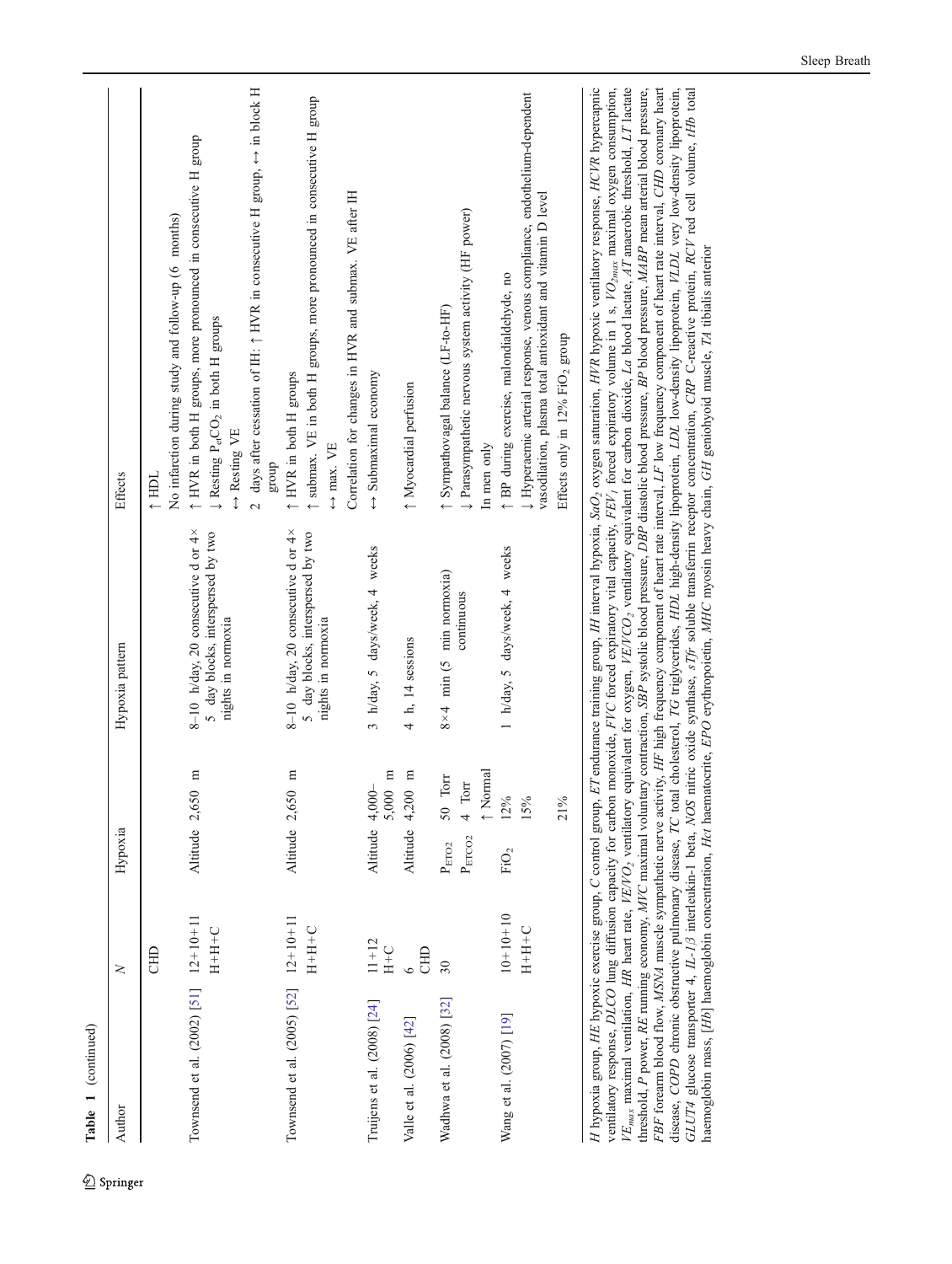hypoxia [[50-52](#page-10-0)]. In contrast, the paper by Haider et al. reported no change in HVR in patients with mild COPD after 3 weeks of IH [\[43](#page-10-0)]. The effects of IH on HVR seem to disappear within a few days after finishing the IH [\[35](#page-10-0), [46](#page-10-0), [50\]](#page-10-0). Changes in carbon dioxide sensitivity might be influenced only by longer-lasting exposures to hypoxia of at least 3 h per day for 14 days [\[46](#page-10-0)] or 8 to 9 h for 5 days [[50\]](#page-10-0). In contrast to these findings in healthy people, patients with COPD may have modified responses in chemosensitivity to carbon dioxide [[43](#page-10-0)]. The effects of IH on exercise ventilation in normoxia are contrasting. Repeated short exposures to hypoxia did not influence ventilation at sea level in healthy and well-trained persons [[28,](#page-10-0) [47,](#page-10-0) [53](#page-10-0)], whereas repeated exposures of more than 8 h per day increased ventilation during submaximal exercise in athletes [\[52](#page-10-0), [54\]](#page-10-0). Whereas the effects of IH on exercise ventilation in older people with either cardiovascular diseases or low fitness level are ambiguous [\[18](#page-9-0), [20\]](#page-9-0), in patients with mild COPD, a reduction in submaximal exercise ventilation has been observed after IH [\[27](#page-9-0)].

#### Skeletal muscle performance and metabolism

There are only a few reports examining the effects of IH on neuromuscular activity or IH-triggered morphofunctional/ metabolic adaptations in skeletal muscle. While no changes could be found in brief muscle contractions after an intermittent altitude exposure [\[55](#page-10-0)], the results concerning the IH effects on muscle fatigue are less definitive. Improvement [[55\]](#page-10-0), no change [[26\]](#page-9-0), as well as decline [[25\]](#page-9-0) in muscle endurance performance have been reported after IH intervention, and similar contradictory findings were also demonstrated at fibre morphometric level. Pae et al. found IH-triggered muscle fibre conversion toward more fatigable fast-twitch types [[56\]](#page-10-0), however, these morphofunctional findings were not confirmed by others [\[57](#page-10-0)]. Similarly, no changes were observed in the skeletal muscle for any of the examined biochemical indicators (lactate dehydrogenase activity, citrate synthase, and myoglobin) after a 4-week programme of short IH-exposure [[58](#page-10-0)], indicating that the aerobic and glycolytic anaerobic activity is not affected by IH. In contrast, Chiu et al. showed in their study that when comparing an 'IH-only' to the combination of 'exercise and IH' intervention, the latter protocol resulted in increased glucose transporters (GLUT4) protein expression and glycogen storage in skeletal muscle [\[59](#page-10-0)].

#### **Discussion**

The most important measure of exercise tolerance is the sustainable relative work load, e.g., during walking, cycling, running, and swimming. This work load usually corresponds closely to the anaerobic threshold determined by standardised exercise testing in the laboratory. Exercise tolerance depends on the functioning of systems delivering and utilising oxygen, i.e., cardiovascular and respiratory systems and skeletal muscles. Thus, changes in respiratory, cardiovascular and metabolic responses to the same relative work load will also mirror changes in exercise tolerance. Based on the concept of coordinated adaptation, a single disturbance in one of these systems, e.g., in patients with cardiovascular or respiratory diseases, triggers (mal)adaptations in the others [\[60](#page-10-0)]. Exercise training will, for instance, minimise such disturbances and increase exercise tolerance. Additional adaptations can be assumed due to some similarities between the stresses of exercise and hypoxia.

This review demonstrates contrasting effects of IH on exercise tolerance. Anaerobic performance tends to worsen after 2 to 4 weeks of IH, whereas aerobic exercise performance seems to improve or remain unchanged. Benefits on exercise tolerance seem to be greatest in patients with CAD or COPD, and the mechanisms responsible for these benefits are adaptations of the haematological, autonomous nervous, cardio-respiratory, and skeletal muscle systems.

#### Exercise tolerance and haematological parameters

In humans, the enhancement of the tHb increases the oxygen carrying capacity of the blood and thus likely the peak oxygen uptake  $(VO<sub>2</sub>$  peak) and aerobic exercise performance [[61](#page-10-0)]. IH induced contrasting effects on haematological parameters in subjects with different level of performance and health conditions (Table [1\)](#page-2-0). Hypoxiarelated haemoconcentration may have occurred in some subjects and could, at least theoretically, have been associated with reduced cardiac output during submaximal exercise due to the enhanced oxygen content. Unfortunately, only a few studies determined tHb the most meaningful quantitative determinant of erythropoiesis. Studies on athletes did not show any changes in tHb despite being exposed to daily 3–11 h sessions of IH for over 4 weeks [\[22](#page-9-0), [30](#page-10-0)]. This becomes understandable because altitudes above 2,100 m, hypoxic exposure of 3–4 weeks and with a daily hypoxic exposure of at least 2,100 m and of not less than 14 h/day seem to be necessary to increase tHb in most athletes [[62\]](#page-10-0). There is only one study showing a 4% increase in tHB in COPD patients after 3 weeks of IH [\[27](#page-9-0)]. These results are surprising with respect to the aforementioned statement [\[62\]](#page-10-0), but Gulyaeva and Tkatchouk demonstrated that the erythropoietin response also depends on the repetition of hypoxic exposures [[63](#page-10-0)]. They found a marked erythropoietin response after the fourth hypoxic session when applying a similar protocol to ours with COPD patients. Nevertheless, the simplest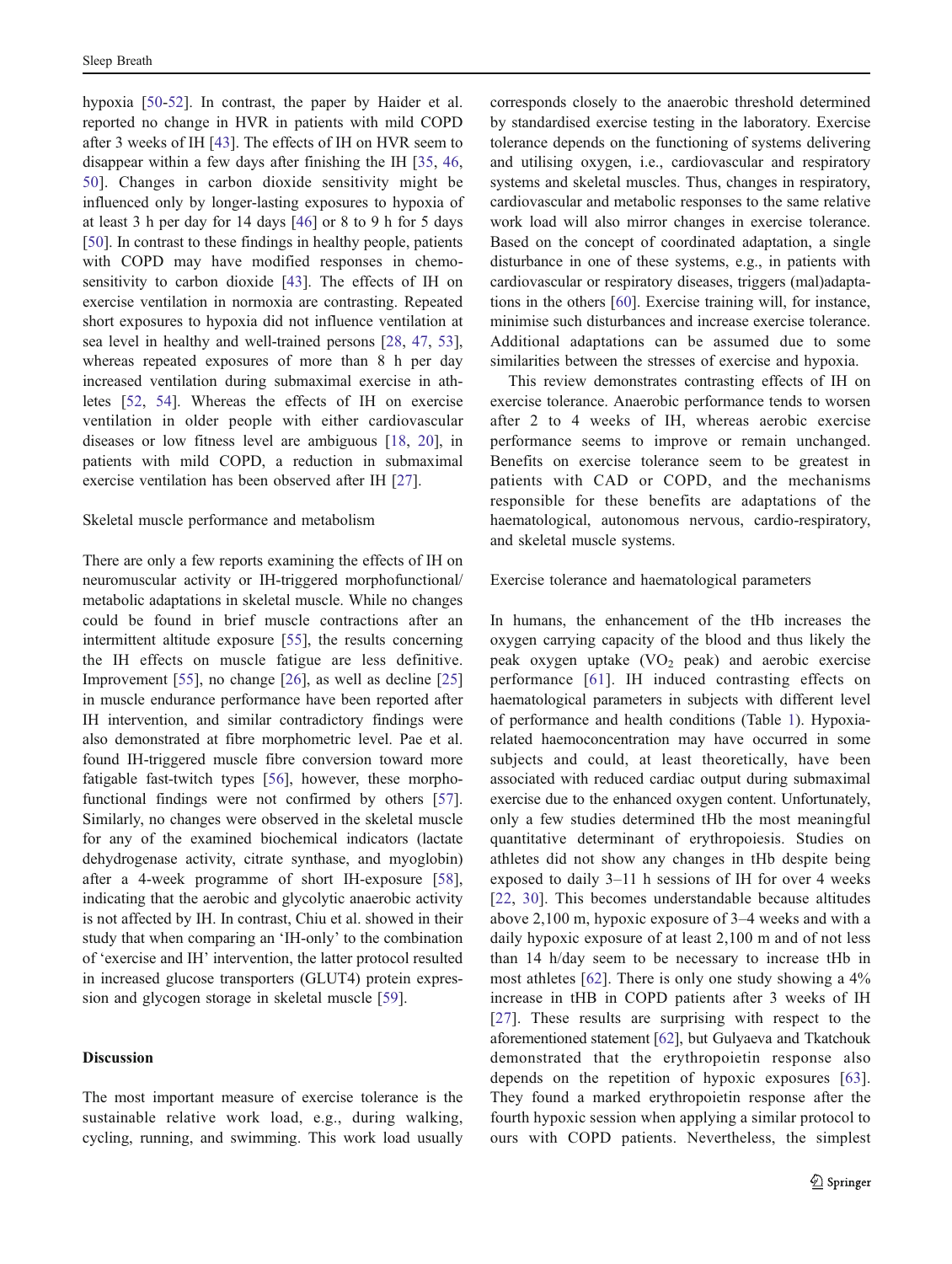explanation would be that those patients are different from healthy individuals. For example, patients with COPD could respond more sensitively to intermittent hypoxic exposures than healthy subjects or athletes, as the transcription factor complex hypoxia-inducible factor-1 is up-regulated by hypoxia as well as by a broad variety of inflammatory mediators due to COPD [[64](#page-10-0)]. The increased tHb after IH was positively related to  $VO<sub>2</sub>$  peak in COPD patients [[27](#page-9-0)]. In our previous study with CAD patients, we did not determine tHb, but there was an increased haemoglobin concentration after IH without increased  $VO<sub>2</sub>$  peak, however, oxygen content (Hb×SaO<sub>2</sub>) was closely related to  $VO<sub>2</sub>$  peak [[20](#page-9-0)]. Thus, the increased tHb and/or greater arterial oxygen saturation  $(SaO<sub>2</sub>)$  could have contributed to the improvement in aerobic capacity of CAD patients after IH. Besides increasing the oxygen carrying capacity, the increase in tHb could also be effective by reducing oxidative stress [\[65\]](#page-10-0) and/or enhancing buffering capacity [\[66\]](#page-10-0) with the consequences of improved endothelial function and/or reduced acidosis-related dyspnoea. The fact that haematocrite levels did not change in our studies on CAD and COPD patients, it may have helped avoid an increase in blood viscosity and thrombotic risk. To sum up, IH seems to provoke some haematological changes preferentially in unhealthy subjects.

# Exercise tolerance, the autonomous nervous system, and haemodynamics

Acute hypoxia stimulates ventilation, sympathetic activity, and parasympathetic withdrawal with the result of increases in heart rate, cardiac output, and regional vasoconstriction [[67\]](#page-11-0). It is conceivable that these responses partly contribute to the reduced exercise tolerance, when acutely exposed to hypoxia, especially in patients with cardio-respiratory diseases. Sympathetic excitation is caused by activation of peripheral chemoreceptors by hypoxia per se and baroreceptors which are activated due to the hypoxia-related relaxation of vascular smooth muscle in the systemic circulation and the resulting hypotension [[68\]](#page-11-0). Hypoxia induces pulmonary arterial hypertension and increases cerebral blood flow and coronary blood flow. With acclimatisation to hypoxia, however, important adaptations may occur [\[69\]](#page-11-0). For example, prolonged hypoxia tends to reduce resting and exercise heart rate while circulating catecholamines remain elevated [[70\]](#page-11-0). These findings indicate either a decrease in the responsiveness of the adrenergic system to stimulation or an increase in parasympathetic activity [\[71](#page-11-0)]. The effects of prolonged continuous or IH are complex and vary markedly depending on the degree and the duration of hypoxia, age, exercise, fitness level, and health condition. Only IH would allow to dose hypoxic exposures individually as typically done in exercise training. To date, IH protocols have not been studied systematically, and the related results are partly contradictory (cf. Table [1\)](#page-2-0). Many studies investigating effects of intermittent hypoxia in OSA demonstrated important adverse effects like overactivity of the sympathetic nervous system, oxidative stress, and endothelial dysfunction [\[1-3](#page-9-0)]. In contrast, IH could be designed to avoid these adverse effects by the use of adequate IH protocols. Moreover, IH may have the potential to provoke beneficial adaptations. This assumption is supported by some studies demonstrating reduced sympathetic activity and cardiovascular responses to submaximal exercise after IH, thereby improving exercise tolerance, e.g., in patients with CAD or COPD (cf. Table [1](#page-2-0)). Unfortunately, only a very few studies considered such patients [\[20,](#page-9-0) [27](#page-9-0)]. These were also the only studies designed to explore potential preventive or therapeutic effects. Valle et al. demonstrated increased myocardial perfusion after 14 days of IH in patients with CAD [\[42\]](#page-10-0). Our study group found increased exercise tolerance after 3 weeks of IH in CAD patients. Reduced sympathetic activity and improved baroreflex sensitivity have been reported after IH in COPD patients [\[9,](#page-9-0) [43](#page-10-0)]. The diminished sympathetic activity may well have contributed to the lower lactate formation [\[72\]](#page-11-0) and the resulting decrease in ventilatory requirements in COPD as observed in our study [\[27](#page-9-0)]. Again, whereas only a few changes have been demonstrated in athletes, IH may well elicit some beneficial effects in unhealthy subjects.

#### Exercise tolerance and ventilation

Hyperventilation is the most rapid (seconds to minutes) response to hypoxic exposure that partly compensates for the decline in the inspiratory oxygen pressure. This response is mediated by the peripheral chemoreceptors, mainly the carotid bodies. During prolonged exposure to hypoxia (hours to days), hyperventilation progressively increases to reach a plateau which is typically associated with hypocapnia. When returning to low altitudes, this increased HVR persists for hours to days [\[73](#page-11-0)]. Most of the studies using various protocols of IH also demonstrated an increase of the HVR [\[28](#page-10-0), [35](#page-10-0), [44-52](#page-10-0)]. But a few days after IH, the HVR diminishes at least in healthy subjects [\[35](#page-10-0), [48](#page-10-0), [50\]](#page-10-0). Theoretically, a more sensitive response to hypoxia could reduce oxygen desaturation, the associated increase in sympathetic tone and blood lactate accumulation during exercise. That should contribute to improved exercise tolerance in subjects susceptible to oxygen desaturation, as it is the case in many patients with cardio-respiratory diseases [\[74](#page-11-0)]. However, there are only few data available showing that exercise ventilation is increased in normoxia after IH and that this increase is related to the enhanced HVR [[51,](#page-10-0) [52\]](#page-10-0). Townsend et al. [\[52](#page-10-0)] demonstrated this occurrence in athletes, and we also found indirect indications for it in CAD patients [\[20](#page-9-0)]. In these patients, the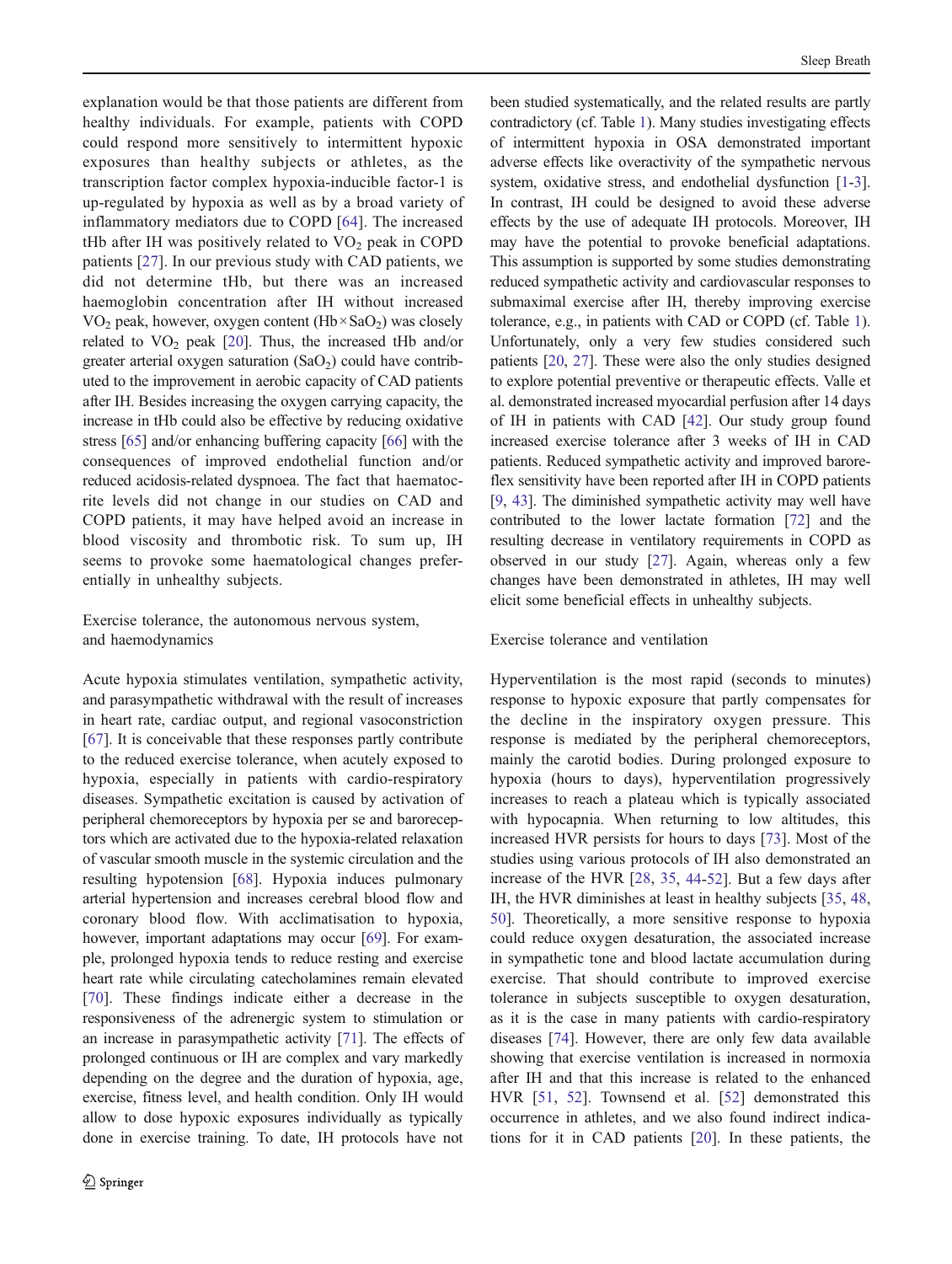exercise ventilation and  $SaO<sub>2</sub>$  values were higher after 3 weeks of IH and were associated with improved exercise tolerance. In contrast, our study with COPD patients did not show any changes in exercise ventilation after IH but demonstrated increased  $SaO<sub>2</sub>$  values during exercise which were related to improved DLCO [\[27](#page-9-0)]. As we investigated only male CAD patients and COPD patient of both sexes, we cannot decide whether these differences are diseasespecific or gender-specific. Nevertheless, IH may change chemosensitivity especially to hypoxia and DLCO in patients with CAD or COPD and thereby diminish oxygen desaturation during exercise and contribute to improved exercise tolerance. The questions remain, for how long these effects persist and whether the accompanying exercise training could stabilise them.

Exercise tolerance and adaptations on the muscular level

Skeletal muscle possesses impressive phenotype plasticity which can be easily demonstrated by strength and endurance training or physical inactivity. Such adaptations are directed at insuring functional integrity of the excitation and contraction processes and providing adequate energy supply [[75\]](#page-11-0). Of course, hypoxia may challenge the energy metabolism in the exercising muscle and provoke several adaptations, but much less important effects are expected from IH at rest. Only limited evidence exists for any IHrelated changes in muscle structure, strength, or power [\[25](#page-9-0), [26,](#page-9-0) [55-57](#page-10-0)]. Also, no alterations in adenosine triphosphate (ATP), PCr, or IMP concentrations have been found in the vastus lateralis muscle during acute exposure to an altitude of approximately 4,300 m [\[75\]](#page-11-0). On the other hand, however, glycolysis and lactate flux were enhanced probably to offset any reduction in oxidative phosphorylation. This increased glytolytic flux may contribute to sustain mitochondrial respiration by providing reducing equivalents [[76\]](#page-11-0). With acclimatisation to hypoxia, however, glycolysis is reduced and appears to be accompanied by a tighter metabolic control. Green et al. showed that free adenosine diphosphate (ADP) was lower and the ATP-to-free ADP ratio was increased after acclimatisation compared to acute hypoxia [\[75](#page-11-0)].

During submaximal exercise in hypoxia, epinephrine levels are increased and closely related to increased lactate levels [\[77](#page-11-0), [78](#page-11-0)]. With acclimatisation, beta receptors are down-regulated, and glycolysis and blood lactate concentrations are reduced [[70\]](#page-11-0). Similar effects are proposed to occur with adaptation to IH at rest. One apparent consequence would be diminished lactate concentrations during exercise, as observed in CAD and COPD patients [[20,](#page-9-0) [27](#page-9-0)]. Exercise training following IH could then likely support the persistence of the low lactate and related ventilatory responses to exercise.

Additionally, similarities between exercise and hypoxia are evident due to their common effects on the 5′-AMPactivated kinase (AMPK) signalling [[79\]](#page-11-0). Both hypoxia and exercise activate the AMPK pathway thereby increasing glucose transport in human skeletal muscle [\[79](#page-11-0)]. Therefore, hypoxia may share some beneficial effects known to be associated by regular exercise or may even facilitate exercise effects, e.g., on muscle GLUT4 expression and glycogen storage [[59\]](#page-10-0). Due to the lack of meaningful studies, there are only indirect indications of potential beneficial effects of IH on muscle metabolism.

#### Limitations of the current studies and future directions

Most models of intermittent hypoxia have been developed to mimic the pattern of hypoxaemia observed in patients with OSA, mostly demonstrating adverse effects [\[80](#page-11-0)]. The few IH studies are characterised by a large heterogeneity concerning the state of health and fitness of participants, the degree of hypoxia, and the hypoxia–normoxia cycling pattern and the observed physiological and pathophysiological effects. Additionally, some of these studies may be underpowered due to the small sample size. Only a few of the analysed studies investigated physiological responses after IH in normoxia and a very few considered exercise tolerance as a main outcome parameter [[15-20,](#page-9-0) [27](#page-9-0)]. Nevertheless, some well-controlled studies confirmed beneficial effects of IH on exercise tolerance, especially in patients with CAD or COPD [\[20](#page-9-0), [27](#page-9-0)]. However, future research in this area will undoubtedly be useful. Systematic research on IH and the development of adequate IH protocols will help to avoid negative effects as known from intermittent hypoxia in OSA, e.g., hypertension, inflammation, and atherosclerosis [80]. Such research will focus on the effects of various degrees of hypoxia combined with different hypoxia–normoxia cycling patterns, and the specificity of effects depending on age, gender, and health or disease state. Specific human models of IH should assess interactions between IH and exercise. A better understanding of mechanism responsible for IH effects under the various conditions may especially be expected from a more close cooperation between cellular, molecular, and applied clinical research and should hopefully provide new insight into basic mechanisms for adaptive and maladaptive responses to IH.

## Conclusion

Benefits of IH on exercise tolerance seem to be greatest in patients, e.g., with CAD or COPD. Responses to submaximal exercise after 3 weeks of IH in patients with COPD or CAD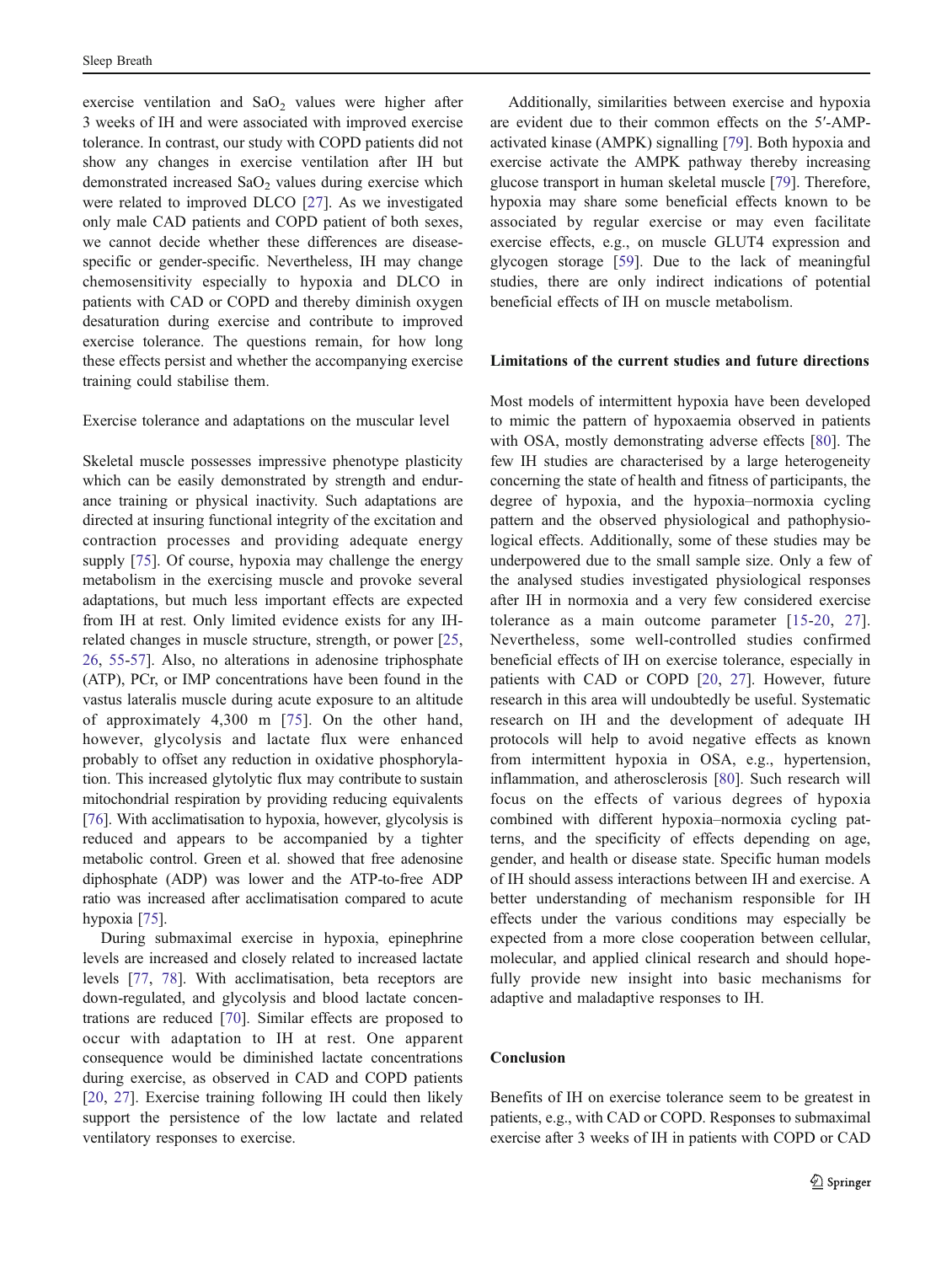<span id="page-9-0"></span>are characterised by diminished values of heart rate, systolic blood pressure, blood lactate, and rate of perceived exertion, and increases in arterial oxygen saturation and arterial oxygen content. After IH, ventilation seems to be influenced in patients with CAD, whereas DLCO is improved in those with COPD. Due to the close relationship between arterial systemic oxygen delivery and oxygen uptake, limb blood flow and cardiac output will decline when arterial oxygen content rises to the same level of oxygen uptake. The increase in tHb or even slight haemoconcentration, the more efficient ventilation, reduced vagal withdrawal, and decreased sensitivity of beta-adrenoceptors may contribute to the observed favourable changes after IH. Although mechanisms of some of the presented responses to hypoxia remain speculative, the few existing well-controlled studies indicate beneficial effects of IH on exercise tolerance in patients with cardiovascular or respiratory diseases. Repeated and well-dosed hypoxic exposures seem to be capable to evoke beneficial adaptations, e.g., of the haematological, the neurohumoural, the antioxidant, and cardio-respiratory systems, resulting in improved exercise tolerance. Yet, much more research work has to be done to explain basic mechanisms and to elucidate the optimal individual dosing of IH. IH may well have the potential to become an attractive strategy to complement the known beneficial effects of exercise training in these patients.

#### References

- 1. Neubauer JA (2001) Physiological and pathophysiological responses to intermittent hypoxia. J Appl Physiol 90:1593–1599
- 2. Lavie L (2009) Oxidative stress—a unifying paradigm in obstructive sleep apnea and comorbidities. Prog Cardiovasc Dis 51:303–312
- 3. O'Donnell CP (2007) Metabolic consequences of intermittent hypoxia. Adv Exp Med Biol 618:41–49
- 4. Meerson FZ, Ustinova EE, Orlova EH (1987) Prevention and elimination of heart arrhythmias by adaptation to intermittent high altitude hypoxia. Clin Cardiol 10:783–789
- 5. Tkatchouk EN, Gorbatchenkov AA, Kolchinskaya AZ et al (1994) Adaptation to interval hypoxia with the purpose of prophylaxis and treatment. Hypoxia Med J 11:308–328
- 6. Meerson FZ, Malyshev YI, Zamotrinsky AV (1992) Differences in adaptive stabilisation of structures in response to stress and hypoxia relate with the accumulation of hsp70 isoforms. Mol Cell Biochem 111:87–95
- 7. Bisgard GE, Neubauer JA (1995) Peripheral and central effects of hypoxia on the control of ventilation. In: Dempsey JA, Pack A (eds) Regulation of breathing, 2nd edn. Marcel Dekker, New York, pp 617–668
- 8. Bailey DM, Davies B, Baker J (2000) Training in hypoxia: modulation of metabolic and cardiovascular risk factors in men. Med Sci Sports Exerc 32:1058–1066
- 9. Bernardi L, Passino C, Serebrovskaya Z, Serebrovskayab T, Appenzeller O (2001) Respiratory and cardiovascular adaptations to progressive hypoxia. Effect of interval hypoxic training. Eur Heart J 22:879–887
- 10. Clanton TL, Klawitter PF (2001) Adaptive responses of skeletal muscle to intermittent hypoxia: the known and the unknown. J Appl Physiol 90:2476–2487
- 11. Gordon DJ, Ekelund LG, Karon JM et al (1986) Predictive value of the exercise tolerance test for mortality in North American men: the lipid research clinics mortality follow-up study. Circulation 74:252–261
- 12. Bijnen FC, Feskens EJ, Caspersen CJ et al (1999) Baseline and previous physical activity in relation to mortality in elderly men: the Zutphen elderly study. Am J Epidemiol 150:1289–1296
- 13. Bowen JB, Votto JJ, Thrall RS, Haggerty MC, Stockdale-Woolley R, Bandyopadhyay T (2000) Functional status and survival following pulmonary rehabilitation. Chest 118:697–703
- 14. Oga T, Nishimura K, Tsukino M, Sato S, Hajiro T (2003) Analysis of the factors related to mortality in chronic obstructive pulmonary disease: role of exercise capacity and health status. Am J Respir Crit Care Med 4:544–549
- 15. Bonetti DL, Hopkins WG, Lowe TE, Boussana A, Kilding AE (2009) Cycling performance following adaptation to two protocols of acutely intermittent hypoxia. Int J Sports Physiol Perform 4:68– 83
- 16. Hamlin MJ, Hellemans J (2007) Effect of intermittent normobaric hypoxic exposure at rest on haematological, physiological, and performance parameters in multi-sport athletes. J Sports Sci 25:431–441
- 17. Katayama K, Sato K, Matsuo H, Ishida K, Iwasaki K, Miyamura M (2004) Effect of intermittent hypoxia on oxygen uptake during submaximal exercise in endurance athletes. Eur J Appl Physiol 92:75–83
- 18. Shatilo VB, Oleg VK, Ischuk VA, Downey HF, Serebrovskaya TV (2008) Effects of intermittent hypoxia training on exercise performance, hemodynamics, and ventilation in healthy senior men. High Alt Med Biol 9:43–52
- 19. Wang JS, Chen LY, Fu LL, Chen ML, Wong MK (2007) Effects of moderate and severe intermittent hypoxia on vascular endothelial function and haemodynamic control in sedentary men. Eur J Appl Physiol 100:127–135
- 20. Burtscher M, Pachinger O, Ehrenbourg I et al (2004) Intermittent hypoxia increases exercise tolerance in elderly men with and without coronary artery disease. Int J Cardiol 96:247–254
- 21. Julian CG, Gore CJ, Wilber RL et al (2004) Intermittent normobaric hypoxia does not alter performance or erythropoietic markers in highly trained distance runners. J Appl Physiol 96:1800–1807
- 22. Neya M, Enoki T, Kumai Y, Sugoh T, Kawahara T (2007) The effects of nightly normobaric hypoxia and high intensity training under intermittent normobaric hypoxia on running economy and hemoglobin mass. J Appl Physiol 103:828–834
- 23. Rodríguez FA, Truijens MJ, Townsend NE, Stray-Gundersen J, Gore CJ, Levine BD (2007) Performance of runners and swimmers after four weeks of intermittent hypobaric hypoxic exposure plus sea level training. J Appl Physiol 103:1523–1535
- 24. Truijens MJ, Rodríguez FA, Townsend NE, Stray-Gundersen J, Gore CJ, Levine BD (2008) The effect of intermittent hypobaric hypoxic exposure and sea level training on submaximal economy in welltrained swimmers and runners. J Appl Physiol 104:328–337
- 25. Hamlin MJ, Hinckson EA, Wood MR, Hopkins WG (2008) Simulated rugby performance at 1550-m altitude following adaptation to intermittent normobaric hypoxia. J Sci Med Sport 11:593–599
- 26. Hinckson EA, Hamlin MJ, Wood MR, Hopkins WG (2007) Game performance and intermittent hypoxic training. Br J Sports Med 41:537–539
- 27. Burtscher M, Haider T, Domej W et al (2009) Intermittent hypoxia increases exercise tolerance in patients at risk for or with mild COPD. Respir Physiol Neurobiol 165:97–103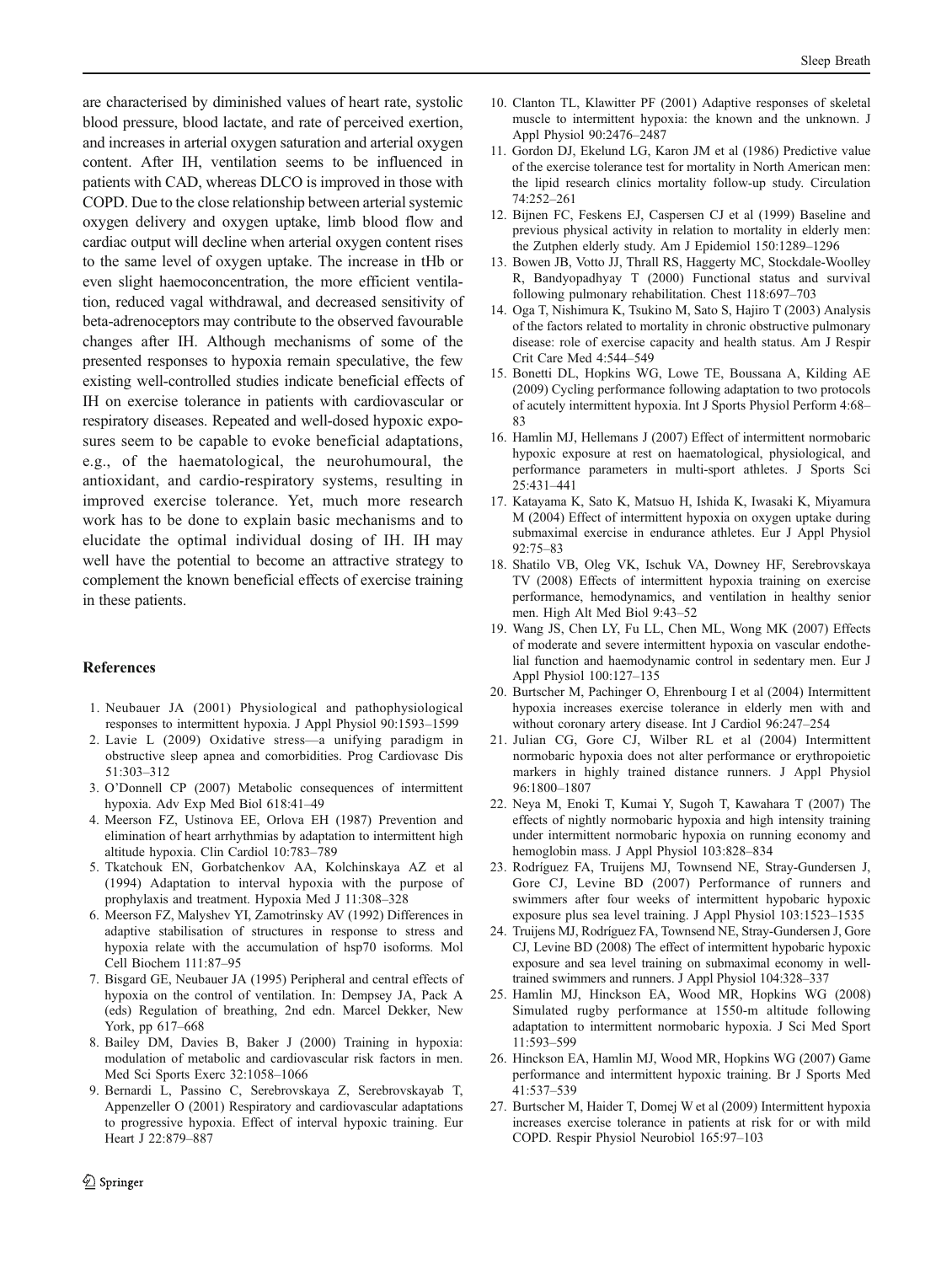- <span id="page-10-0"></span>28. Garcia N, Hopkins SR, Powell FL (2000) Effects of intermittent hypoxia on the isocapnic hypoxic ventilatory response and erythropoiesis in humans. Respir Physiol 123:39–49
- 29. Lundby C, Nielsen TK, Dela F, Damsgaard R (2005) The influence of intermittent altitude exposure to 4100 m on exercise capacity and blood variables. Scand J Med Sci Sports 15:182–187
- 30. Gore CJ, Rodríguez FA, Truijens MJ, Townsend NE, Stray-Gundersen J, Levine BD (2006) Increased serum erythropoietin but not red cell production after 4 wk of intermittent hypobaric hypoxia (4,000–5,500 m). J Appl Physiol 101:1386–1393
- 31. Tin'kov AN, Aksenov VA (2002) Effects of intermittent hypobaric hypoxia on blood lipid concentrations in male coronary heart disease patients. High Alt Med Biol 3:277–282
- 32. Wadhwa H, Gradinaru C, Gates GJ, Badr MS, Mateika JH (2008) Impact of intermittent hypoxia on long-term facilitation of minute ventilation and heart rate variability in men and women: do sex differences exist? J Appl Physiol 104:1625–1633
- 33. Rodway GW, Sethi JM, Hoffman LA et al (2007) Hemodynamic and molecular response to intermittent hypoxia (IH) versus continuous hypoxia (CH) in normal humans. Transl Res 149:76–84
- 34. Lusina SJ, Kennedy PM, Inglis JT, McKenzie DC, Ayas NT, Sheel AW (2006) Long-term intermittent hypoxia increases sympathetic activity and chemosensitivity during acute hypoxia in humans. J Physiol 575:961–970
- 35. Foster GE, McKenzie DC, Milsom WK, Sheel AW (2005) Effects of two protocols of intermittent hypoxia on human ventilatory, cardiovascular and cerebral responses to hypoxia. J Physiol 567:689–699
- 36. Katayama K, Shima N, Sato Y et al (2001) Effect of intermittent hypoxia on cardiovascular adaptations and response to progressive hypoxia in humans. High Alt Med Biol 2:501–508
- 37. Cutler MJ, Swift NM, Keller DM, Wasmund WL, Smith ML (2004) Hypoxia-mediated prolonged elevation of sympathetic nerve activity after periods of intermittent hypoxic apnea. J Appl Physiol 96:754–761
- 38. Tamisier R, Anand A, Nieto LM, Cunnington D, Weiss JW (2005) Arterial pressure and muscle sympathetic nerve activity are increased after two hours of sustained but not cyclic hypoxia in healthy humans. J Appl Physiol 98:343–349
- 39. Ainslie PN, Barach A, Cummings KJ, Murrell C, Hamlin M, Hellemans J (2007) Cardiorespiratory and cerebrovascular responses to acute poikilocapnic hypoxia following intermittent and continuous exposure to hypoxia in humans. J Appl Physiol 102:1953–1961
- 40. Fu Q, Townsend NE, Shiller SM et al (2007) Intermittent hypobaric hypoxia exposure does not cause sustained alterations in autonomic control of blood pressure in young athletes. Am J Physiol Regul Integr Comp Physiol 292:R1977–R1984
- 41. Querido JS, Rupert JL, McKenzie DC, Sheel AW (2009) Effects of intermittent hypoxia on the cerebrovascular responses to submaximal exercise in humans. Eur J Appl Physiol 105:403–409
- 42. Valle M, García-Godos F, Woolcott OO et al (2006) Improvement of myocardial perfusion in coronary patients after intermittent hypobaric hypoxia. J Nucl Cardiol 13:69–74
- 43. Haider T, Casucci G, Linser T et al (2009) Interval hypoxic training improves autonomic cardiovascular and respiratory control in patients with mild chronic obstructive pulmonary disease. J Hypertens 27(8):1648–1654
- 44. Katayama K, Sato Y, Ishida K, Mori S, Miyamura M (1998) The effect if intermittent exposure to hypoxia during endurance exercise training on the ventilatory responses to hypoxia and hypercapnia in humans. Eur J Appl Physiol 78:189–194
- 45. Katayama K, Sato Y, Morotome Y et al (2001) Intermittent hypoxia increases ventilation and SaO<sub>2</sub> during hypoxic exercise and hypoxic chemosentsitivity. J Appl Physiol 90:1431–1440
- 46. Katayama K, Sato K, Matsuo H et al (2005) Changes in ventilatory responses to hypercapnia and hypoxia after intermittent hypoxia in humans. Respir Physiol Neurobiol 146:55–65
- 47. Foster GE, McKenzie DC, Sheel AW (2006) Effects of enhanced human chemosensitivity on ventilatory responses to exercise. Exp Physiol 91:221–228
- 48. Koehle MS, Sheel AW, Milsom WK, McKenzie DC (2007) Two patterns of daily hypoxic exposure and their effects on measures of chemosensitivity in humans. J Appl Physiol 103:1973–1978
- 49. Katayama K, Ishida K, Iwasaki K, Miyamura M (2009) Effect of two durations of short-term intermittent hypoxia on ventilatory chemosensitivity in humans. Eur J Appl Physiol 105:815–821
- 50. Ainslie PN, Kolb JC, Ide K, Poulin MJ (2003) Effects of five nights of normobaric hypoxia on the ventilatory responses to acute hypoxia and hypercapnia. Respir Physiol Neurobiol 138:193–204
- 51. Townsend NE, Gore CJ, Hahn AG et al (2002) Living high training low increases hypoxic ventilatory response of well-trained endurance athletes. J Appl Physiol 93:1498–1505
- 52. Townsend NE, Gore CJ, Hahn AG et al (2005) Hypoxic ventilatory response is correlated with increased submaximal exercise ventilation after live high, train low. Eur J Appl Physiol 94:207–215
- 53. Ricart A, Casas H, Casas M et al (2000) Acclimatization near home? Early respiratory changes after short-term intermittent exposure to simulated altitude. Wilderness Environ Med 11:84–88
- 54. Gore CJ, Hahn AG, Aughey RJ et al (2001) Live high: train low increases muscle buffer capacity and submaximal cycling efficiency. Acta Physiol Scand 173:275–286
- 55. Beidleman BA, Muza SR, Fulco CS et al (2003) Intermittent altitude exposures improve muscular performance at 4,300 m. J Appl Physiol 95:1824–1832
- 56. Pae EK, Wu J, Nguyen D, Monti R, Harper RM (2005) Geniohyoid muscle properties and myosin heavy chain composition are altered after short-term intermittent hypoxic exposure. J Appl Physiol 98:889–894
- 57. Panisello P, Torrella JR, Esteva S, Pagés T, Viscor G (2008) Capillary supply, fibre types and fibre morphometry in rat tibialis anterior and diaphragm muscles after intermittent exposure to hypobaric hypoxia. Eur J Appl Physiol 103:203–213
- 58. Esteva S, Panisello P, Ramon Torrella J, Pages T, Viscor G (2009) Enzyme activity and myoglobin concentration in rat myocardium and skeletal muscles after passive intermittent simulated altitude exposure. J Sports Sci 27(6):633–640
- 59. Chiu LL, Chou SW, Cho YM et al (2004) Effects of prolonged intermittent hypoxia and exercise training on glucose tolerance and muscle GLUT4 protein expression in rats. J Biomed Sci 11:838–846
- 60. Hsia CC (2001) Coordinated adaptation of oxygen transport in cardiopulmonarydisease. Circulation 104:963–969
- 61. Calbet JA, Lundby C, Koskolou M, Boushel R (2006) Importance of hemoglobin concentration to exercise: acute manipulations. Respir Physiol Neurobiol 151:132–140
- 62. Schmidt W, Prommer N (2008) Effects of various training modalities on blood volume. Scand J Med Sci Sports 18(Suppl 1):57–69
- 63. Gulyaeva NV, Tkatchouk EN (1998) Effects of normobaric hypoxic training on immunoreactive erythropoietin and transferrin levels in blood serum of healthy volunteers. Hypoxia Med J 6:13–17
- 64. Frede S, Berchner-Pfannschmidt U, Fandrey J (2007) Regulation of hypoxiainducible factors during inflammation. Methods Enzymol 435:405–419
- 65. Zhuang J, Zhou Z (1999) Protective effects of intermittent hypoxic adaptation on myocardium and its mechanisms. Biol Signals Recept 8:316–322
- 66. Böning D, Klarholz C, Himmelsbach B, Hütler M, Maassen N (2007) Extracellular bicarbonate and non-bicarbonate buffering against lactic acid during and after exercise. Eur J Appl Physiol 100:457–467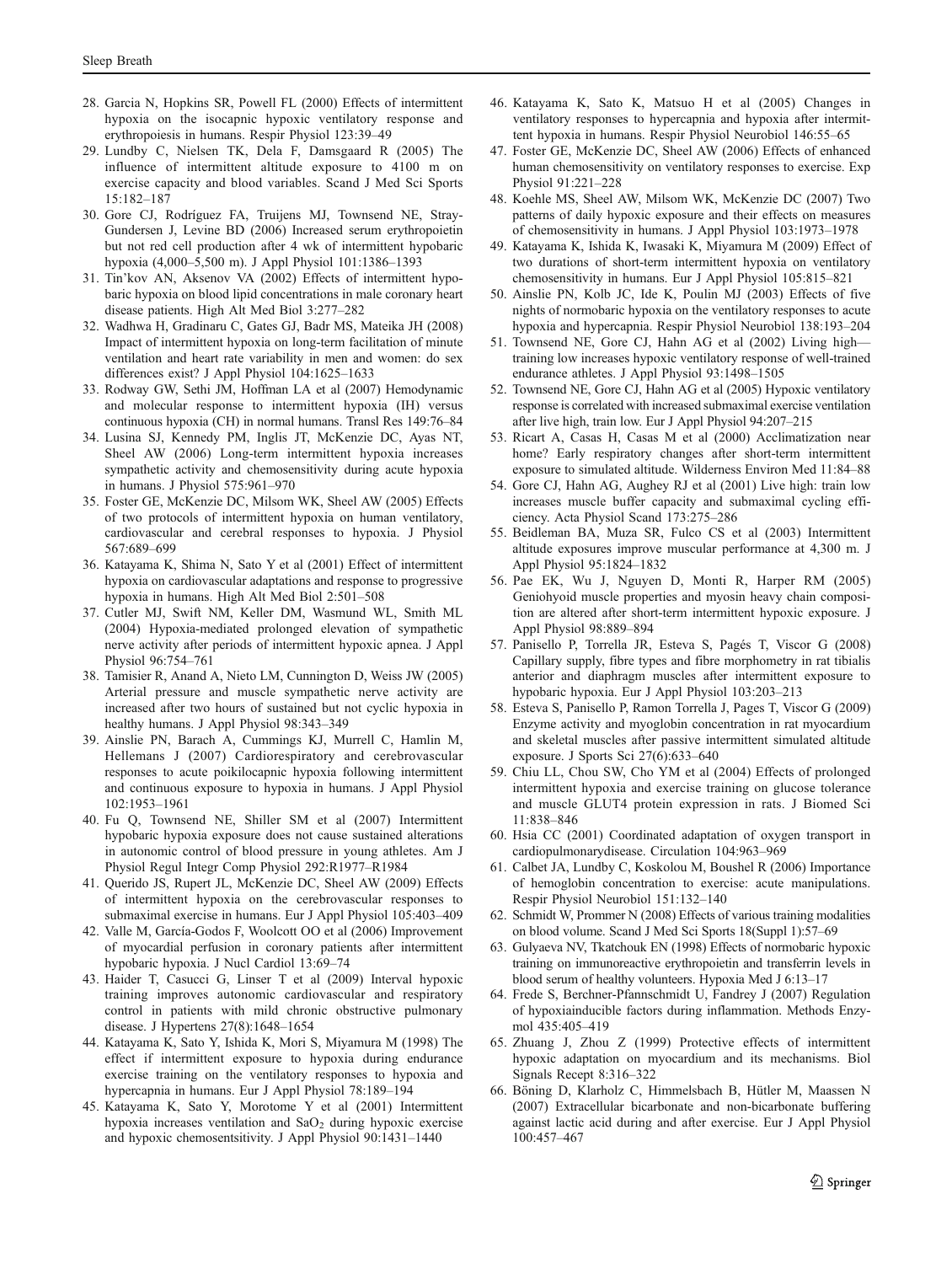- <span id="page-11-0"></span>67. Hopkins SR, Bogaard HJ, Niizeki K, Yamaya Y, Ziegler MG, Wagner PD (2003) Beta-adrenergic or parasympathetic inhibition, heart rate and cardiac output during normoxic and acute hypoxic exercise in humans. J Physiol 550:605–616
- 68. Hainsworth R, Drinkhill MJ, Rivera-Chira M (2007) The autonomic nervous system at high altitude. Clin Auton Res 17:13–19
- 69. Wolfel EE, Levin BD (2001) The cardiovascular system at high altitude. In: Hornbein TF, Schoene RB (eds) High altitude: an exploration of human adaptation. Marcel Dekker, New York, pp 235–292
- 70. Antezana AM, Kacimi R, Le Trong JL et al (1994) Adrenergic status of humans during prolonged exposure to the altitude of 6,542 m. J Appl Physiol 76:1055–1059
- 71. Boushel R, Calbet JA, Rådegran G, Sondergaard H, Wagner PD, Saltin B (2001) Para-sympathetic neural activity accounts for the lowering of exercise heart rate at high altitude. Circulation 104:1785–1791
- 72. Milic-Emili J (2000) Expiratory flow limitation: Roger S. Mitchell lecture. Chest 117:219–223
- 73. Smith CA, Dempsey JA, Hornbein TF (2001) Control of breathing at high altitude. In: Hornbein TF, Schoene RB (eds) High altitude: an exploration of human adaptation. Marcel Dekker, New York, pp 139–173
- 74. Hadeli KO, Siegel EM, Sherrill DL, Beck KC, Enright PL (2001) Predictors of oxygen desaturation during submaximal exercise in 8,000 patients. Chest 120:88–92
- 75. Green HJ, Sutton JR, Wolfel EE, Reeves JT, Butterfield GE, Brooks GA (1992) Altitude acclimatization and energy metabolic adaptations in skeletal muscle during exercise. J Appl Physiol 73:2701–2708
- 76. Connett RJ, Honig CR, Gayeski TE, Brooks GA (1990) Defining hypoxia: a systems view of  $VO<sub>2</sub>$ , glycolysis, energetics, and intracellular PO<sub>2</sub>. J Appl Physiol 68:833-842
- 77. Mazzeo RS, Bender PR, Brooks GA et al (1991) Arterial catecholamine responses during exercise with acute and chronic high-altitude exposure. Am J Physiol 261:E419–E424
- 78. Reeves JT, Wolfel E, Green HJ et al (1992) Oxygen transport during exercise at altitude and the lactate paradox: lessons from Operation Everest II and Pikes Peak. Exerc Sport Sci Rev 20:275– 296
- 79. Krook A, Wallberg-Henriksson H, Zierath JR (2004) Sending the signal: molecular mechanisms regulating glucose uptake. Med Sci Sports Exerc 36:1212–1217
- 80. Foster GE, Poulin MJ, Hanly PJ (2007) Intermittent hypoxia and vascular function: implications for obstructive sleep apnoea. Exp Physiol 92:51–65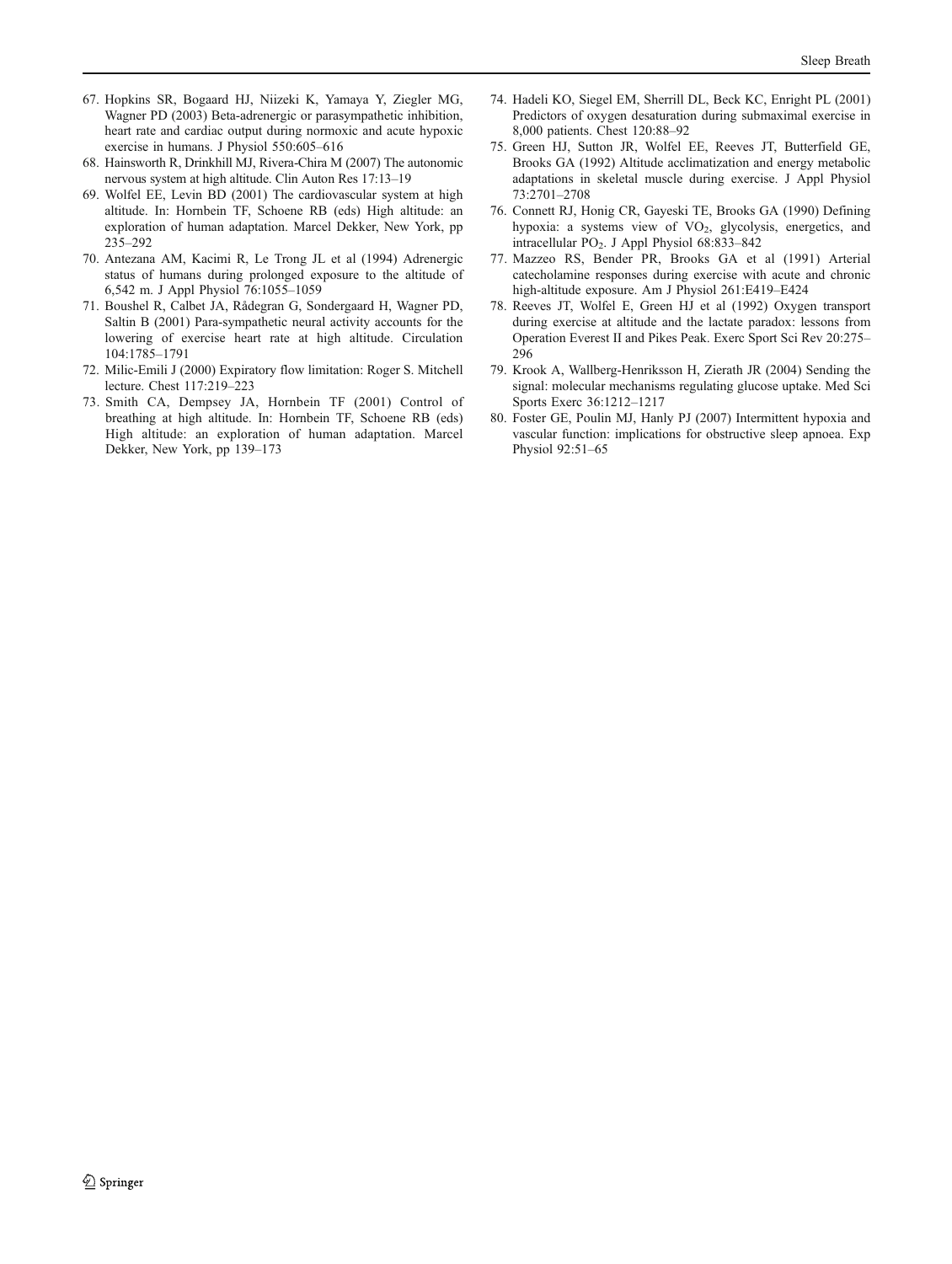# Interval hypoxic training improves autonomic cardiovascular and respiratory control in patients with mild chronic obstructive pulmonary disease

Thomas Haider<sup>a</sup>, Gaia Casucci<sup>b</sup>, Tobias Linser<sup>a</sup>, Martin Faulhaber<sup>a</sup>, Hannes Gatterer<sup>a</sup>, Guenter Ott<sup>c</sup>, Armin Linser<sup>d</sup>, Igor Ehrenbourg<sup>e</sup>, Elena Tkatchouk<sup>e</sup>, Martin Burtscher<sup>a</sup> and Luciano Bernardi<sup>f</sup>

Objectives Chronic obstructive pulmonary disease (COPD) is associated with cardiac autonomic nervous system dysregulation. This study evaluates the effects of interval hypoxic training on cardiovascular and respiratory control in patients with mild COPD.

Methods In 18 eucapnic normoxic mild COPD patients (age 51.7  $\pm$  2.4 years, mean  $\pm$  SEM), randomly assigned to either training or placebo group, and 14 age-matched healthy controls  $(47.7 \pm 2.8 \text{ years})$ , we monitored end-tidal carbon dioxide, airway flow, arterial oxygen saturation, electrocardiogram, and continuous noninvasive blood pressure at rest, during progressive hypercapnic hyperoxia and isocapnic hypoxia to compare baroreflex sensitivity to hypoxia and hypercapnia before and after 3 weeks of hypoxic training. In double-blind fashion, both groups received 15 sessions of passive intermittent hypoxia (training group) or normoxia (placebo group). For the hypoxia group, each session consisted of three to five hypoxic (15–12% oxygen) periods (3–5 min) with 3-min normoxic intervals. The placebo group inhaled normoxic air.

Results Before training, COPD patients showed depressed baroreflex sensitivity, as compared with healthy individuals, without evident chemoreflex abnormalities. After training, in contrast to placebo group, the training group showed increased (P< 0.05) baroreflex sensitivity up to normal levels and selectively increased hypercapnic ventilatory

Introduction

The chronic obstructive pulmonary disease (COPD) is an internationally important cause of morbidity and mortality generating great health and economic burden around the world [\[1\]](#page-18-0). COPD is known to be a systemic disease showing, apart from lung limitations, systemic inflammation, cachexia, skeletal muscle dysfunction, cardiovascular, and also osteoskeletal changes [\[2\]](#page-18-0).

There is rising evidence suggesting an important role of cardiovascular autonomic dysfunction in patients with COPD, even at mild stages of the disease, however, with weak relationship to the severity of airflow limitation [\[3,4\].](#page-18-0) In COPD patients, baroreflex sensitivity (BRS) is response (P< 0.05), without changes in hypoxic ventilatory response.

Conclusion Eucapnic normoxic mild COPD patients already showed signs of cardiovascular autonomic abnormalities at baseline, which normalized with hypoxic training. If confirmed in more severe patients, interval hypoxic training may be a therapeutic strategy to rebalance early autonomic dysfunction in COPD patients. J Hypertens 27:1648-1654 © 2009 Wolters Kluwer Health | Lippincott Williams & Wilkins.

Journal of Hypertension 2009, 27:1648–1654

Keywords: autonomic nervous system, baroreflex sensitivity, chronic obstructive lung disease, hypoxia, intermittent hypoxic training, ventilatory control

Abbreviations: BRS, baroreflex sensitivity;  $CO_2$ -et, end-tidal carbon dioxide; COPD, chronic obstructive pulmonary disease; HCVR, hypercapnic ventilatory response; HRV, heart rate variability; HVR, hypoxic ventilatory response; IHT, interval hypoxic training;  $\texttt{SaO}_2\%$ , arterial oxygen saturation

<sup>a</sup>Department of Sport Science, Medical Section, University of Innsbruck,<br>Innsbruck, Austria, <sup>b</sup>Department of Internal Medicine, University of Pavia and **IRCCS Ospedale S.Matteo, Pavia, Italy, <sup>c</sup>Pulmonologist Office, Innsbruck,** *Revinement Care Physician Office***, Innsbruck,** *Austria***, <sup>e</sup>Hypovia Modical Accept** Primary Care Physician Office, Innsbruck, Austria, <sup>e</sup>Hypoxia Medical Academy, Moscow, Russia and <sup>f</sup>institute of Motor Sciences, University of Pavia and IRCCS Sopedale S.Matteo, Pavia, Italy

Correspondence to Luciano Bernardi, MD, Clinica Medica 2, Universita' di Pavia and IRCCS Ospedale S. Matteo, 27100 Pavia, Italy Tel: +39 0382 502979; fax: +39 0382 526259; e-mail: [lbern1ps@unipv.it](mailto:lbern1ps@unipv.it)

Received 17 April 2008 Revised 30 January 2009 Accepted 20 March 2009

See editorial commentary on page 1527

decreased [\[5\]](#page-18-0) and heart rate variability (HRV) is reduced at rest and also during exercise [\[6,7\]](#page-18-0), and a marked sympathetic activation as measured by muscle sympathetic nerve activity (MSNA) was observed in patients with chronic respiratory failure [\[8\].](#page-18-0) In addition, peripheral and central chemoreflexes are also depressed by severe COPD, whereas in mild COPD, findings are controversial [\[9–12\]](#page-18-0). All these findings have been shown to be major risk factors for cardiac morbidity and mortality [\[13\].](#page-18-0)

Although the more severe autonomic disturbances have been attributed to a frank autonomic neuropathy [\[14\]](#page-18-0), there is no comprehensive evaluation of cardiovascular and respiratory control abnormalities in COPD, and so far

0263-6352 © 2009 Wolters Kluwer Health | Lippincott Williams & Wilkins DOI:[10.1097/HJH.0b013e32832c0018](http://dx.doi.org/10.1097/HJH.0b013e32832c0018)

Copyright © Lippincott Williams & Wilkins. Unauthorized reproduction of this article is prohibited.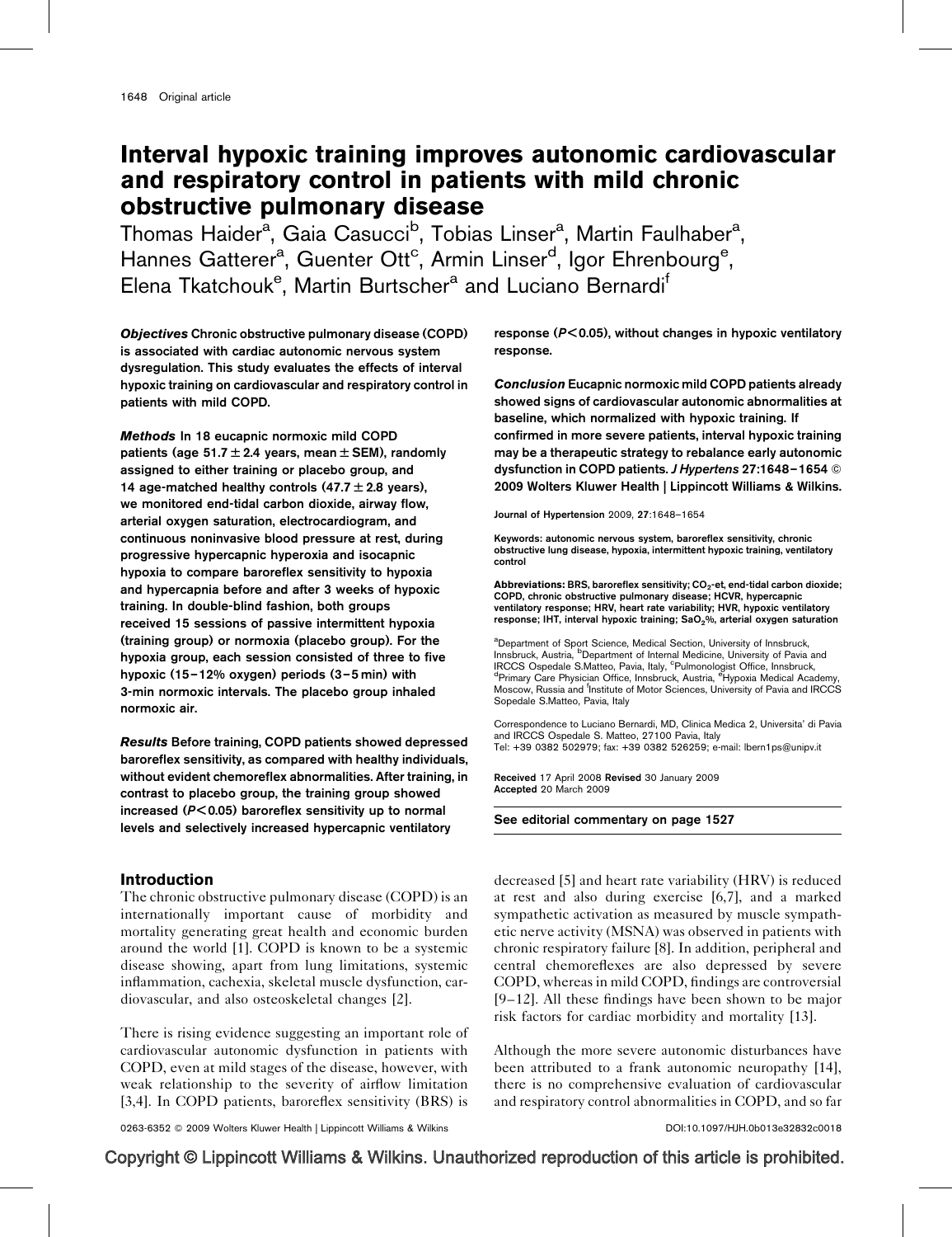<span id="page-13-0"></span>there is no evidence indicating whether such abnormalities occur at a similar stage of the disease and whether these have a functional origin at least at an early stage of the disease.

COPD patients with low ventilatory drive to carbon dioxide are at risk of developing hypercapnia, nocturnal hypoxemia [\[15\],](#page-18-0) and elevated pulmonary artery pressure [\[16,17\].](#page-18-0) In addition, COPD patients with a blunted central drive to chemical stimuli (less chemosensitivity to hypoxia and hypercapnia) are at higher risk of near fatal episodes [\[12\]](#page-18-0).

Therefore, it would be of great clinical importance to find new treatments to rebalance the cardiorespiratory control toward normal values.

The interval hypoxic training (IHT) was originally developed in the former Soviet Union and consisted of repeated 5–7 min of steady (9–12%) or progressive hypoxia (down to 5–7%), interrupted by equal periods of recovery [\[18\].](#page-18-0) It was reported that moderate intermittent hypoxia induces changes on the hypoxic ventilatory response (HVR) [\[19,20\].](#page-18-0) IHT appeared to reduce sympathetic activity, without significant changes in blood pressure [\[19\].](#page-18-0) Potentially, these effects may have a positive influence on cardiovascular autonomic imbalance and disturbed ventilatory response in patients with COPD.

For this purpose, we performed a comprehensive evaluation of cardiovascular and respiratory control function in patients with mild COPD, before and after a 3-week-IHT training to test whether there was already impairment in cardiovascular and/or respiratory control; and whether possible abnormalities could be modified by a simple nonpharmacological technique in a favorable way.

### Methods

#### **Participants**

The present double-blind, placebo-controlled study was carried out at the Institute of Sports Science, University of Innsbruck, Austria in 18 patients with mild COPD symptoms (chronic cough, sputum production, wheezing and/or dyspnea that occurs on a frequent basis for at least 3 months) and evidence of impaired lung function (GOLD 0 to 2 according to the Global Initiative of Chronic Lung Disease from 2001) [\[21\]](#page-18-0). The participants were randomly assigned either to the training group or placebo group (nine participants in each group). We also obtained baseline data from 14 age-matched healthy individuals, as healthy controls. The anthropometric and main clinical data of the participants in each group are presented in Tables 1 and 2. All participants were volunteers from the same village (Mieming, Tyrol, Austria, 864 m asl) and gave written informed consent to participate in the study; they were unaware of specific

| Table 1 Chronic obstructive pulmonary disease patients (training, |  |
|-------------------------------------------------------------------|--|
| placebo) and healthy controls (control)                           |  |

| Training                    | Placebo                    | Control         |
|-----------------------------|----------------------------|-----------------|
| 9                           | 9                          | 14              |
| 5/4                         | 5/4                        | 5/9             |
| $51.0 \pm 2.8$              | $52.4 + 4.1$               | $46.7 + 2.9$    |
| $174.0 \pm 2.2$             | $173.1 \pm 2.9$            | $174.7 \pm 1.7$ |
| $79.2 \pm 5.1$              | $75.9 \pm 3.9$             | $70.4 \pm 2.8$  |
| $26.4 \pm 1.9$              | $25.4 + 0.9^{\dagger}$     | $22.9 \pm 0.7$  |
|                             |                            |                 |
| 7                           | 4                          |                 |
| 1                           | $\mathbf{2}$               |                 |
| 6                           | 2                          |                 |
|                             |                            |                 |
| $2.54 \pm 0.20^{\dagger}$   | $2.32 + 0.18$ <sup>†</sup> | $3.96 + 0.20$   |
| $3.53 \pm 0.30^5$           | $3.50 + 0.26$ <sup>§</sup> | $4.65 \pm 0.25$ |
| $78.2 \pm 3.6$              | $72.9 + 1.9$ <sup>t</sup>  | $83.1 \pm 2.2$  |
| $72.3 + 1.9$ <sup>*,†</sup> | $66.2 + 1.5^{\dagger}$     | $85.8 \pm 2.7$  |
|                             |                            |                 |

Baseline values of different groups on anthropometric data, smoking history, and lung function (mean $\pm$ SEM). FEV<sub>1</sub>, forced expiratory volume in 1 s; FVC, forced vital capacity; FEV<sub>1</sub>pred, predicted value of FEV<sub>1</sub>. \*  $P < 0.05$  vs. placebo.  ${}^{6}P<$  0.01 vs. control.  ${}^{ \dagger}P<$  0.05 vs. control.

aims of the study. The participants were advised not to change medications, smoking habits, nutrition, and physical activity during the entire study period.

#### Interval hypoxic training protocol

All participants performed either 3 weeks of IHT (training group) or 3 weeks of sham training (placebo group). The IHT consisted of daily training, five sessions per week (a total of 15 sessions). For the training group, each session consisted of three to five hypoxic periods (15–12% inspired fraction of oxygen; HypoxyComplex HypO2, HypoMed, Moscow, Russia), each lasting 3– 5 min with 3-min normoxic intervals. The protocol is shown in [Table 3](#page-14-0). Hypoxic and normoxic air were inhaled via facial mask in sitting position. The placebo group performed the breathing program in the same way, but inhaled normoxic air. Start and termination of breathing periods were announced and controlled by instructors. Arterial oxygen saturation and heart rate were monitored by a pulse oximeter attached to a fingertip, and blood pressure was checked by two physicians who did not

|                              | Table 2 Medication of chronic obstructive pulmonary disease |
|------------------------------|-------------------------------------------------------------|
| patients (training, placebo) |                                                             |

| Agents                       | Training | Placebo | $P^{\rm a}$ |
|------------------------------|----------|---------|-------------|
| Sympathomimetics             |          | 6       | 0.637       |
| Anticholinergics             | 5        | 5       | 1.000       |
| Theophyline                  |          |         | 1.000       |
| Corticosteroids <sup>b</sup> |          | 5       | 1.000       |
| Antidepressants              |          | 2       | 1.000       |
| <b>ACE</b> inhibitors        |          | 4       | 0.294       |
| Thyroxine                    |          | 2       | 0.471       |
| <b>B-Blockers</b>            |          |         | 1.000       |
| <b>Diuretics</b>             |          |         | 1.000       |
| $Ca2+$ antagonists           |          |         | 1.000       |
| Angiotensin inhibitors       |          |         | 1.000       |
| Proton pump inhibitors       | 5        | 2       | 0.335       |

ACE, angiotensin-converting enzyme. <sup>a</sup> Fisher's exact test. <sup>b</sup> Only prescribed for usage in certain critical circumstances such as acute worsening of lung function or acute exacerbations.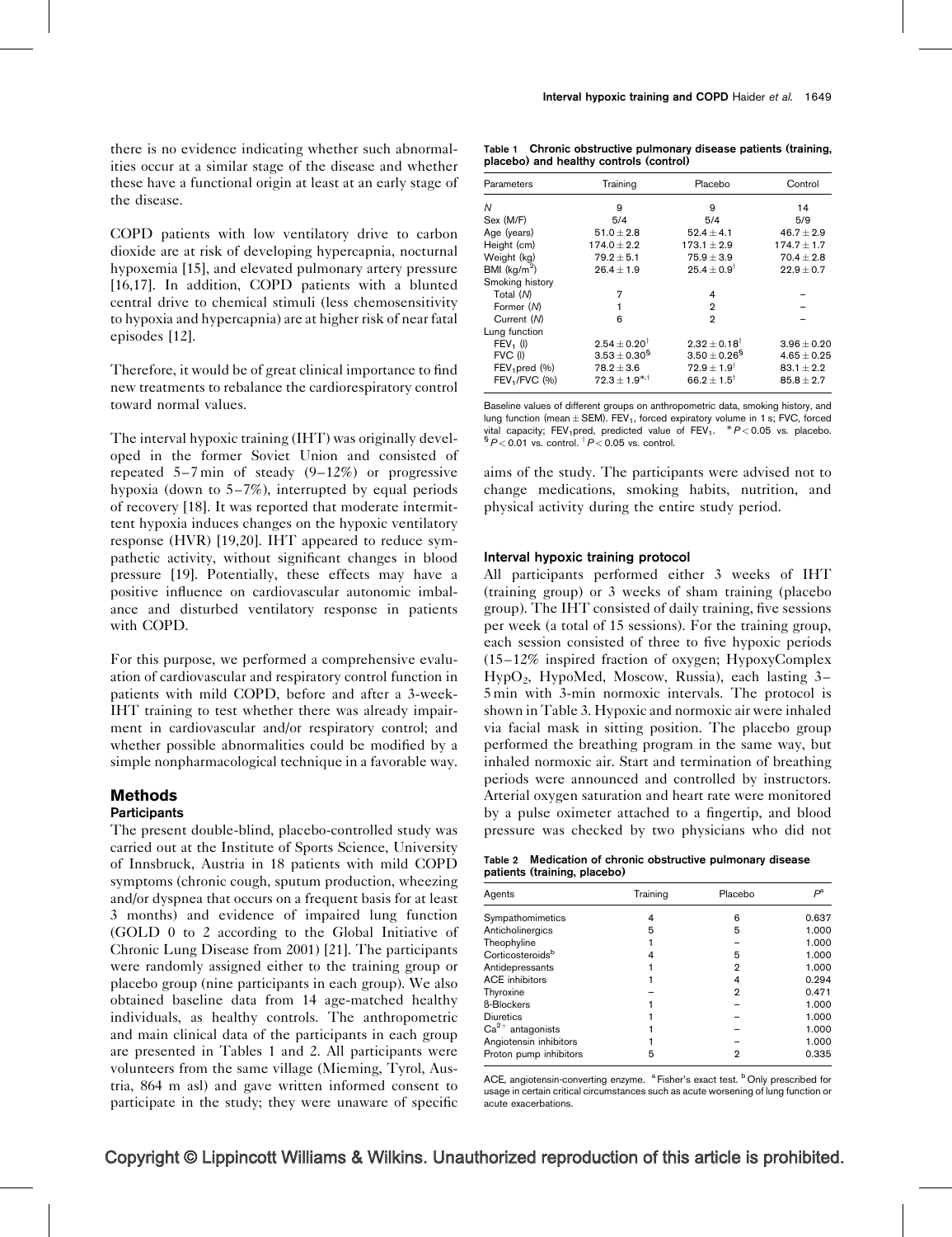<span id="page-14-0"></span>Table 3 Three-week-breathing program (training group<sup>a</sup>)

|      |                         | Hypoxia           |                         | Normoxia          |                                                     |
|------|-------------------------|-------------------|-------------------------|-------------------|-----------------------------------------------------|
| Week | O <sub>2</sub><br>(9/0) | Duration<br>(min) | O <sub>2</sub><br>(9/0) | Duration<br>(min) | Number of cycles<br>Hypoxia/normoxia<br>per session |
|      | 15                      | з                 | 21                      | з                 | з                                                   |
| 2    | 13                      |                   | 21                      | з                 |                                                     |
| 3    | 12                      | 5                 | 21                      | 3                 | 5                                                   |

<sup>a</sup> There were five sessions per week (one session/day); the placebo group performed the same program breathing only normoxic air (21% of inspired oxygen fraction).

participate in the data recording sessions and analysis in order to guarantee blindness of the study. The protocol assumed that whenever symptoms occurred or oxygen saturation dropped below 80%, hypoxia would be interrupted until saturation levels recovered 80% or greater. The breathing protocol had been adapted from the Clinical Research Laboratory of the Hypoxia Medical Academy in Moscow and was based on their previous long-term clinical experience in IHT [\[22\].](#page-18-0) The protocol complied with the declaration of Helsinki and was approved by the local Ethics Committee. A steadyhypoxia protocol was preferred in order to reduce the subjective perception of hypoxia and thus guarantee blindness.

#### Measurement session protocol

Two measurement sessions were performed, within 2 days before and after the completion of the IHT protocol. All participants were examined in sitting position at a comfortable temperature/humidity. They were connected to a rebreathing circuit through a mouthpiece, similarly to previously described and validated work [\[23,24\].](#page-18-0) In each condition, we continuously measured end-tidal  $CO_2$  (etCO<sub>2</sub>) by a capnograph connected to the mouthpiece (COSMOplus, Novametrix, Wallingford, Connecticut, USA) and oxygen saturation  $(SaO<sub>2</sub>)$  by a pulse oxymeter (3740 Ohmeda, Englewood, Colorado, USA). Airway flow was continuously measured by a heated Fleish pneumotachograph (Metabo, Epalinges, Switzerland), connected to a differential pressure transducer (RS part N395-257; Corby, UK), connected in series to the expiratory part of the rebreathing circuit. In addition, we recorded the electrocardiogram (by chest leads) and continuous noninvasive blood pressure by the cuff method (Portapres; Finapres Medical Systems, Amsterdam, The Netherlands). In each participant, we recorded the data during 4 min of spontaneous breathing as baseline. During this recording, the participants remained connected to the rebreathing circuit, but this was left open to allow inspiration and expiration of air in the room. We also randomly performed the following rebreathing tests: progressive normocapnic hypoxia  $(SaO<sub>2</sub>$  from baseline to 80%, et-CO<sub>2</sub> maintained at a standard level of 38 mmHg); and progressive hyperoxic hypercapnia (et-CO<sub>2</sub> from baseline to  $+15$  mmHg, SaO<sub>2</sub>  $> 98\%$ ).

During progressive hypoxia, the  $CO<sub>2</sub>$  levels were clamped by passing a variable part of the expired air into a reservoir filled with soda lime, under continuous visual control of  $et$ - $CO<sub>2</sub>$ . When the expired air was passed through the soda lime,  $et$ - $CO<sub>2</sub>$  decreased, whereas when expired air was sent directly into the rebreathing bag, et- $CO<sub>2</sub>$  increased. This allowed the levels of et- $CO<sub>2</sub>$  to be continuously adjusted in order to reach and maintain it at the desired level. At the same time, by effect of rebreathing, the oxygen content of the rebreathing bag progressively decreased, hence inducing a reduction in  $SaO<sub>2</sub>$ . When the hypercapnic response had to be tested, oxygen was supplied to the rebreathing bag at very low flow, in order to maintain  $SaO<sub>2</sub>$  above more than 98%, whereas the expired air was sent directly to the rebreathing bag, thus inducing a progressive rise in  $et$ - $CO<sub>2</sub>$ .

#### Data acquisition and analysis

All signals were continuously acquired on a personal computer (Macintosh Powerbook; Apple, Cupertino, California, USA) at 600 samples/channel. The respiratory flow signal was integrated by software and each breath was identified by an automatic and interactive program written in BASIC by one of our members of group (L.B.). The chemoreflex sensitivity to hypoxia or hypercapnia was obtained from the slopes of the linear regression of minute ventilation vs.  $SaO<sub>2</sub>$  or et-CO<sub>2</sub>, respectively, for each breath. The response to  $et$ - $CO<sub>2</sub>$  was considered as predominantly an index of central chemoreflex, whereas the response to hypoxia was considered as predominantly an index of peripheral chemoreflex. The arterial BRS was calculated from the sequences of R–R interval and systolic blood pressure by the so-called 'alpha index', obtained by autoregressive power spectral analysis of R–R interval and systolic blood pressures [\[24,25\]](#page-18-0), during the recordings obtained at baseline.

#### Statistical analysis

Data are presented as means  $\pm$  SEM. Differences between different groups and different examination (before/after IHT) were assessed by a mixed-design analysis of variance. Differences between healthy controls and COPD patients at baseline or after IHT were assessed by factorial analysis of variance. If overall significances were found, t-test was used for comparisons. Due to the small number of participants, differences before and after training were tested also by nonparametric tests (Wilcoxon) and significances were reported only if both tests were significant. Correlations between resting respiratory parameters and cardiovascular and respiratory autonomic data were tested by linear regression analysis on baseline data.

#### Results

Results are expressed in [Figs. 1 and 2](#page-15-0) and in [Table 4.](#page-15-0) All participants completed the IHT or the sham protocols successfully, and no clinical problems occurred.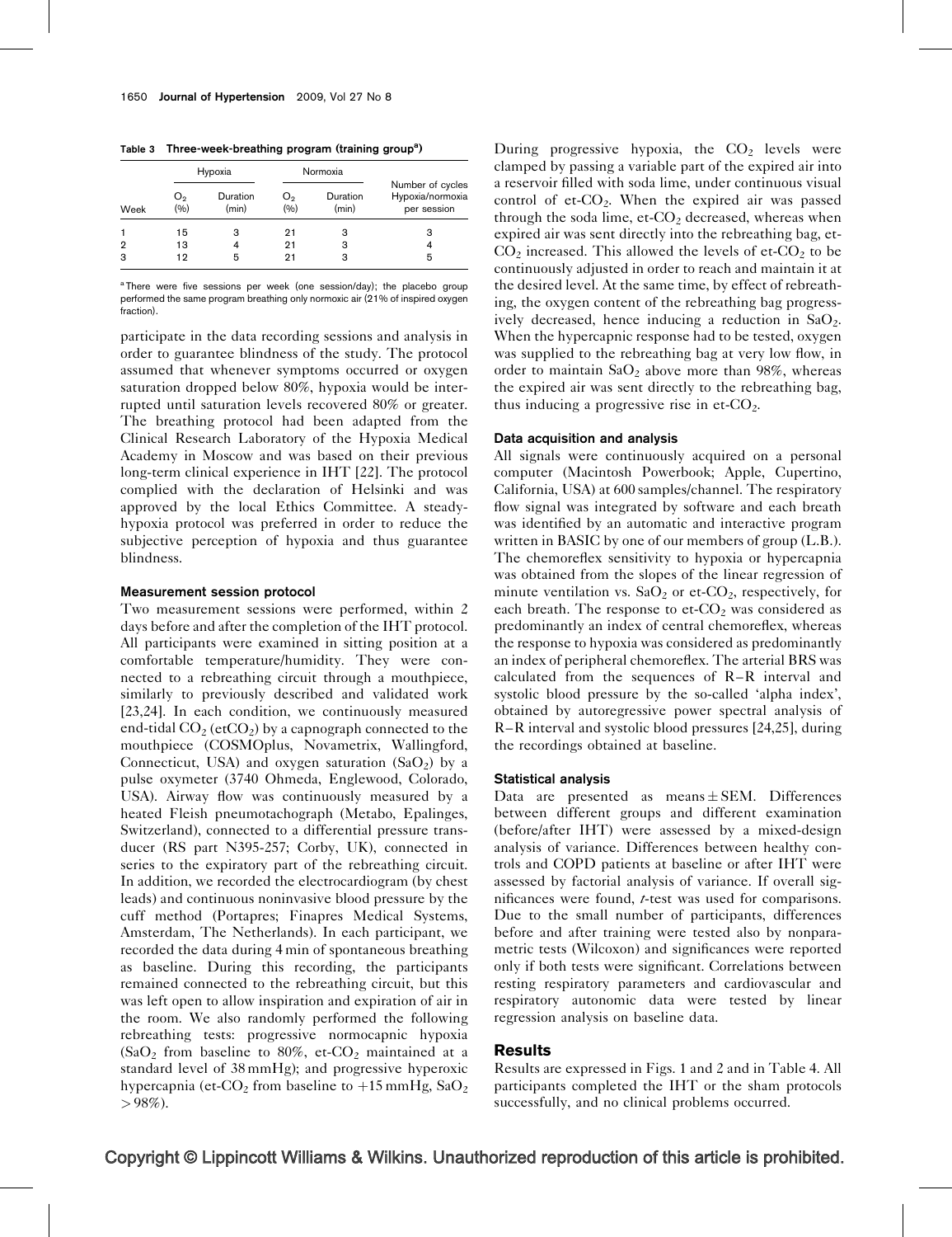<span id="page-15-0"></span>

Changes in R–R interval, blood pressure, and baroreflex sensitivity before and after interval hypoxic training in the two groups of chronic obstructive pulmonary disease patients (training and control groups), and in the healthy controls. COPD, chronic obstructive pulmonary disease; IHT, interval hypoxic training.

## Baseline: cardiovascular data

Before IHT, BRS was reduced in COPD in comparison with healthy controls  $(6.19 \pm 1.05 \text{ vs. } 10.66 \pm 1.65 \text{ ms})$ mmHg,  $P < 0.025$ ) and the R–R interval was significantly shorter (741  $\pm$  33 ms in COPD vs. 870  $\pm$  18 ms of healthy controls,  $P < 0.05$ ). Systolic blood pressure was not significantly different. The extent of respiratory abnormal-



Changes in hypoxic and hypercapnic ventilatory responses before and after interval hypoxic training in the two groups of chronic obstructive pulmonary disease patients (training and control groups), and in the healthy controls.  $CO<sub>2</sub>$ -et, end-tidal carbon dioxide; COPD, chronic obstructive pulmonary disease; IHT, interval hypoxic training; SaO<sub>2</sub>, arterial oxygen saturation.

ities correlated with BRS [forced expiratory volume in 1 s (FEV1):  $r = +0.46$ ,  $P < 0.01$ ; FEV1/forced vital capacity (FVC):  $r = +0.38$ ,  $P < 0.05$ ] and R–R interval (FEV1:  $r = +0.56$ ,  $P < 0.01$ ; FEV1/FVC:  $r = +0.53$ ,  $P < 0.01$ ; Fig. 1).

#### Baseline: respiratory control

Before IHT, the COPD patients had slightly lower  $\rm CO_2$ -et levels (32.9  $\pm$  1.2 vs. 36.3  $\pm$  1.0 mmHg of healthy

Table 4 Resting respiratory data of different groups (training, placebo) before (baseline) and after the breathing program (interval hypoxic training) in comparison with healthy controls (control)

| Variable          | time            | Training     | Placebo        | Control         |
|-------------------|-----------------|--------------|----------------|-----------------|
| <b>VE</b>         | Baseline        | $11.2 + 0.7$ | $12.5 + 1.4$   | $10.1 \pm 0.45$ |
| (1/min)           | IHT             | $11.2 + 0.8$ | $12.8 + 0.8$   |                 |
| Vt                | Baseline        | $850 + 89$   | $917 + 80$     | $877 + 56$      |
| (m <sub>l</sub> ) | IHT             | $938 + 91$   | $867 + 71$     |                 |
| Respiration rate  | <b>Baseline</b> | $14.4 + 1.4$ | $14.0 + 1.2$   | $12.1 \pm 1.1$  |
| (breaths/min)     | IHT             | $13.1 + 1.6$ | $15.2 + 0.8$   |                 |
| $CO2$ -et         | <b>Baseline</b> | $33.8 + 1.6$ | $31.8 + 1.9$   | $36.3 + 1.0$    |
| (mmHq)            | IHT             | $34.1 + 1.8$ | $33.2 \pm 1.2$ |                 |
| SaO <sub>2</sub>  | <b>Baseline</b> | $96.6 + 0.4$ | $97.1 + 0.5$   | $97.2 \pm 0.3$  |
| (9/0)             | <b>IHT</b>      | $96.6 + 0.2$ | $97.4 + 0.3$   |                 |

 $CO_2$ -et, end-tidal carbon dioxide; IHT, interval hypoxic training;  $SaO_2$ , arterial oxygen saturation; VE, minute ventilation; Vt, tidal volume.

# Copyright © Lippincott Williams & Wilkins. Unauthorized reproduction of this article is prohibited.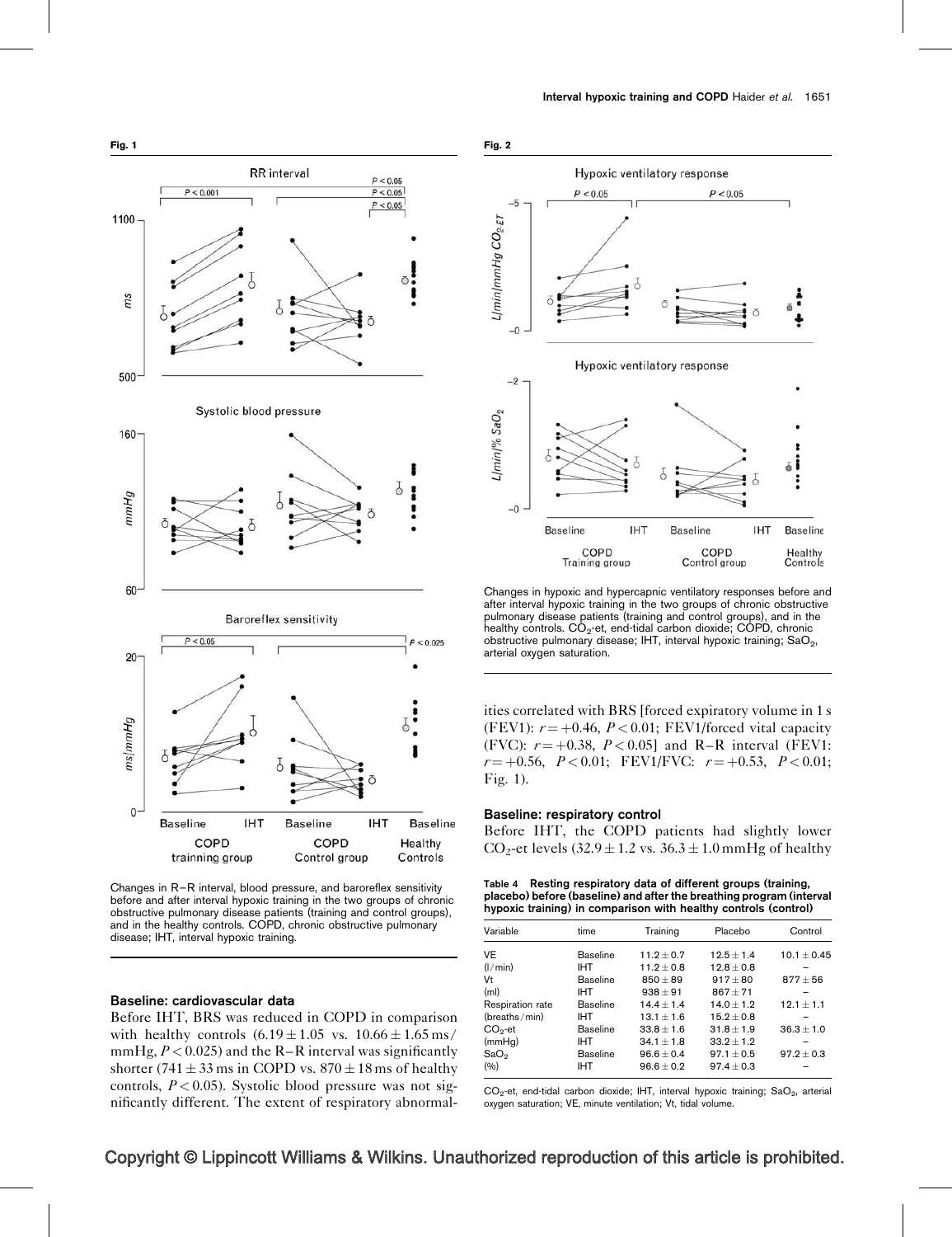controls,  $P < 0.05$ ), whereas SaO<sub>2</sub> levels were similar as in healthy controls  $(96.8 \pm 0.3 \text{ vs. } 97.2 \pm 0.3\%, P: \text{ NS})$ . At baseline, both groups had similar HVR  $(-0.65 \pm 0.09 \text{ vs.})$  $-0.64 \pm 0.11$  min<sup>-1</sup>% SaO<sub>2</sub><sup>-1</sup>, *P*: NS) and similar hypercapnic ventilatory response (HCVR;  $1.08 \pm 0.14$  vs.  $0.89 \pm 0.121$  min<sup>-1</sup> mmHg<sup>-1</sup> CO<sub>2</sub>-et<sup>-1</sup>, *P*: NS; [Fig. 2\)](#page-15-0).

# Effects of interval hypoxic training on cardiovascular data

After 3-week-IHT, the training group showed significantly increased BRS (from  $6.8 \pm 1.47$  to  $9.87 \pm$  $2.79 \text{ ms/mmHg}$ ,  $P < 0.05$ ) up to nearly normal values of healthy individuals, in contrast to the placebo group, which showed an opposite trend (from  $5.66 \pm 1.57$  to  $4.04 \pm 0.5$  ms/mmHg, P: NS). The R-R interval significantly increased in the training group (from  $729 \pm 49$  to  $852 \pm 62$  ms,  $P < 0.001$ ), almost to the level of healthy individuals, whereas it was slightly shortened in the placebo group (from  $751 \pm 48$  to  $711 \pm 34$  ms, P: NS). There were no significant changes in systolic blood pressure in both groups, apart from a slight decrease in the training group after IHT [\(Fig. 1](#page-15-0)).

## Effects of interval hypoxic training on respiratory control

After IHT, we found a significant and specific increase in HCVR (from  $1.17 \pm 0.181$  min<sup>-1</sup> mmHg<sup>-1</sup> to  $1.63 \pm$  $0.391 \text{min}^{-1} \text{mmHg}^{-1}$  CO<sub>2</sub>-et<sup>-1</sup>,  $P < 0.05$ ), whereas no changes were found in the HVR. Interestingly, there were slight changes in breathing pattern of the training group after the IHT: a slightly higher value in tidal volume  $(850 \pm 89 \,\text{ml}$  before IHT vs.  $938 \pm 91 \,\text{ml}$ after IHT, P: NS) combined with a slightly reduced respiration rate  $(14.4 \pm 1.4 \text{ vs. } 13.1 \pm 1.6 \text{ breaths min}^{-1})$ , P: NS) after IHT, indicating a tendency of rearrangement toward a deeper and slower breathing ([Fig. 2](#page-15-0), [Table 4\)](#page-15-0).

# **Discussion**

## Main findings

To our knowledge, this is the first comprehensive evaluation of cardiovascular and respiratory functions in patients with mild COPD and also the first study testing the effects of IHT in such patients in a randomized double-blind, placebo-controlled study. In the present study, we found that

- (1) despite mild clinical involvement, COPD patients already showed signs of sympathetic activation, presented by higher heart rate and depressed baseline BRS in comparison with healthy controls.
- (2) IHT normalized heart rate and BRS and also produced a significant increase in HCVR.

We suggest that the changes induced by IHT could be clinically beneficial in COPD and potentially protective against development of hypercapnia.

# Cardiovascular control abnormalities in chronic obstructive pulmonary disease

Autonomic abnormalities have been consistently found in COPD. Although Patakas et al. [\[5\]](#page-18-0) were the first to demonstrate a decreased BRS in rather severe COPD patients in comparison with healthy controls, we found depressed BRS even in mild COPD patients at baseline in comparison with healthy controls. A decrease in BRS is associated with a higher risk of cardiovascular morbidity and mortality, cardiac arrhythmias, and stroke, which are frequently reported in severe COPD [\[26\]](#page-18-0), together with possible development of pulmonary hypertension [\[5,27\]](#page-18-0).

Several strategies and interventions were reported to improve depressed BRS, including oxygen supplementation [\[13\]](#page-18-0) and exercise training [\[26\]](#page-18-0). Our findings in patients with mild COPD suggest an early BRS impairment. This BRS dysfunction and its reversibility are likely to be mainly functional, at least in early stages of the disease, probably in contrast with more severe COPD stages [\[28\]](#page-18-0). Overall, an altered BRS might be an early indicator of autonomic impairment in COPD patients and an early target for various medical and physical interventions that may possibly lead to a delay in COPD progression or other comorbidities. In the present study, we found a selective improvement in BRS by IHT in the training group, upto almost normal values of healthy individuals.

Heindl et al. [\[8\]](#page-18-0) and Velez-Roa et al. [\[29\]](#page-18-0) reported a marked sympathetic activation in patients with chronic respiratory failure compared with healthy controls by measuring the short-term oxygen-induced MSNA. Before IHT, our data also suggest sympathetic activation (faster heart rates and depressed BRS). An increased sympathetic activity was also found in pulmonary artery hypertension [\[29\]](#page-18-0) and is frequently reported in COPD patients with poor prognosis [\[30\].](#page-18-0) Although hypoxic neuropathy is often described in COPD patients [\[14,31–33\],](#page-18-0) our results suggest that in early stages of COPD, there is mainly a functional disturbance in the autonomic nervous system. This, in fact, was at least partly reversible by IHT upto normal values. This autonomic dysfunction in mild COPD stages may be an early indicator for the onset of COPD, even preceding more abnormal spirometric findings.

## Respiratory control abnormalities in chronic obstructive pulmonary disease

The presence of an abnormal ventilatory drive in COPD remains controversial [\[12\]](#page-18-0); however, a blunted ventilatory drive to chemical stimuli (hypoxia and/or hypercapnia) is reported more frequently [\[9,10,34,35\],](#page-18-0) particularly in severe COPD or in patients undergoing near fatal episodes of asthma [\[12\].](#page-18-0) Overall, these reports suggest a progression of abnormalities with the severity of the disease [\[35\].](#page-18-0) Accordingly, in our patients, we could not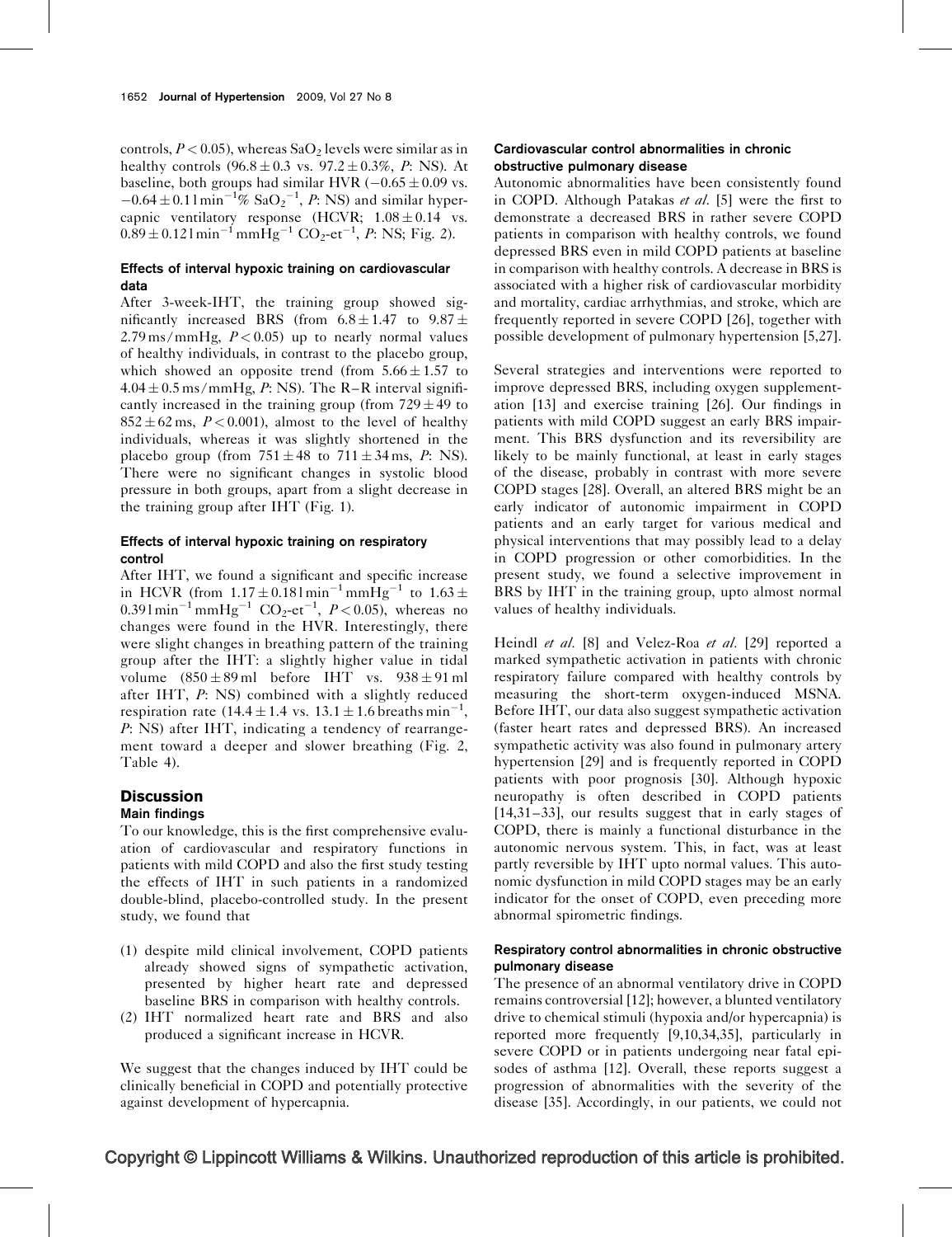find a blunted ventilatory drive, presumably due to the mildness of their disease. Abnormalities in respiratory control clearly have a major impact on severity and prognosis in COPD. In contrast to HVR, which was not related to nocturnal desaturation in COPD [\[15\]](#page-18-0), patients with low HCVR were at risk of developing nocturnal hypoxemia [\[17\]](#page-18-0). The transient nocturnal hypoxemia increases pulmonary artery pressure, possibly leading to sustained pulmonary hypertension and ultimately right heart failure [\[36\].](#page-18-0) Overall, it has been suggested that hypercapnia may develop in patients with severe asthma and COPD by an alteration in chemosensitivity as the severity of the disease progresses [\[12\]](#page-18-0). In COPD patients, it may therefore be an advantage to have a high HCVR in order to delay the onset of hypercapnia.

## Effects of interval hypoxic training in chronic obstructive pulmonary disease

The effects of IHT are various and complex and depend on the protocol adopted. Modifications of total hypoxia, intensity and duration of the single hypoxic cycles, the duration of normoxic pauses, and the number of cycle repetitions may determine beneficial or even negative effects [\[18\].](#page-18-0) Acute hypoxia increases sympathetic activity and ventilation (by increase in tidal volume and breathing frequency) [\[19\].](#page-18-0) The IHT may, therefore, function as a form of interval stress training (increased sympathetic activity during hypoxic cycles), which may lead to an improved stress tolerance during daily life of COPD patients, as recently shown in patients with coronary artery disease [\[37\].](#page-18-0) The exercise limitation in COPD patients depends on many factors [\[38\]](#page-18-0), including increased airway resistance and respiratory work [\[39\]](#page-18-0), increase in physiological dead space, ventilation-perfusion mismatch, and reduced ventilatory efficiency [\[38\]](#page-18-0). The slight increase in tidal volume with concomitant decrease in respiration rate, only seen in the training group after IHT, may indicate a tendency toward an improved ventilation efficiency and may therefore be beneficial for COPD patients by the reduction of respiratory metabolic costs and probably also dyspnea.

Although it has been reported that intermittent hypoxia induces changes on the HVR in healthy individuals [\[20,40\],](#page-18-0) we could not find increased HVR in our COPD patients. This may likely depend on different IHT protocols, rather than a different study population (COPD vs. healthy individuals). In fact, the present study confirms previous findings [\[19\]](#page-18-0) of an increase in vagal activity after IHT also in healthy individuals. The lack of increase in HVR could be due to a much milder hypoxic protocol in our patients.

#### Clinical relevance

Patients with COPD who experienced a near fatal episode have reduced chemosensitivity to hypoxia and hypercapnia [\[12\]](#page-18-0). Thus, patients with a blunted central drive to chemical stimuli are apt to lapse into a critical condition. This, together with the disturbed autonomic reflexes, the increased sympathetic activity, the loss of vagal activity, and the altered BRS represents a major cardiovascular risk factor [\[13\]](#page-18-0). These findings are strongly supported by the result of the Lung Health Study of nearly 6000 persons with mild-to-moderate COPD [\[41\]](#page-18-0), which showed that far more patients died of cardiovascular diseases than COPD.

The ventilatory drive can be affected by treatment with bronchodilators, oxygen administration, and lung volume reduction surgery (LVRS). Oral administration of  $\beta$ -2agonists increases HCVR and slightly increases HVR [\[12\]](#page-18-0). Despite these possibilities, the cardiorespiratory abnormalities remain a major problem in COPD, so it would be of great clinical interest to find additional strategies to rebalance the disturbed autonomic nervous system and shift the different parameters toward normal values. Our present findings show a potential additional treatment.

#### Limitations of study

We selected only mild COPD patients for safety reasons, as IHT has never been tested before in COPD. Additionally, there was also an interest in testing the presence and the possible reversibility of early autonomic disturbances in COPD by IHT. The small number of observations in each group is due to the complexity of a double-blind placebo-controlled IHT protocol. Not surprisingly, this is the first study of this type ever performed in COPD. All patients were under medications and these were not discontinued during the study for ethical reasons. However, medications were equally distributed in the two COPD groups ([Table 2](#page-13-0)), so an interference with IHT should not be expected. There was a small but significant difference in BMI between COPD patients and healthy controls. The higher BMI in COPD could have influenced the comparison with and healthy individuals [\[42,43\]](#page-18-0), however, since the two COPD groups showed comparable BMI, it could not have influenced the effects of IHT. Although the present results are to be considered specific for the protocol adopted, we believe that other protocols could be used as well with positive results.

In conclusion, patients with even mild levels of COPD have some degree of autonomic dysfunction. The improvement in these indices with IHT suggests that these abnormalities are to a great extent functional and could be reversed, at least at an early stage of the disease. The autonomic improvement and the absence of adverse side reactions in our patients, together with the positive findings observed, suggest that IHT could be a potential therapeutic option in COPD and warrants further studies in more compromised patients.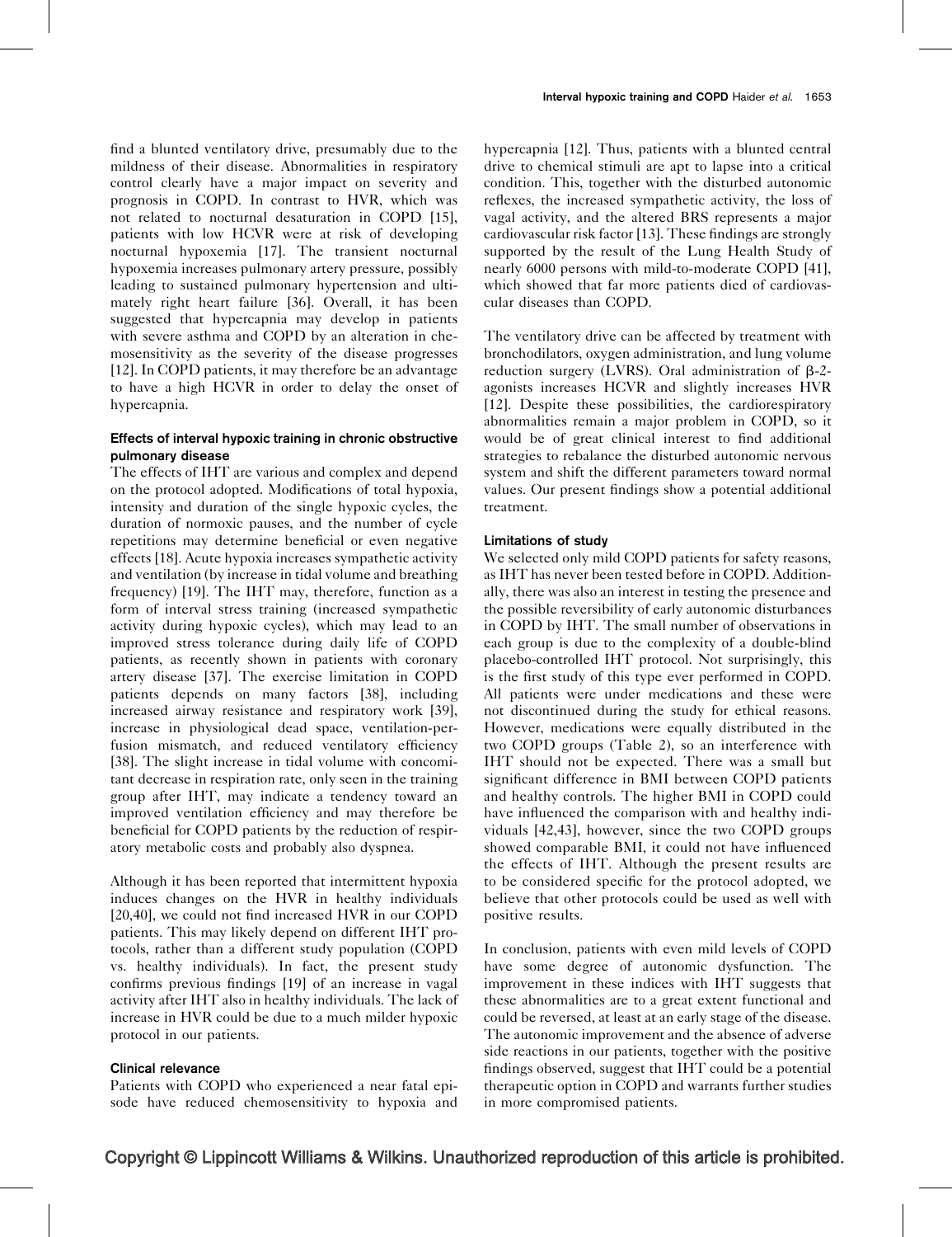#### <span id="page-18-0"></span>Acknowledgements

The author thanks Julia Hasslacher, MD, Johannes Linser, and Martin Hausberger for their support on patient care during the 3-week breathing program. Parts of the data of present study were presented at the 9th EFAS-AAS Joint Meeting (October 2007) in Vienna, Austria, at the 2nd Mountain, Sport and Health Meeting (October 2007) in Rovereto, Italy, and at the European Respiratory Society (ERS) Annual Congress (October 2008) in Berlin, Germany

There are no conflicts of interest.

## References

- Mannino DM, Braman S. The epidemiology and economics of chronic obstructive pulmonary disease. Proc Am Thorac Soc 2007; 4:502–506.
- 2 Andreas S, Anker SD, Scanlon PD, Somers VK. Neurohumoral activation as a link to systemic manifestations of chronic lung disease. Chest 2005; 128:3618–3624.
- 3 Chhabra SK, De S. Cardiovascular autonomic neuropathy in chronic obstructive pulmonary disease. Respir Med 2005; 99:126–133.
- Tug T, Terzi SM, Yoldas TK. Relationship between the frequency of autonomic dysfunction and the severity of chronic obstructive pulmonary disease. Acta Neurol Scand 2005; 112:183-188.
- 5 Patakas D, Louridas G, Kakavelas E. Reduced baroreceptor sensitivity in patients with chronic obstructive pulmonary disease. Thorax 1982; 37:292–295.
- 6 Volterrani M, Scalvini S, Mazzuero G, Lanfranchi P, Colombo R, Clark AL, et al. Decreased heart rate variability in patients with chronic obstructive pulmonary disease. Chest 1994; 106:1432–1437.
- 7 Bartels MN, Jelic S, Ngai P, Basner RC, DeMeersman RE. High-frequency modulation of heart rate variability during exercise in patients with COPD. Chest 2003; 124:863–869.
- 8 Heindl S, Lehnert M, Criee CP, Hasenfuss G, Andreas S. Marked sympathetic activation in patients with chronic respiratory failure. Am J Respir Crit Care Med 2001; 164:597–601.
- Altose MD, McCauley WC, Kelsen SG, Cherniack NS. Effects of hypercapnia and inspiratory flow-resistive loading on respiratory activity in chronic airways obstruction. J Clin Invest 1977; 59:500-507.
- 10 Bradley CA, Fleetham JA, Anthonisen NR. Ventilatory control in patients with hypoxemia due to obstructive lung disease. Am Rev Respir Dis 1979;  $120:21-30.$
- 11 Kelsen SG, Fleegler B, Altose MD. The respiratory neuromuscular response to hypoxia, hypercapnia, and obstruction to airflow in asthma. Am Rev Respir Dis 1979; 120:517–527.
- 12 Hida W. Role of ventilatory drive in asthma and chronic obstructive pulmonary disease. Curr Opin Pulm Med 1999; 5:339–343.
- 13 Bartels MN, Gonzalez JM, Kim W, De Meersman RE. Oxygen supplementation and cardiac-autonomic modulation in COPD. Chest 2000; 118:691–696.
- 14 Pfeiffer G, Geyer H, Geyer R, Kalsner I, Wendorf P. Separation of glycoprotein-N-glycans by high-pH anion-exchange chromatography. Biomed Chromatogr 1990; 4:193–199.
- 15 Fleetham JA, Mezon B, West P, Bradley CA, Anthonisen NR, Kryger MH. Chemical control of ventilation and sleep arterial oxygen desaturation in patients with COPD. Am Rev Respir Dis 1980; 122:583-589.
- 16 Boysen PG, Block AJ, Wynne JW, Hunt LA, Flick MR. Nocturnal pulmonary hypertension in patients with chronic obstructive pulmonary disease. Chest 1979; 76:536–542.
- 17 Vos PJ, Folgering HT, van Herwaarden CL. Predictors for nocturnal hypoxaemia (mean SaO2 < 90%) in normoxic and mildly hypoxic patients with COPD. Eur Respir J 1995; 8:74-77.
- 18 Bernardi L. Interval hypoxic training. Adv Exp Med Biol 2001; 502:377-399.
- 19 Bernardi L, Passino C, Serebrovskaya Z, Serebrovskaya T, Appenzeller O. Respiratory and cardiovascular adaptations to progressive hypoxia; effect of interval hypoxic training. Eur Heart J 2001: 22:879-886.
- 20 Garcia N, Hopkins SR, Powell FL. Effects of intermittent hypoxia on the isocapnic hypoxic ventilatory response and erythropoiesis in humans. Respir Physiol 2000; 123:39–49.
- 21 Global Initiative For Chronic Obstructive Lung Disease. Global strategy for diagnosis, management, and prevention of COPD. GOLD Workshop Report; 2001. [http://www.goldcopd.com](http://www.goldcopd.com/).
- 22 Serebrovskaya TV. Intermittent hypoxia research in the former Soviet Union and the commonwealth of independent states: history and review of the concept and selected applications. High Alt Med Biol 2002; 3:205–221.
- 23 Spicuzza L, Gabutti A, Porta C, Montano N, Bernardi L. Yoga and chemoreflex response to hypoxia and hypercapnia. Lancet 2000; 356:1495–1496.
- 24 Bernardi L, Gabutti A, Porta C, Spicuzza L. Slow breathing reduces chemoreflex response to hypoxia and hypercapnia, and increases baroreflex sensitivity. J Hypertens 2001; 19:2221-2229.
- 25 Bernardi L, Hilz M, Stemper B, Passino C, Welsch G, Axelrod FB. Respiratory and cerebrovascular responses to hypoxia and hypercapnia in familial dysautonomia. Am J Respir Crit Care Med 2003; 167:141–149.
- 26 Costes F, Roche F, Pichot V, Vergnon JM, Garet M, Barthelemy JC. Influence of exercise training on cardiac baroreflex sensitivity in patients with COPD. Eur Respir J 2004; 23:396-401.
- 27 Barbera JA, Peinado VI, Santos S. Pulmonary hypertension in chronic obstructive pulmonary disease. Eur Respir J 2003; 21:892–905.
- 28 Stewart AG, Waterhouse JC, Howard P. Cardiovascular autonomic nerve function in patients with hypoxaemic chronic obstructive pulmonary disease. Eur Respir J 1991; 4:1207–1214.
- 29 Velez-Roa S, Ciarka A, Najem B, Vachiery JL, Naeije R, van de BP. Increased sympathetic nerve activity in pulmonary artery hypertension. Circulation 2004; 110:1308–1312.
- 30 Mal H. Prevalence and diagnosis of severe pulmonary hypertension in patients with chronic obstructive pulmonary disease. Curr Opin Pulm Med 2007; 13:114–119.
- 31 Narayan M, Ferranti R. Nerve conduction impairment in patients with respiratory insufficiency and severe chronic hypoxemia. Arch Phys Med Rehabil 1978; 59:188–192.
- 32 Malik RA, Masson EA, Sharma AK, Lye RH, Ah-See AK, Compton AM, et al. Hypoxic neuropathy: relevance to human diabetic neuropathy. Diabetologia 1990; 33:311–318.
- 33 Hjalmarsen A, Aasebo U, Aleksandersen G, Jorde R. Cardiovascular responses to tests for autonomic dysfunction in patients with chronic obstructive pulmonary disease with and without continuous long-term oxygen therapy. J Auton Nerv Syst 1996; 60:169–174.
- 34 Fahey PJ, Hyde RW. Won't breathe' vs 'can't breathe'. Detection of depressed ventilatory drive in patients with obstructive pulmonary disease. Chest 1983; 84:19–25.
- Van de Ven MJ, Colier WN, Van der Sluijs MC, Kersten BT, Oeseburg B, Folgering H. Ventilatory and cerebrovascular responses in normocapnic and hypercapnic COPD patients. Eur Respir J 2001; 18:61-68.
- 36 Levi-Valensi P, Weitzenblum E, Rida Z, Aubry P, Braghiroli A, Donner C, et al. Sleep-related oxygen desaturation and daytime pulmonary haemodynamics in COPD patients. Eur Respir J 1992; 5:301-307.
- 37 Burtscher M, Pachinger O, Ehrenbourg I, Mitterbauer G, Faulhaber M, Puhringer R, et al. Intermittent hypoxia increases exercise tolerance in elderly men with and without coronary artery disease. Int J Cardiol 2004; 96:247–254.
- 38 Butcher SJ, Jones RL. The impact of exercise training intensity on change in physiological function in patients with chronic obstructive pulmonary disease. Sports Med 2006; 36:307-325.
- 39 Nici L. Mechanisms and measures of exercise intolerance in chronic obstructive pulmonary disease. Clin Chest Med 2000; 21:693–704.
- 40 Katayama K, Sato Y, Morotome Y, Shima N, Ishida K, Mori S, et al. Intermittent hypoxia increases ventilation and Sa(O2) during hypoxic exercise and hypoxic chemosensitivity. J Appl Physiol 2001; 90:1431-1440.
- 41 Anthonisen NR, Connett JE, Murray RP. Smoking and lung function of Lung Health Study participants after 11 years. Am J Respir Crit Care Med 2002; 166:675–679.
- 42 Skrapari I, Tentolouris N, Perrea D, Bakoyiannis C, Papazafiropoulou A, Katsilambros N. Baroreflex sensitivity in obesity: relationship with cardiac autonomic nervous system activity. Obesity (Silver Spring) 2007; 15:1685–1693.
- 43 Ge RL, Stone JA, Levine BD, Babb TG. Exaggerated respiratory chemosensitivity and association with SaO2 level at 3568 m in obesity. Respir Physiol Neurobiol 2005; 146:47–54.

Copyright © Lippincott Williams & Wilkins. Unauthorized reproduction of this article is prohibited.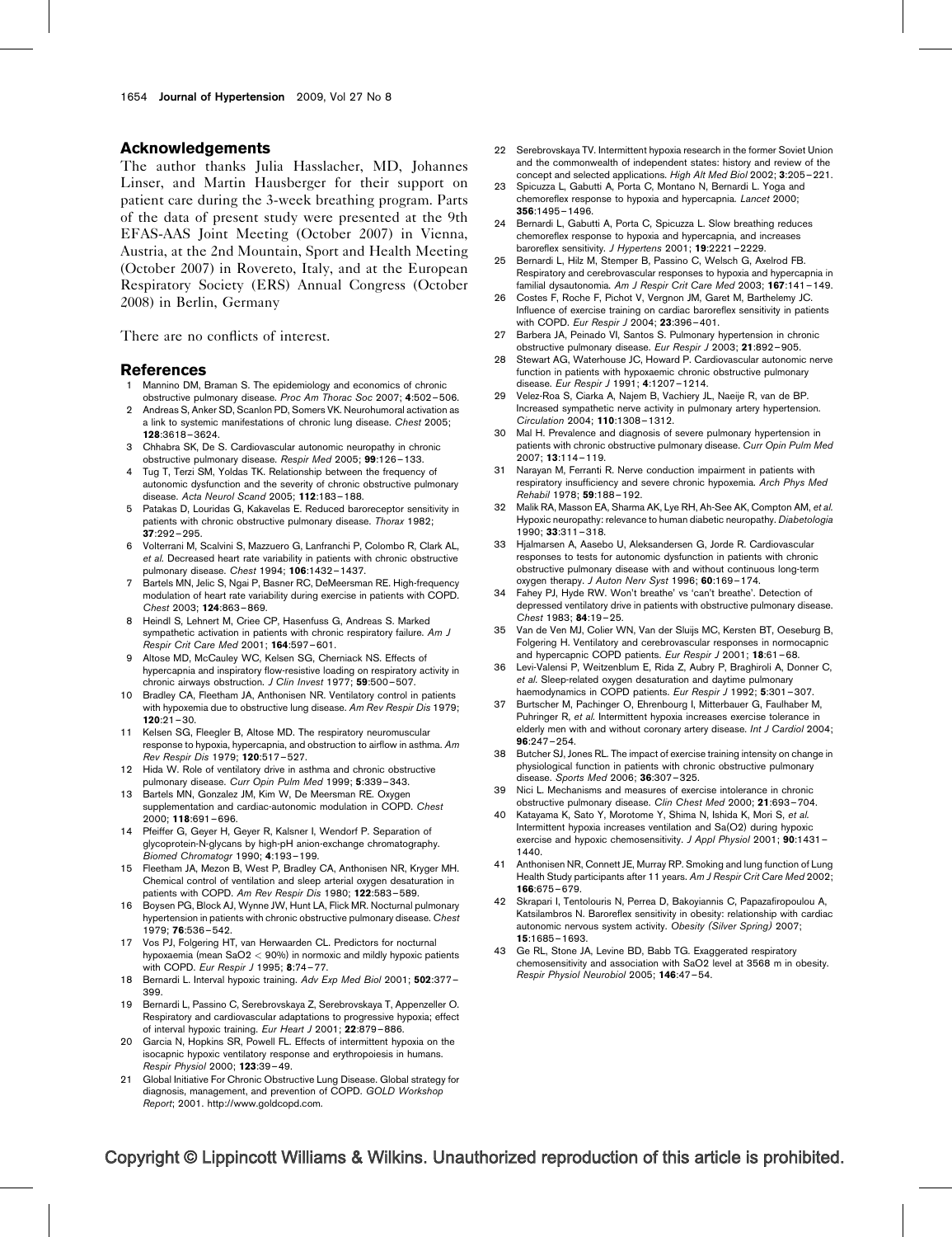# **Respiratory and cardiovascular adaptations to progressive hypoxia**

# **Effect of interval hypoxic training**

L. Bernardi<sup>1</sup>, C. Passino<sup>1</sup>, Z. Serebrovskaya<sup>2</sup>, T. Serebrovskaya<sup>2</sup> and **O.** Appenzeller<sup>3</sup>

<sup>1</sup> IRCCS S. Matteo and Department of Internal Medicine, University of Pavia, Pavia, Italy; <sup>2</sup> Bogomoletz Institute of *Physiology, Kiev, Ukraine;* <sup>3</sup> *NMHEMC Research Foundation, University of New Mexico, Albuquerque, NM, U.S.A.*

**Aim** Interval hypoxic training was proposed as a technique for adapting hypoxia of various origins. Its effects on the hypoxic ventilatory response and on cardiovascular autonomic control are unknown.

**Methods and Results** We recorded ventilation, end-tidal oxygen ( $PETO<sub>2</sub>$ ) and carbon dioxide partial pressures, RR interval and blood pressure during progressive isocapnic hypoxia, before and after 14 days of: (a) interval hypoxic training (three to four periods of 7 min progressive hypoxia in 1 h, each day) in 12 healthy men (training group); (b) breathing into a spirometer by six age-matched male controls. The hypoxic ventilatory response was estimated by the hyperbolic relationship between PETO<sub>2</sub> and ventilation (shape factor A). Spectral analysis was used to characterize low- (mainly sympathetic) and high-frequency (vagal) cardiovascular fluctuations. Shape factor A was increased in the interval hypoxic training group from  $268 \pm 59$  to  $984 \pm 196$  1. mmHg<sup>-1</sup> (*P*<0.003), but not in the control

group (from  $525 \pm 180$  to  $808 \pm 245$  l . mmHg<sup>-1</sup>, *P*=ns). Before interval hypoxic training, progressive hypoxia decreased, to a similar extent in both groups, mean RR, RR variability and high-frequency power. After interval hypoxic training, RR still decreased significantly, but the decrease in RR variability and high-frequency power was no longer significant in the training group. No significant changes were observed in blood pressure fluctuations. No changes were observed in the control group.

**Conclusions** Two weeks of interval hypoxic training increased the hypoxic ventilatory response, in association with reduced vagal withdrawal during progressive hypoxia. **(Eur Heart J 2001; 22: 879–886, doi:10.1053/euhj.2000.2466)** 2001 The European Society of Cardiology

**Key Words:** Autonomic nervous system, blood pressure, heart rate variability, hypoxia, training.

# **Introduction**

Interval hypoxic training, a technique developed in the former Soviet Union<sup>[[1](#page-26-0)-6]</sup>, consists of repeated (three to four times) short periods (5–7 min each) of steady or progressive hypoxia, interrupted by similar periods of rest/recovery. The technique was used to increase resist-ance to ionizing radiation exposure<sup>[\[1\]](#page-26-0)</sup>, in the training of competitive athletes $^{[2]}$  $^{[2]}$  $^{[2]}$  and to improve adaptation to

high altitudes<sup>[\[3\]](#page-26-3)</sup>. It has also been associated with the 'traditional' pharmacological treatment of a variety of disorders, including asthma<sup>[\[4\]](#page-26-4)</sup> and chronic bronchitis<sup>[[5\]](#page-26-5)</sup>.

Although in many of these conditions, an improvement may be obtained by an increase in the hypoxic ventilatory response, different mechanisms have been hypothesized, including the prevention of free radical generation<sup>[\[6\]](#page-26-1)</sup>. To our knowledge, there is no report in western referenced journals stating that interval hypoxic training affects the chemoreflex sensitivity for oxygen. While it has been found that sustained exposure to hypoxia increased the ventilatory response to hypoxia<sup>[\[7\]](#page-26-6)</sup>, it is not known whether a similar effect can be obtained simply by brief intermittent exposure to hypoxia.

Acute hypoxia, as observed during acute exposure to high altitude, is also known to induce sympathetic

Revision submitted 11 September 2000, and accepted 18 September 2000.

*Correspondence*: Luciano Bernardi, MD, Clinica Medica 1, Universita' di Pavia, IRCCS S. Matteo, P.le Golgi 2, 27100 Pavia, Italy.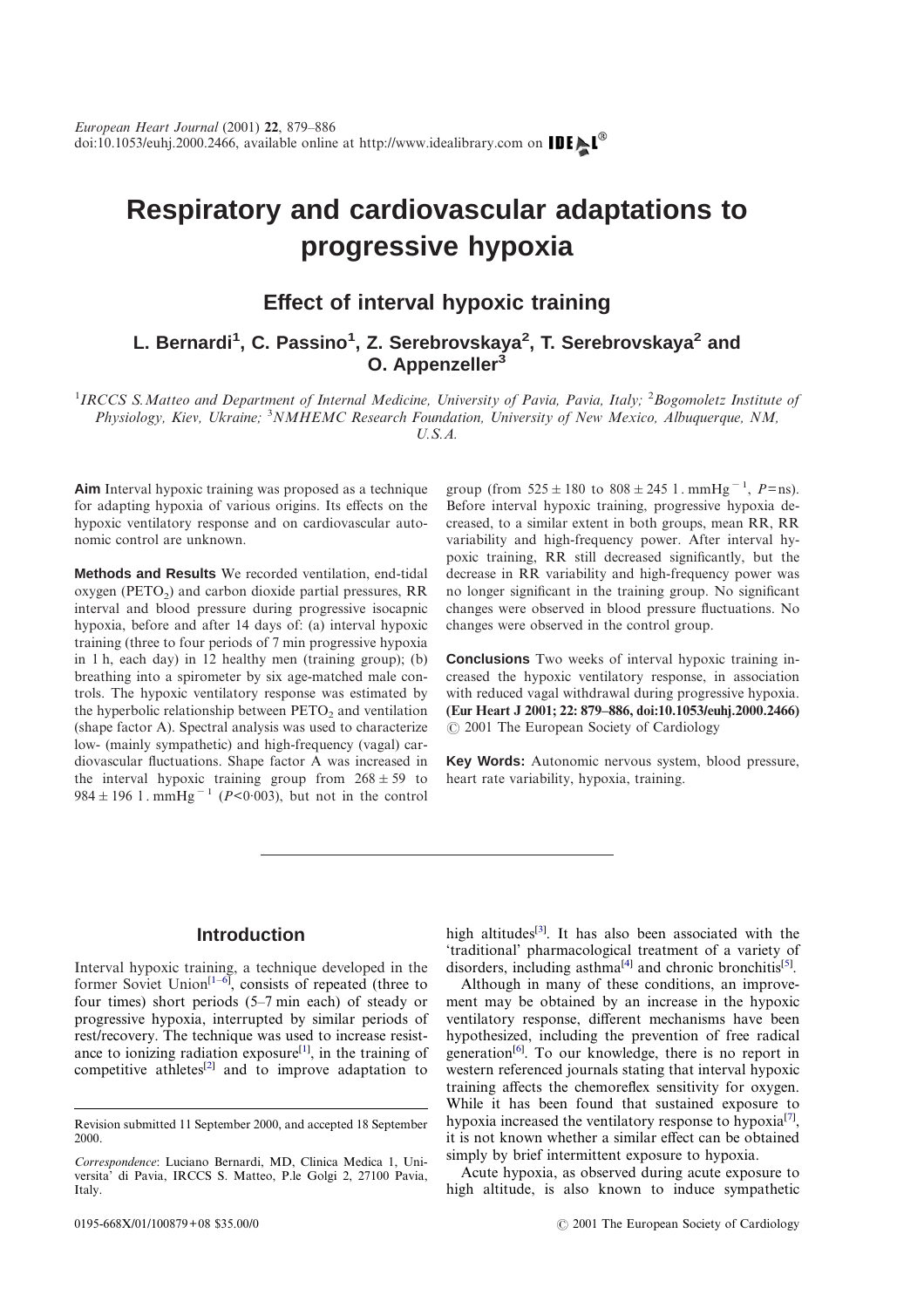activation, as a result of both neural and hormonal stimulation<sup>[\[8](#page-26-7)-10]</sup>; however, the effects of interval hypoxic training on the autonomic nervous system are unknown. We hypothesized that the claimed improvement in adaptation to hypoxia after interval hypoxic training could be related to an increase in ventilatory response, associated with better sympathovagal balance, leading to greater tolerance of chronic hypoxia.

These aspects might have clinical relevance, as a hypoxia-induced increase in sympathetic activity will further increase oxygen demand and consumption, actions that could be deleterious in many cardiovascular and respiratory diseases. On the other hand, demonstration that interval hypoxic training increases the hypoxic ventilatory response may be potentially useful in clinical conditions associated with a low ventilatory drive, such as chronic bronchitis<sup>[\[11](#page-26-9)[,12\]](#page-26-10)</sup>, asthma<sup>[\[13\]](#page-26-11)</sup>, and autonomic diseases such as familial dysautonomia<sup>[\[14\]](#page-26-12)</sup>, in addition to improving adaptation to high altitude. Moreover, due to its pre-conditioning effect, interval hypoxic training might be useful in ischaemic cardiovascular diseases.

We therefore undertook the present investigation to (1) assess whether a period of short interval hypoxic training (2 weeks) could be sufficient to modify the sensitivity of the chemoreflex to hypoxia in a group of healthy subjects; (2) evaluate the cardiovascular autonomic changes, occurring as a result of interval hypoxic training at rest, and during progressive hypoxia.

## **Methods**

## *Subjects*

The study was carried out at the Bogomoletz Institute of Physiology of Kiev, Ukraine, in 18 healthy male subjects (all soldiers of the Ukrainian army) randomly assigned either to the training group (12 subjects, age  $26 \pm 2$  years, weight  $75 \pm 2$  kg, body mass index  $23.6 \pm 0.4$  kg . m<sup>-2</sup>, mean  $\pm$  SEM) or the control group (six subjects, age  $27 \pm 3$  years, weight  $79 \pm 3$  kg, body mass index  $24.7 \pm 0.6$  kg . m<sup>-2</sup>, mean  $\pm$  SEM). The protocol complied with the declaration of Helsinki and was approved by the local Ethics Committee. All subjects gave informed consent to participate in the study; they were unaware of the specific aims of the study.

# *Protocol*

All subjects underwent two equal test sessions, before and after the 2 weeks of interval hypoxic or sham training. All tests were carried out at sea level at 21 C and 60% relative humidity. The subjects were studied supine, and connected to a rebreathing circuit through a mouthpiece, similar to previously described and vali-dated work<sup>[\[15](#page-26-13)[,16\]](#page-26-14)</sup>. Rebreathing into a closed circuit causes progressive reduction of inspired oxygen and increases in carbon dioxide concentration, both of which

stimulate ventilation. In order to evaluate the reflex changes elicited by hypoxia alone, end-tidal partial pressure of carbon dioxide ( $PETCO<sub>2</sub>$ ) was kept constant at the subjects' resting values by passing a portion of the expired air into a scrubbing circuit before returning it to the rebreathing bag. The amount of air in the rebreathing circuit was set at 5 litres, in order to maintain the duration of each test for 7 min. Before each rebreathing test, subjects were breathing room air through the same mouthpiece, in order to collect baseline data. The rebreathing tests terminated when end-tidal partial pressure of oxygen (PETO<sub>2</sub>) reached  $35-40$  mmHg. The  $PETCO<sub>2</sub>$  and  $PETO<sub>2</sub>$ , reliable estimates of alveolar partial pressures, were continuously estimated by the end-tidal values of expired  $CO<sub>2</sub>$  and  $O<sub>2</sub>$ , respectively, by mass-spectrometry (Bogomoletz Institute of Physiology, Kiev, Ukraine). The tidal volume was continuously measured by a potentiometer connected to the bell of the spirometer, and transformed into a continuous analogue signal by a resistance bridge. In addition, we recorded the electrocardiogram (by chest leads), and beat-to-beat non-invasive blood pressure (Finapres, Englewood, CO, U.S.A.).

All subjects performed either 2 weeks of interval hypoxic training (the training group) or 2 weeks of sham training (the control group).

The interval hypoxic training consisted of daily sessions of 1 h during which the training group subjects performed four rebreathing sessions, each lasting 5–7 min, followed by a similar period of rest. During rebreathing, the subjects were connected to a mouthpiece in a rebreathing circuit, in which PETO<sub>2</sub> was allowed to fall from resting values down to 35– 40 mmHg, while carbon dioxide levels were continuously controlled at the subjects' resting values by a scrubbing circuit.

The sham training consisted of identical periods of 'stimulus' and recovery, but instead of rebreathing into a closed circuit the control subjects were connected to a mouthpiece of the same apparatus as for rebreathing, but breathed room air.

#### *Data acquisition and analysis*

All signals (ECG, blood pressure, tidal volume,  $PETCO<sub>2</sub>$  and  $PETO<sub>2</sub>$ ) were continuously acquired on a personal computer (Apple Macintosh 170, Coupertino, CA, U.S.A.), at the frequency of 600 samples/channel. All signals were stored on optical disks for further analysis.

# *Respiratory evaluation and chemoreflex sensitivity to hypoxia*

Tidal volume and ventilation (expressed in  $1 \cdot \text{min}^{-1}$ ) relative to each breath were evaluated by software, with their corresponding values of  $PETCO<sub>2</sub>$  and  $PETO<sub>2</sub>$ . The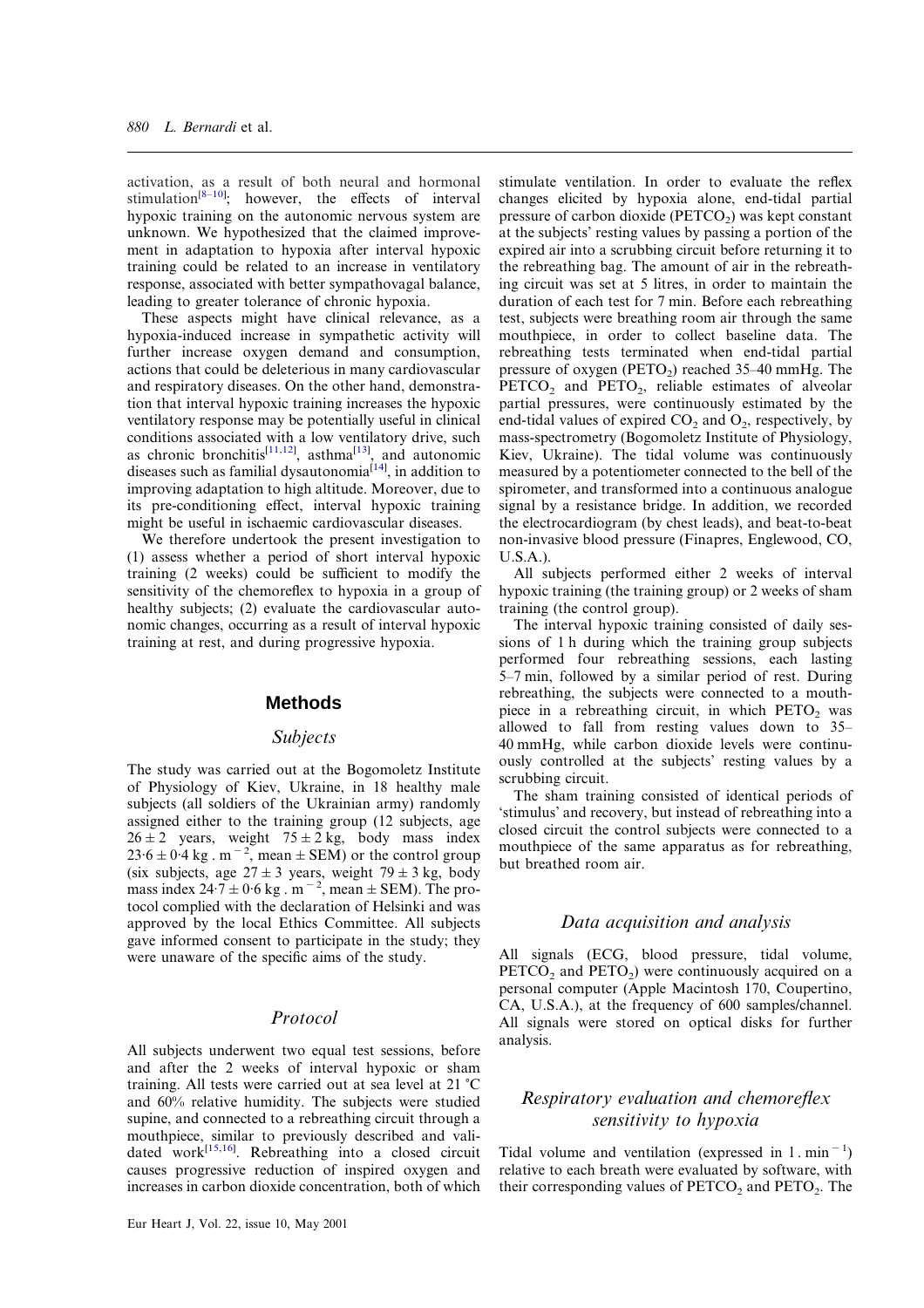<span id="page-21-0"></span>

*Figure 1* **Example of the measurement of the hypoxic ventilatory response, as described by [Weil](#page-26-13)** *[et al](#page-26-13)***[.](#page-26-13) [\[15\].](#page-26-13) The curvilinear relationship is described by the shape factor A, which is obtained by curve fitting using the least square method. See Methods section for explanation.**

chemoreflex sensitivity to hypoxia was obtained from the shape factor 'A' obtained by the curvilinear function<sup>[\[15\]](#page-26-13)</sup>, relating minute ventilation to  $\text{PETO}_2$ : VE=VE0+A/(PETO<sub>2</sub>+32), where VE is minute ventilation and VE0 is the asymptote for ventilation, see [Fig. 1.](#page-21-0) The higher A value implies greater changes in minute ventilation per change in  $PETO<sub>2</sub>$ , hence a higher hypoxic ventilatory response, and vice versa.

# *Autonomic modulation of the RR interval and blood pressure*

Mean values for heart period (RR interval) and systolic blood pressure were obtained 1 min before (baseline) and during the last minute of each rebreathing test, together with their standard deviation (as an index of RR interval and blood pressure variability).

Power spectrum analysis was applied to all signals using an autoregressive model<sup>[\[17](#page-26-15)[,18\]](#page-26-16)</sup>. Unlike other methods of computing the power spectrum (as for example, the fast Fourier transform), the autoregressive method has the advantage of giving reliable estimates of the power associated with the peaks at various frequencies using a relatively small amount of data. Two orders of spontaneous oscillations were considered in the cardiovascular signals: the so-called low-frequency rhythm (from 0·03 to 0·15 Hz, normally observed at a frequency close to 0·1 Hz) and the respiratory rhythm (the so-called high frequency component, from 0·15 to 0·40 Hz, which in the present study was identified by simultaneous analysis of the respiratory signal). These fluctuations are known to reflect in relative terms, at the level of the heart, sympathetic and vagal modulation, as the low frequency of the RR interval is sensitive to both vagal and sympathetic influences, whereas the high

frequency is sensitive to vagal influences only<sup>[\[17,](#page-26-15)[18\]](#page-26-16)</sup>. At the blood pressure level, low frequency is considered an index of sympathetic modulation, whereas high frequency is considered a mechanical effect of changes in stroke volume, due to changes in left ventricular venous return induced by respiration $[17, 18]$  $[17, 18]$ .

# *Haematological evaluation*

Red and white blood cell count, platelets, and haemoglobin content were evaluated by standard Coulter apparatus before and after 2 weeks of training.

## *Statistical analysis*

Data are presented as means  $\pm$  SEM. Probability values of <0·05 were considered statistically significant. Due to their skewed distribution the low- and high-frequency oscillations were analysed statistically only after natural logarithmic transformation. Data were analysed by analysis of variance for repeated measures of mixed design in order to test differences between groups, pre- and post-training, and at the start vs the end of rebreathing. Probability values of <0·05 were considered statistically significant.

# **Results**

# *Effect of interval hypoxic training on respiratory parameters, chemoreflex sensitivity to hypoxia and haematological evaluation [\(Table 1](#page-22-0) and [Fig. 2\)](#page-23-0)*

In the training group, interval hypoxic training determined no changes in resting respiratory parameters.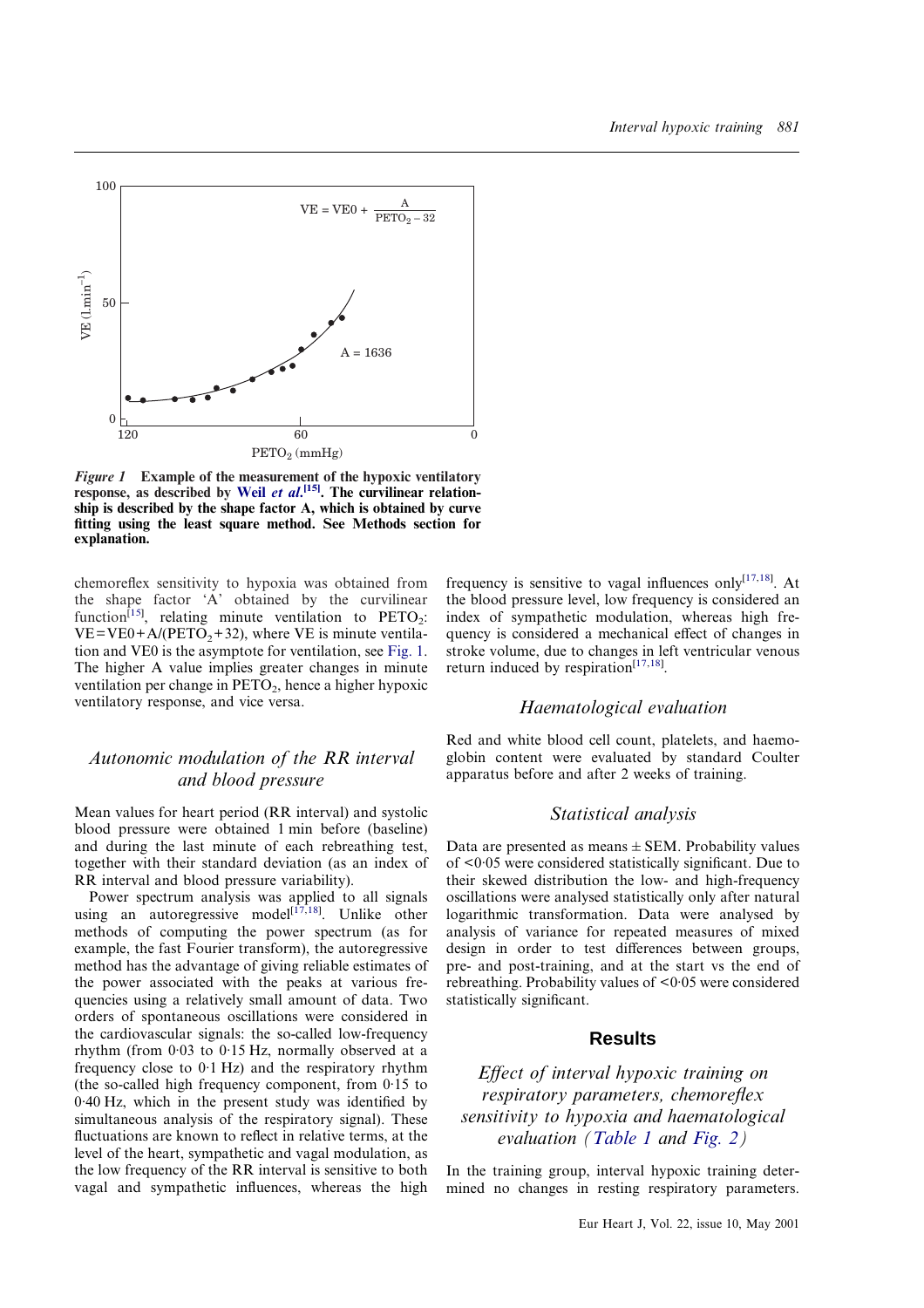|                                |                 | Training group    |                 | Control group   |
|--------------------------------|-----------------|-------------------|-----------------|-----------------|
|                                | Before          | After             | <b>Before</b>   | After           |
| Shape factor A                 | $268 \pm 59$    | $984 \pm 196$ *** | $525 \pm 180$   | $808 \pm 245$   |
| RBC $(10^6 \, \text{mm}^{-3})$ | $4.65 \pm 0.11$ | $4.86 \pm 0.138$  | $4.97 \pm 0.08$ | $4.76 \pm 0.28$ |
| Hb $(g. dl^{-1})$              | $14.8 \pm 0.2$  | $15.5 \pm 0.38$   | $15.0 \pm 0.5$  | $14.7 \pm 0.3$  |
| WBC $(10^3 \, \text{mm}^{-3})$ | $5.3 \pm 0.5$   | $5.9 \pm 0.6$     | $7.6 \pm 1.0$   | $6.5 \pm 1.8$   |
| PLT $(10^3 \, \text{mm}^{-3})$ | $230 \pm 18$    | $236 \pm 15$      | $300 \pm 5$     | $261 \pm 34$    |

<span id="page-22-0"></span>*Table 1 Effect of interval hypoxic training in the training group, and of sham training in the control group, on the hypoxic ventilatory response (shape factor A) and on haematological parameters before and after hypoxic or sham training*

RBC=red blood cell count; Hb=haemoglobin concentration; WBC=white blood cell count; PLT=platelet count. \*\*\**P*=0·003 vs before training; §*P*<0·08 vs before training.

Similarly, no changes were evident at rest in the control group.

The rebreathing procedure determined a significant increase in ventilation in all subjects during, before and after the periods of hypoxic or sham training. However, after training the ventilation was markedly increased in the training group at the end of rebreathing, with respect to the values obtained before training and with respect to the values found in the control group after the sham training at the end of rebreathing. Conversely, sham training did not modify the minute ventilation reached at the end of rebreathing in the control group. Since the values for PETCO<sub>2</sub> and PETO<sub>2</sub> were similar to that at pre-training, this suggested an increased sensitivity to hypoxia in the training group.

The shape factor A, an expression of the hypoxic ventilatory drive, was in fact increased in the training group with respect to pre-training values. Conversely, no significant changes were observed in the control group, although we also observed a tendency toward an increase, which, however, did not reach statistical significance. A difference in the pre-training shape factor A values was observed between the two groups although it was not statistically significant.

Interval hypoxic training did not change the count of white blood cells and platelets; instead, the number of red blood cells and the haemoglobin content showed a definite trend toward an increase, although the significance did not reach the limit of 0·05 [\(Table 1\)](#page-22-0). No changes were observed in the control group in any of the parameters evaluated.

# *Effect of progressive hypoxia on cardiovascular autonomic modulation [\(Figs 3](#page-24-0) and [4\)](#page-25-0)*

Progressive hypoxia induced an increase in the RR interval and a reduction in RR interval variability in all subjects. Systolic and diastolic blood pressure showed a trend towards an increase, but the changes obtained were not significant. Power spectral analysis showed a

reduction in the power of the respiratory component of RR interval variability and no change in the power of the low-frequency component of heart rate variability, so that in relative terms we observed an increase in the proportion of the non-respiratory components of variability. Non-significant changes were observed in the fluctuations of the systolic and diastolic blood pressure.

# *Effect of interval hypoxic training on cardiovascular autonomic modulation [\(Figs 3](#page-24-0) and [4\)](#page-25-0)*

After interval hypoxic training no significant changes were observed in the resting autonomic parameters tested. Nevertheless, at the end of the rebreathing, the mean RR interval remained higher than before training, and the RR interval variability remained higher than before training. This maintained variability was due to persistence of the respiratory component, which remained higher at the end of rebreathing if compared to before training. Remarkably, the same results were observed after correction of the respiratory component of the RR interval for the increase in tidal volume determined by the interval hypoxic training at the end of rebreathing. No significant changes were observed in the modulation of systolic and diastolic blood pressure. In the control group, the sham training determined similar responses as before training.

# **Discussion**

The results of the present investigation demonstrate that a period of 2 weeks of interval hypoxic training is capable of increasing the chemoreflex sensitivity to hypoxia in a group of healthy subjects.

This was evident not only by the increase in the shape factor A, describing the curvilinear relationship between PETO<sub>2</sub> and minute ventilation, but also by the higher level of ventilation reached at any level of hypoxia after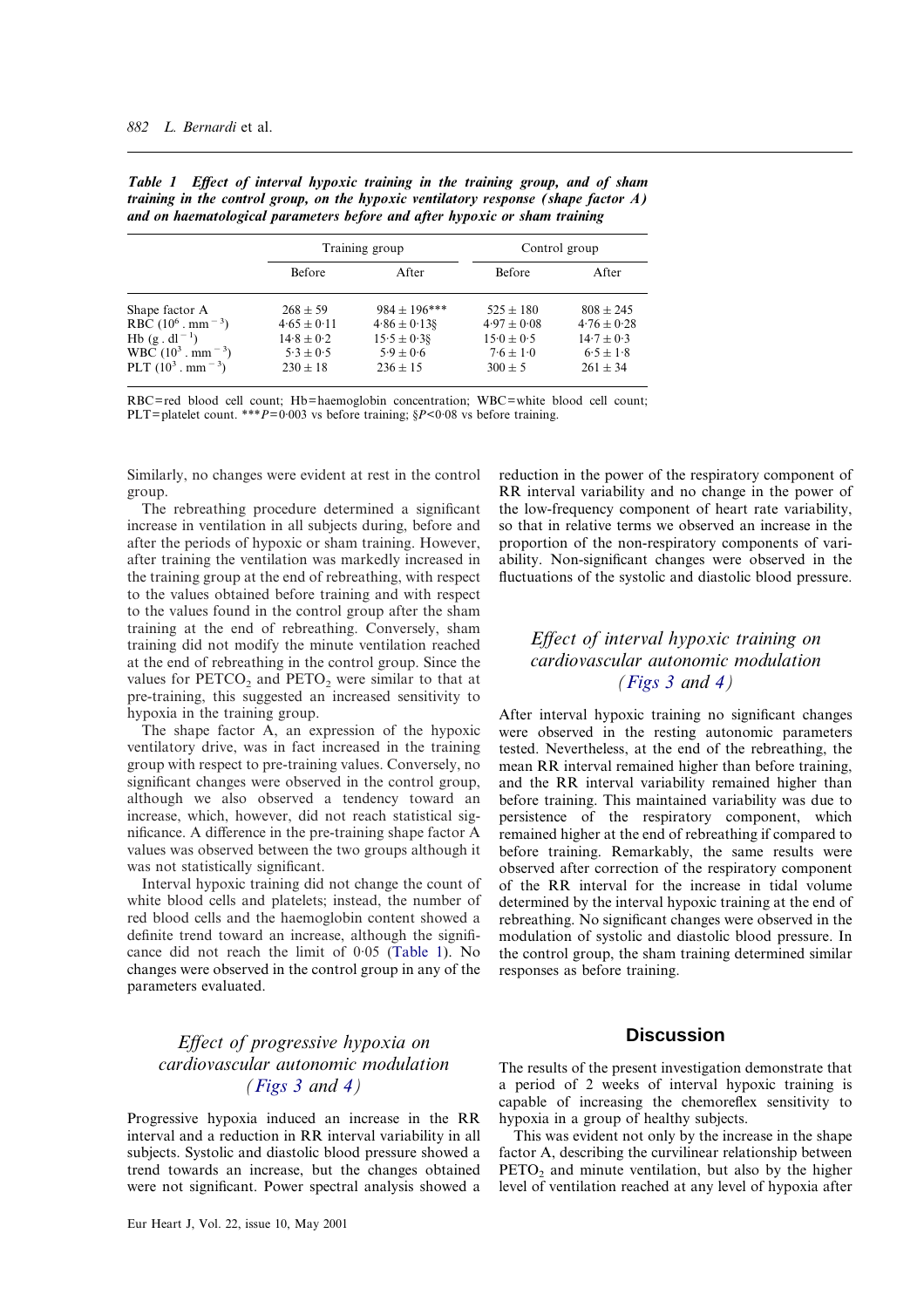<span id="page-23-0"></span>

*Figure 2* **Effect of interval hypoxic (training group) or sham training (control group) on minute ventilation before and at the end** of the rebreathing manoeuvres (upper panels). PETO<sub>2</sub> and PETCO<sub>2</sub> **curves indicate that the rebreathing manoeuvres were performed under similar conditions and during steady-state normocapnia. \*\*\****P***<0·001, end vs start of rebreathing; \$\$** *P***<0·01, post- vs pre-training.**

training. Conversely, no changes were observed in the control group after a similar period of 'sham' training.

The changes in red blood cell number and haemoglobin did not reach statistical significance, but indicated a trend toward a selective increase, by effect of the hypoxic training; this finding is suggestive of an increase in erythropoietin by effect of repeated hypoxic stimulation, and is consistent with the well known increase in erythropoiesis after sojourn at high altitude<sup>[\[19\]](#page-26-17)</sup>; the lack of definite statistical significance can be ascribed to the relatively small number of subjects, but is more likely due to the short period of observation, compared to the time required to obtain complete development of new stems of red blood cells. More precise and early estimates of changes in erythropoiesis, such as measurement of erythropoietin and of its precursors, were not accessible and should be a matter for future investigations.

# *Autonomic changes during progressive hypoxia and interval hypoxic training*

Progressive hypoxia induced an evident sympathetic predominance, as indicated by a decrease in the mean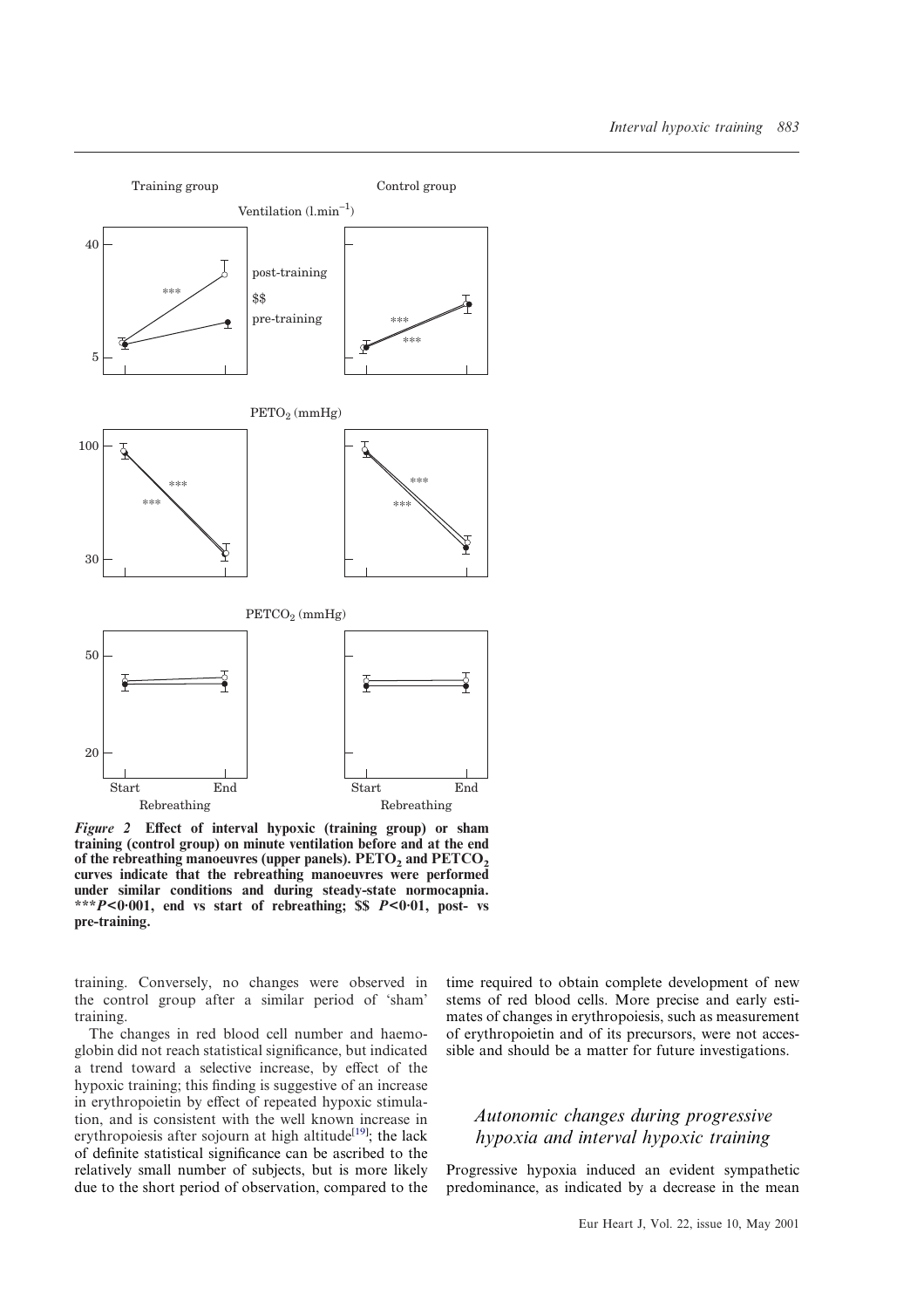<span id="page-24-0"></span>

*Figure 3* **Effect of interval hypoxic (training group) or sham training (control group) on mean values of RR interval and blood pressures before and at the end of the rebreathing manoeuvres. Note the significantly higher RR interval values after training in the training group.** \*\* $\overline{P}$ **<0·01,** \*\*\* $\overline{P}$ **<0·001,** end vs start of rebreathing; \$ $\overline{P}$ **<0·05, post- vs pre-training.**

RR interval and RR interval variability. The decrease in RR interval variability was due essentially to a decrease in the respiratory component of variability (i.e. respiratory sinus arrhythmia), which occurred despite the opposite effect of the increasing tidal volume by effect of progressive hypoxia. Conversely, no significant changes were observed in the power of the lowfrequency component of the RR interval; thus, in relative terms, there was a progressive increase in the relative proportion of non-respiratory low-frequency oscillations. All these findings indicated a withdrawal in vagal activity, and an increase, at least in relative terms, of sympathetic activity with progressive hypoxia, confirming previous observations of an increase in sympathetic activity with hypoxia<sup>[\[8](#page-26-7)-10]</sup>.

After interval hypoxic training the exposure to progressive hypoxia induced a lower decrease in the RR interval and RR interval variability, due to a maintained respiratory sinus arrhythmia, which were not found in the control group. Therefore, our data show that interval hypoxic training is capable of reducing the effects of hypoxia on the autonomic nervous system. This is potentially beneficial in some pathological conditions, as it is well known that the increase in sympathetic activity further increases oxygen demand.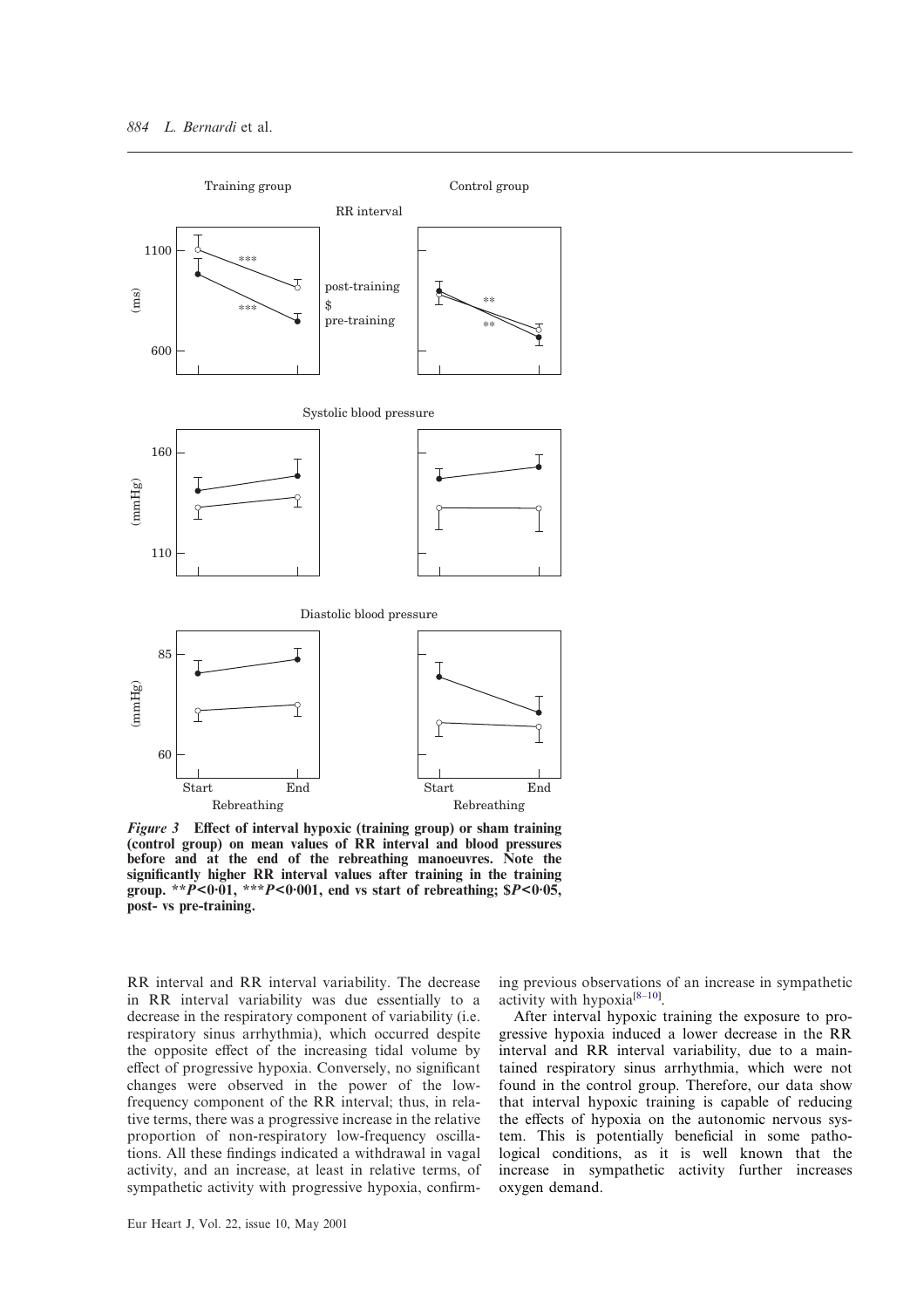<span id="page-25-0"></span>

*Figure 4* **Effect of interval hypoxic (training group) or sham training (control group) on RR interval variability and power spectral analysis of the RR interval, before and at the end of the rebreathing manoeuvres. Note that RR interval variability is preserved at the end of the rebreathing after training in the training group, due to a preserved high frequency (respiratory) component. \****P***<0·05, \*\****P***<0·01, end vs start of rebreathing; \$***P***<0·05 post- vs pre-training.**

# *Effects of prolonged vs intermittent exposure to hypoxia*

There is growing evidence that the effects of hypoxia may be different depending on whether the hypoxia is prolonged or intermittent. Body and muscle mass are significantly reduced after prolonged exposure to hypoxia. As a consequence, muscle fibre size is also reduced. The capillary density of muscle tissue is increased, not because of capillary neoformation, but because of the reduction in muscle fibre<sup>[\[20\]](#page-26-18)</sup>. In contrast to these results, recent experiments with hypoxia in

human exercise settings have demonstrated that if hypoxia is only present during a limited daily period of an endurance training session, hypoxia has a different effect on muscle tissue: muscle fibre size, capillarity, myoglobin concentration and muscle oxidative capacity are all enhanced with training in hypoxia<sup>[\[21\]](#page-26-19)</sup>. These findings, which at first sight appear controversial, strongly suggest that the sequence hypoxia/normoxia is necessary in order to trigger these positive responses.

This is also partially confirmed by the results obtained with training at low altitude while living at high alti-tude<sup>[\[22\]](#page-26-20)</sup> or in hypobaric hypoxia for 30 min . day  $^{-1}$ <sup>[\[23\]](#page-26-21)</sup>. It is possible that some of the results obtained were not